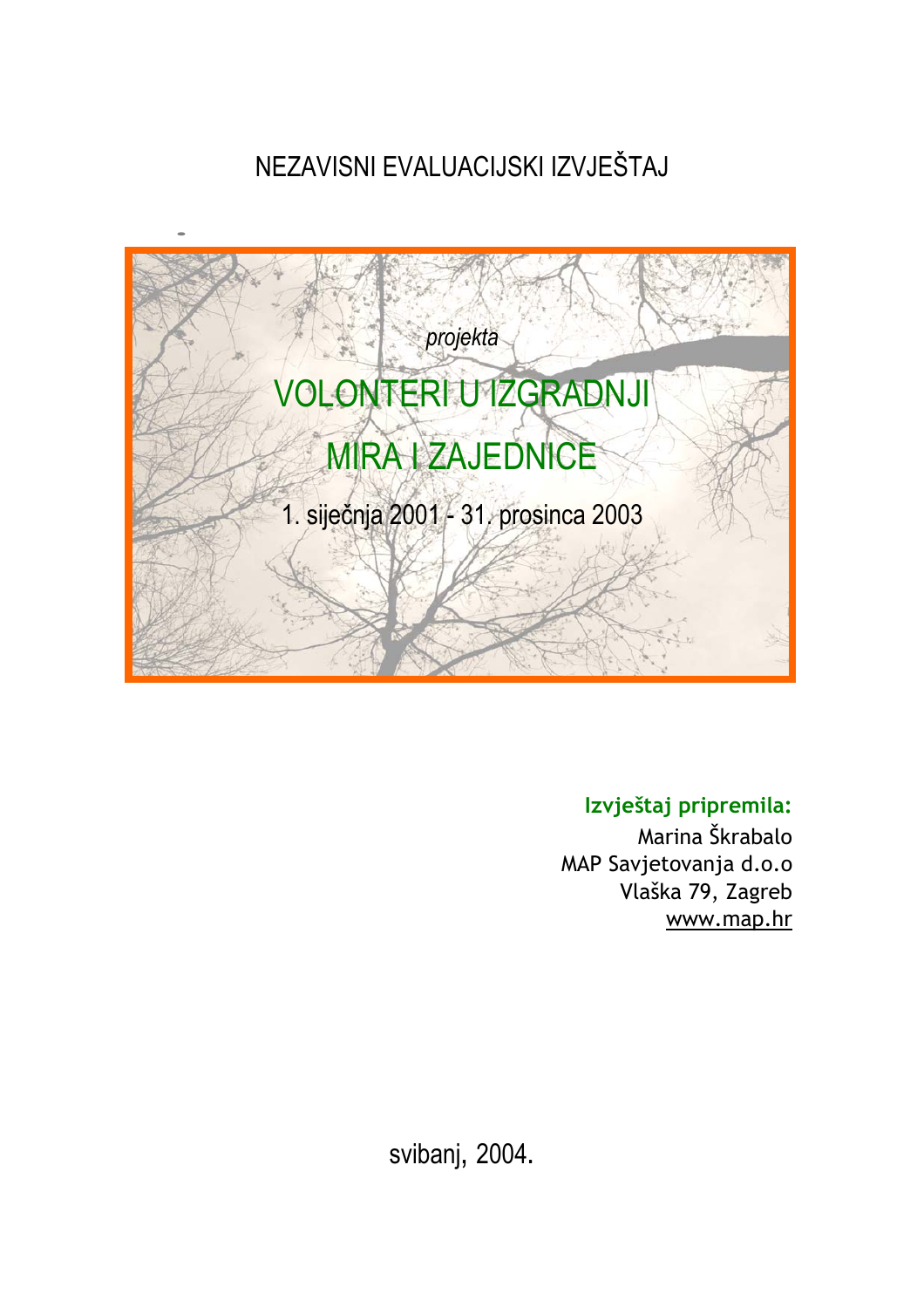### **SADRŽAJ**

| 3. ANALIZA PROCESA I SUSTAVA POTPORE VOLONTERIMA 18          |  |
|--------------------------------------------------------------|--|
|                                                              |  |
| Pouke i preporuke o procesu selekcija volontera21            |  |
|                                                              |  |
|                                                              |  |
|                                                              |  |
| Pouke i preporuke o procesu mentoriranja i potpore31         |  |
| 4. ANALIZA UTJECAJA PROJEKTA NA VOLONTERE I ZAJEDNICE  33    |  |
|                                                              |  |
| Pouke i preporuke vezane uz utjecaj projekta na volontere 37 |  |
|                                                              |  |
| Preporuke vezane uz održivost utjecaja na zajednice 43       |  |
|                                                              |  |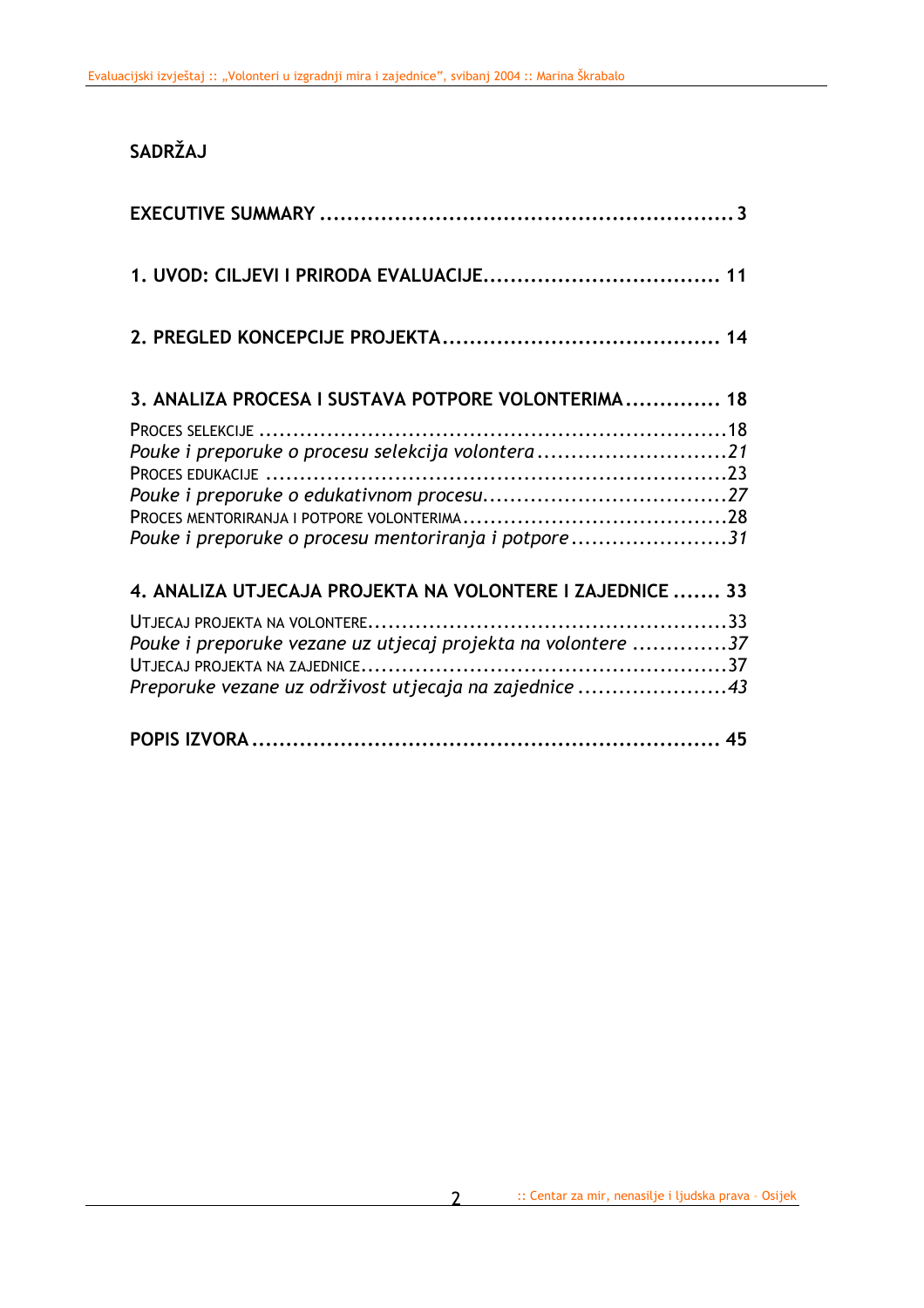## EXECUTIVE SUMARRY

This independent evaluation report presents the findings, lessons learned and recommendations of an independent evaluation of the Center for Peace, Nonviolence and Human Rights Osijek (CZM) project *Volunteers in Peacebuilding and Community Development* (*Volonteri u izgradnji mira i zajednice*), conducted in the period January 2001 – December 2003. Current project funding comes from a variety of sources including the Croatian Government, Evangelic Development Service Germany, Presbyterian Church USA, Mercy Corps-USAID, Westminster Foundation for Democracy, Ecumenical Women's Fund, Academy for Educational Development etc.

The project represents the second phase of the long-term program of CZM of supporting peacebuilding processes in post-war communities in Eastern and Western Slavonia. It is directly built upon the lessons learned and recommendations of the first phase of the project *Building a Democratic Society Based on the Culture of Nonviolence in Eastern Slavonia* (IDDIS), active in the period 1998 - 2001. During the first phase, a network of multiethnic Peace Teams in 12 post-war communities with a multiethnic structure of inhabitants was established and supported by international volunteers. The second project phase has focused on empowering local residents in 10 communities out of original 12 communities (Dalj, Tenja, Berak, Vukovar, Beli Manastir, Okučani and three villages in Bosanska Posavina, Zborište, Kolibe Gornje and Novo Selo), to act as local community organizers and peacebuilders.

The logic of project intervention is grounded in the assumption that peacebuilding (restoration of sense of security, trust and ability to transform broken relationships) is the most effectively promoted by means of cooperative needs-based community development initiatives, undertaken by local residents who live and act in social spaces where they are unavoidably oriented towards each other.

The project has envisaged the following main avenues of supporting the local residents (1) public announcements of the project in the target communities, hence enabling all interested residents, regardless of their previous contacts with former peace teams, to join in; (2) education program in peacebuilding and community organizing, with focus on non-violent action and communication, personal empowerment, teamwork, needs assessment through community listening projects, planning, mobilizing as well as civil society development in the Croatian context and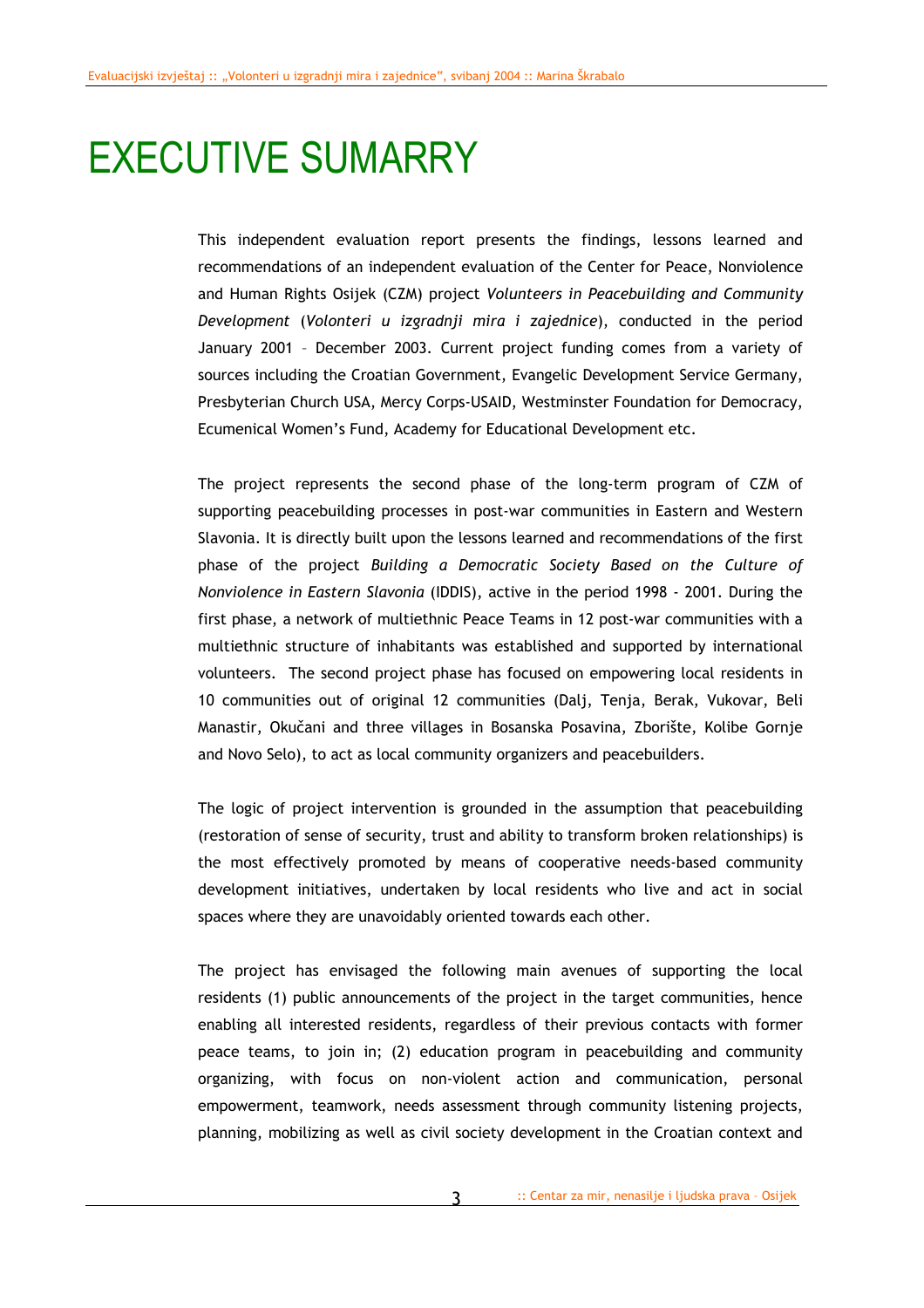(3) mentoring and technical support for community based initiatives undertaken by local residents affiliated with the project.

During the second project phase, a volunteer capacity-building structure has been established to provide training, mentoring and technical assistance (such as fundraising and advocacy), to the local residents in 10 respective communities who are setting up and maintaining community-based organizations and initiatives (community-wide actions, war veterans' associations, inter-religious groups, a Roma association, youth clubs, a school mediation project, creative workshops for pupils as a preparation for inter-ethnic dialogue etc.). The project capacity-building structure includes a core project management team, including two senior peacebuilding organizers, a former peace worker who has become a specialist in the Listening Project and a participatory action research specialist; four experienced peacebuilding trainers, two Peace Teams (Okučani and Slavonski brod) who have continued their field presence, former Peace teams in Beli Manastir and Tenja, as well as local residents who used to act as affiliates of the peace teams and have in the meantime grown into experience community organizers themselves (particularly Dragica Aleksa in Berak and the leader of the Roma Association Baranja in Beli Manastir).

#### PROJECT IMPACT ON INDIVIDUAL VOLUNTEERS

Taking into account the long-term effects of the Center for Peace support for peacebuilding initiatives in the target communities, the second project phase has been instrumental in the profiling of at least six individuals in the communities of Tenja, Berak, Beli Manastir and Vukovar who have built up their motivation and selfconfidence to the point of undertaking leadership roles in their communities, hence ensuring the sustainability of the current peace initiatives. In addition, the second project phase has strengthened collective leadership in three civil initiatives in Okučani, including Women's Association Duga, the nascent center for War veterans and Community and the youth forum. All of these volunteers have gained respect of their neighbors, local authorities and other volunteers with lower level of leadership drive. The project has encouraged them to become independent in fundraising, take leadership roles in teamwork, and in setting up (Luč and Milkmen's Association in Berak) or leading local nongovernmental organizations (Youth Club in Berak and Roma Association in Baranja). Two volunteers have also become politically active at the local level, while three volunteers have grown into independent trainers.

#### PROJECT IMPACT ON CIVIL INITIATIVES/GROUPS

During the second project phase, *as many as six new nongovernmental organizations and three steady civil initiatives have emerged*. In addition, two existent NGOs in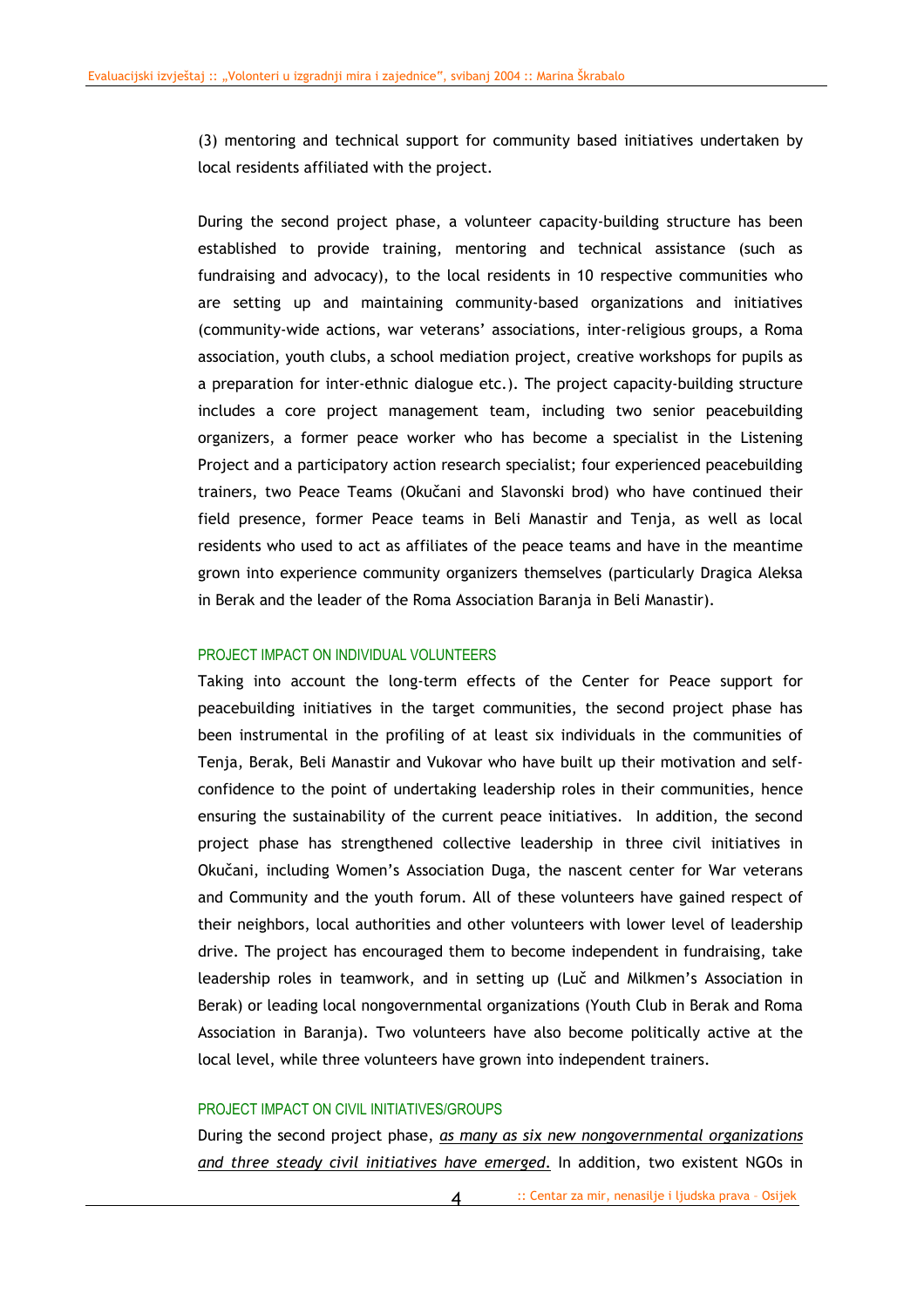Dalj have been further strengthened. In Berak, the original volunteer initiative "Stretched Hand" has resulted in three local NGOs, of which the latter two are multiethnic – the Youth Club, peace Association Luč; and the Milkmen Association. These new civil structures represent a significant change in the social landscape of this small, gravely traumatized village of 350 residents. In Okučani, due to the intense peacebuilding work of the peace team, which goes beyond the scope of this project, a multiethnic and peace-focused, women-initiative has become an independent local Ngo Duga. Three local branches of war veterans coordinator to jointly found a regional center for war veterans and the Community, which represents an outstanding step out of the dominant hierarchical and socially isolated war veterans- organizing. The Youth forum in Okučani has continued to organize cross-border summer peace youth camps and is preparing for transformation into a local NGO. At the same time, informal volunteer initiatives in Tenja (needs-based community actions), Vukovar (interactive creative workshops with children and potential parents) and Beli Manastir (have continues, with prospects of organizational consolidation either within existent or as new NGOs.

#### PROJECT IMPACT ON TARGET COMMUNITIES

Through systematic promotion of participatory methods of needs assessment, planning and decision-making, *the project has positively impacted the culture of cooperation* within target communities, both at the level of civil initiatives, local NGOs, institutions and authorities.

Despite the fact that the project did not insist upon the multiethnic structure of volunteer groups or focus on multiethnic cooperation within supported community initiatives, *the promotion of multiethnic cooperation has been subtly integrated in all aspects of the project*, including open promotion of peacebuilding and multiethnic structure of the project team, ethnically and geographically mixed education groups and connecting volunteers with peace and multiethnic NGOs and projects in the region. Such consistent and at the same time non-intrusive approach in promoting social inclusion and integration has proved fruitful as several local initiatives have manifested spontaneous, non-ideological openness to diversity.

The project support provided to individual volunteers and their teams has resulted in the strengthening and emergence of civil initiatives, including as many as six new formal citizen associations in Berak and Okučani, three steady informal initiatives in Vukovar, Beli Manastir and Tenja and three short-term, highly successful community actions in the villages in Bosanska Posavina. Additional two already existent NGOs in Dalj and Beli Manastir have been strengthened. All of these groups have enhanced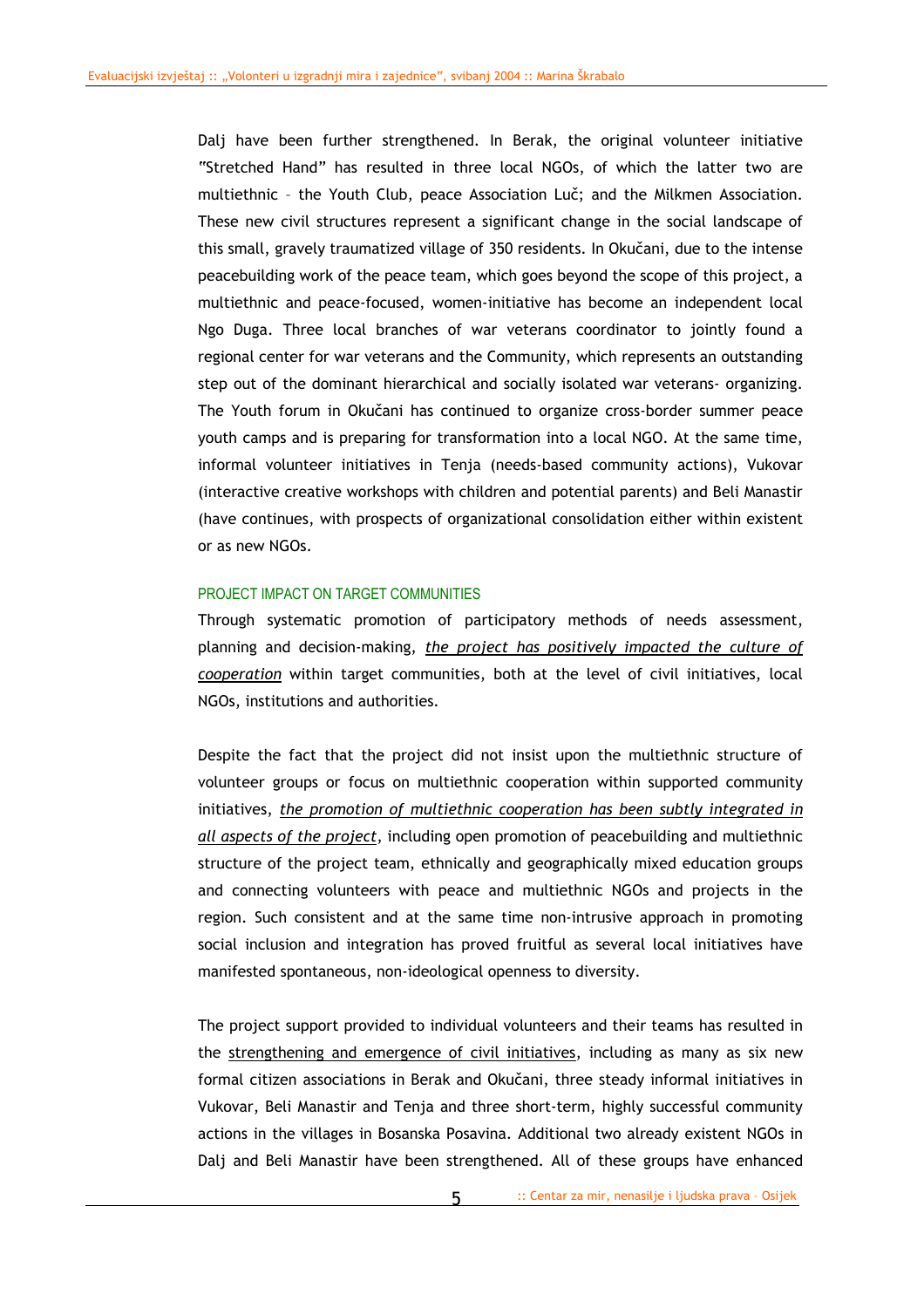their visibility and social status in their communities, enabling them to interact on an equal basis with local institutions and authorities.

The project has contributed to the successful implementation of as many as 17 different community actions, several of which are long-term. It is particularly valuable that all of these actions have been initiated on part of local volunteers, based on their assessment of priority needs and interest in active participation of their fellow residents. It is interesting to note that the community actions or initiatives can be divided in two main groups - actions of improving community public spaces and actions providing additional community services. Most actions have gained financial, material or administrative support of local authorities and institutions. The following public spaces have been renovated in the scope of the project: volunteer firemen's premises in Dalj, children-s playgrounds in Tenja, Beli Manastir and Zborište (also serving as soccer field), community center in Novo Selo, youth clubs in Kolibe Gornje and Berak, side roads and the community park in Okučani (decorated with hand-made wooden boards with peace slogans), the river bed (former illegal waste deposit) in Okučani. New community services have included inter-ethnic creative children-s workshops in Vukovar (Serbs and Croats and Beli Manastir (Roma Serbs and Coats), peace workshops and youth club in Berak, continuous cultural, youth activities, war veterans-support group, periodic interfaith gatherings and a primary school mediation project in Okučani. The latter is an outstanding example of project impact on the local institutions, as the peer mediation project has been fully integrated in the school-s annual curriculum and recognized as an example of best practice at the county level.

#### LESSONS LEARNED AND RECOMMENDATIONS

#### SELECTIONS, RECRUITMENT AND MOTIVATION

- In the volunteer selection process, more attention could be paid to specific challenges faced in the group setting by individuals with stronger war trauma and experience of hierarchical structures. In those cases, the project team might adapt the education and mentoring process to the special needs of such teams or if proved impossible, separate support provided to traumatize individual from support provided to volunteer groups.
- Considering already habitual higher drop-out rate of Croatian residents in various peace projects in the region, the peace team could invest additional effort in motivating and keeping Croatian residents within the project initiatives (e.g. by means of a tailored education process that creates more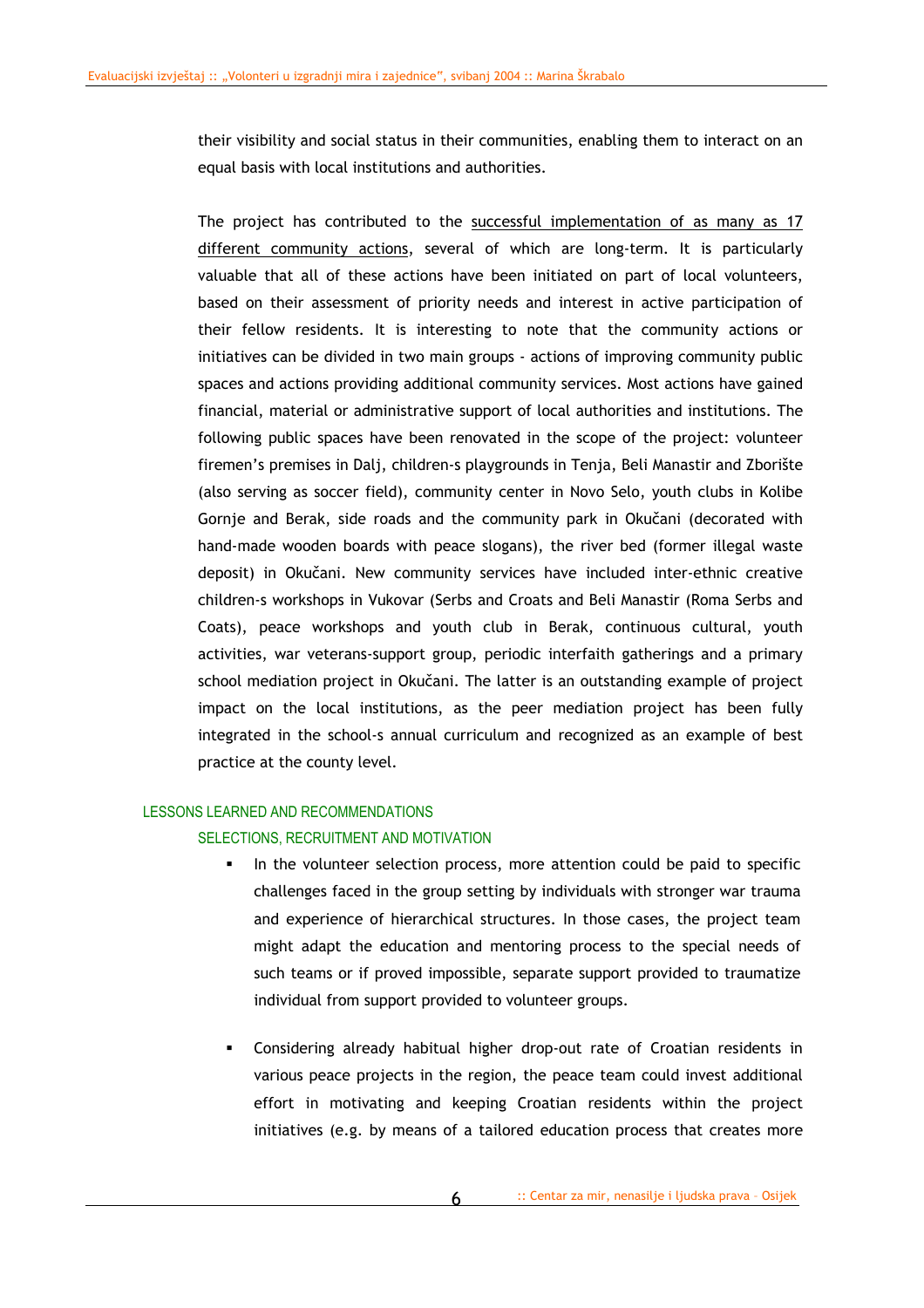spaces for open and safe expression of negative attitudes and fears of multiethnic cooperation and elaborate its recruitment strategies.

- It has become evident that the education process is not to a significant determinant of volunteers' actual engagement in community peacebuilding, although it has been precious for preparing volunteers to take action in their communities. Careful monitoring of motivation and frustration factors throughout the cooperation with the volunteers is the only way of timely recognition of potential crises, especially at the group level.
- In situations featured by group tensions regarding joint decision making on community projects, such as in Vukovar, Dalj or Beli Manastir, it has proved to be most useful to open up space for the formation of parallel sub-teams, enabling individual volunteers to remain active despite differences in priorities or frustrating group dynamics. It is recommended that in the future the project team further clarify its approach to a potential conflict of two project objectives – empowerment of individuals for community peacebuilding on one hand and strengthening informal homogenous local social structures for peacebuilding. In those cases where the latter objective is deemed a priority, it is important that the project team clarifies that expectation to the interested local residents and then to ensure means for the support of their long-term engagement in the role of leaders (with education focus on coleadership skills, decision-making, fundraising support and intense networking).
- Due to the empowerment and skill-building experienced by volunteers, it is likely to expect that some volunteers will gradually enhance their selfexpectations, as well as their ability to access resources and improve their position on the labor market, NGOs or political bodies, which may in turn mean that their volunteer engagement stops. Such outcomes should not be viewed as negative, especially if the cooperation with the CZM finishes on the positive note of future openness for mutual cooperation with these individuals.

#### VOLUNTEER EDUCATION FOR COMMUNITY DEVELOPMENT AND PEACEBUILDING

:: Centar za mir, nenasilje i ljudska prava – Osijek During the second project phase, CZM has made an important shift towards sustainable capacity building for volunteer education in community development and peacebuilding. The project cooperation with the Education House and the trainers' teams has proved most beneficial in that respect. The published trainer's manual and the educated group of trainers will enable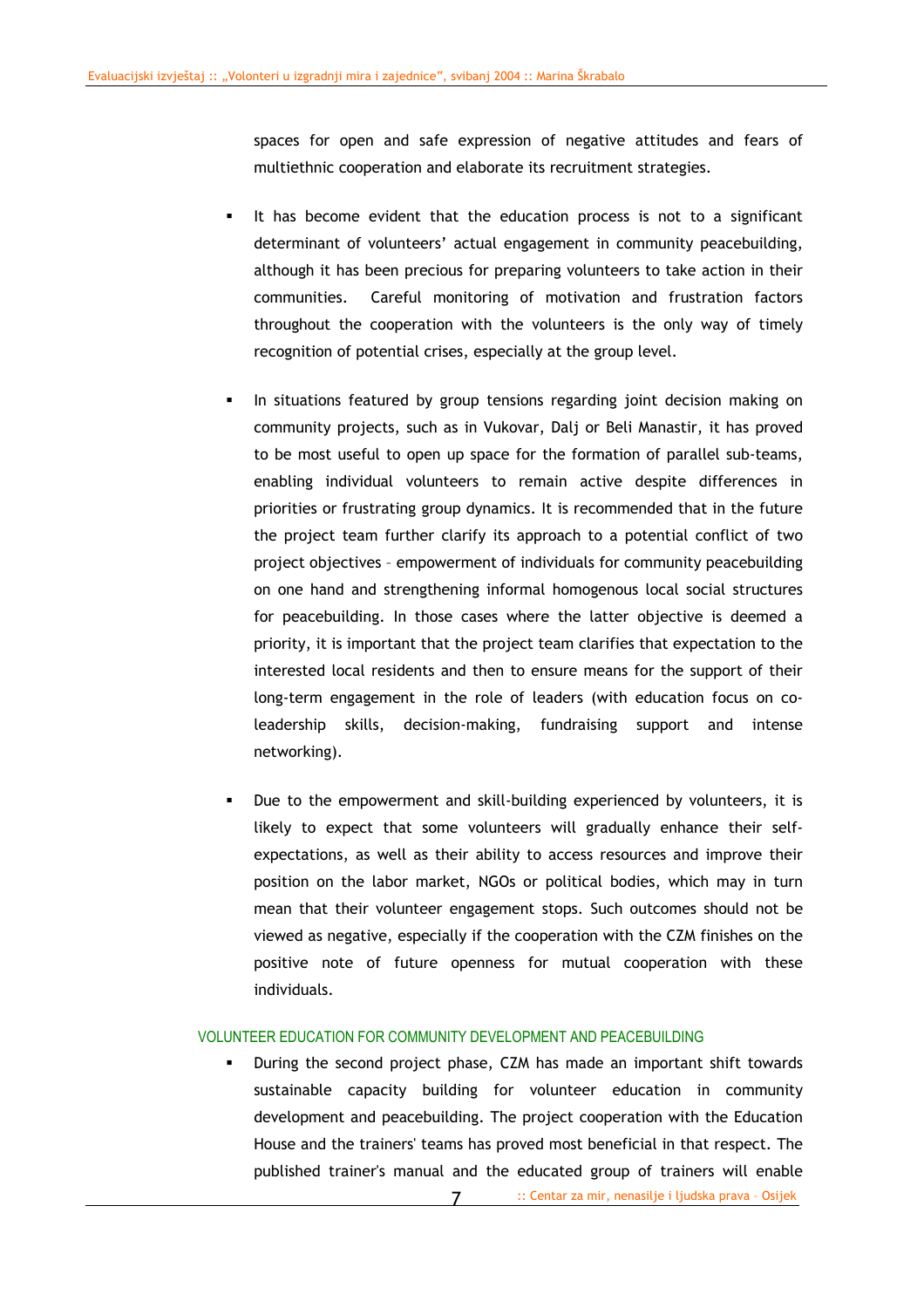faster response to the need for training or external facilitation of participatory decision making and planning in the target communities. In that way it is probably that in the future, community initiatives will be less depended on structured mentoring and the project team will be able to complement its training and mentoring resources with those of the trainers affiliated. It is recommended that from the very start of the third project phase, the project team identify needs for additional training and external facilitations, which may be assigned to the Education house trainers. In addition, coordination with the other CZM programs, such as the series of seminars for the formal and informal community leaders in Beli Manastir has resulted in supplemental opportunities for education of the few volunteers affiliated with the project and has significantly enhanced their leadership capacity.

- The evaluation has shown that the main purpose of the education process has been individual volunteer empowerment, in terms of enhanced awareness of one's potentials and competencies for community peacebuilding and building of relevant skills, such as nonviolent communication, participatory planning, needs assessment by means of community listening project and project proposal development. It is important not to avoid the assumption that the education process necessarily results in team cohesion resilient to the challenges of concrete implementation of community initiatives, regardless of the group cohesion during the learning process. It is recommended that the encouragement of the formation of local teams not be treated as an expected result of the education. Instead, it is more appropriate to treat it as an expected result of intense mentoring.
- Considering the heterogeneity of volunteer groups included in the education process, both in terms of life and activist experience, it is recommended that in future similar projects education be combined with the mentoring of local initiatives, which would enable follow-up training in specific themes which volunteers might fully recognized as relevant only when faced with real challenges.
- Based on the experiences from the second project phase, the listening project should be treated as a valuable, yet not always necessary method of community needs assessment and trust building. Volunteers should be introduced to a range of possible applications of the listening projects, from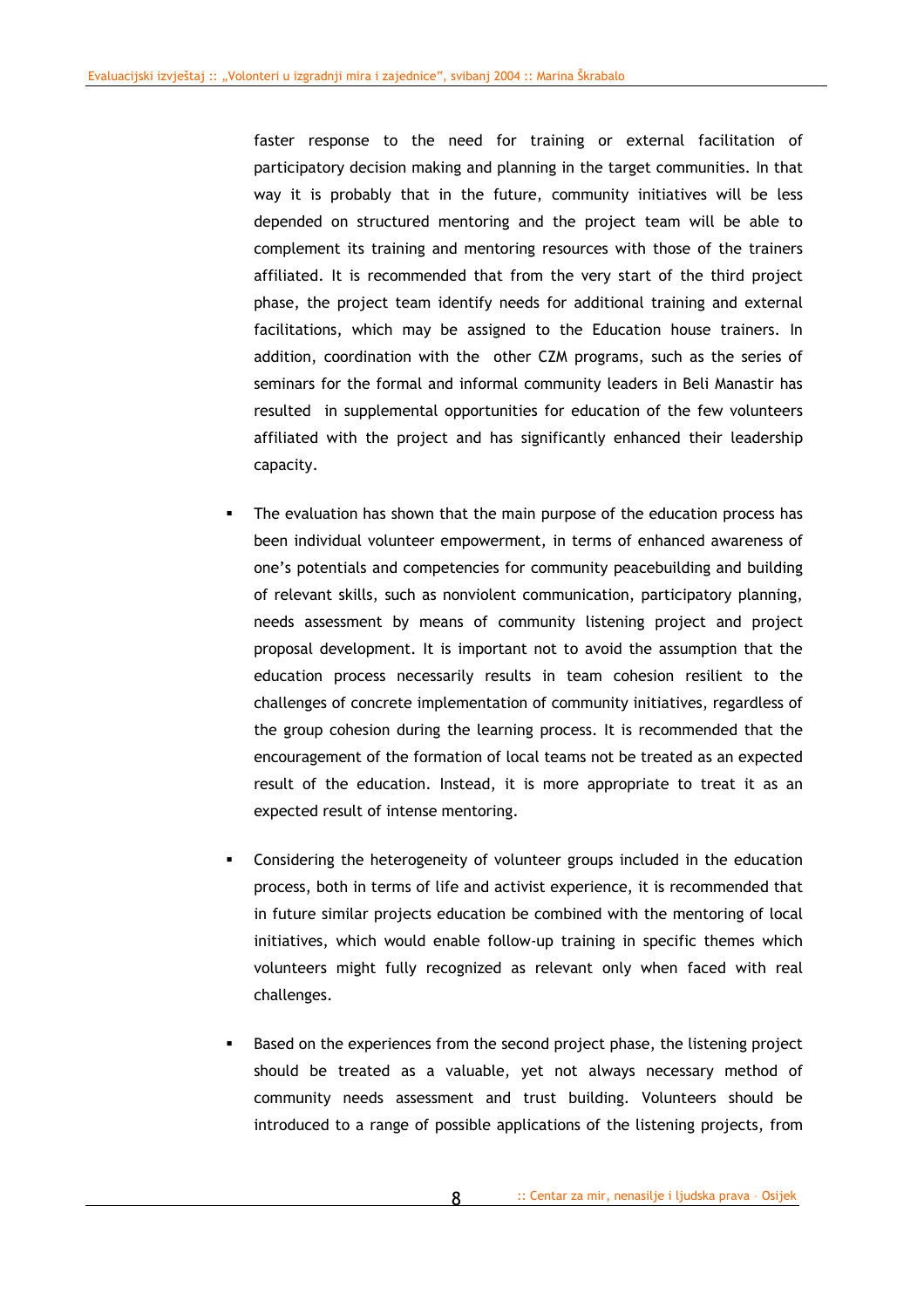general community assessment, to the testing of specific, already articulated ideas and recruitment of potential supporters.

#### VOLUNTEER SUPPORT AND MENTORING

- The project team has articulated a set of very specific guidelines for more efficient structuring of the mentoring support to the volunteers in the future, where priority would be accessibility of support, paralleled by gradual encouragement of volunteers to take more responsibility in order to avoid the creation of dependency relationship.
- It is understandable that the project team had little time for additional networking support to volunteers, in light of the workload related to the need for additional mentoring and technical assistance. Nevertheless, it is highly recommended that during the next project phase, networking be considered one of the top options for support provision to volunteers, as it lowers the pressure of direct TA provided by the project and at the same time enriches the volunteers- social networks, deemed instrumental for the sustainability of their activism.
- At the end of the second project phase and due to the multiyear support of CZM, in all target communities in Croatia there is at least one highly motivated individual ready to undertake A leadership role in community organizing for the purpose of peacebuilding and community development. This assessment coincides with the CZM's decision to focus the project support in the next phase on the leadership skills development of the select pool of "community organizers" who will also be provided with basic financial support, considering that the extent of their responsibilities, effort, time and exposure in their communities go beyond the basic volunteer role.
- It is recommended that individual support to the leaders be combined with the support to volunteer groups in Tenja, Dalj and Berak, primarily by means of networking with other similar initiatives, support providers, no education opportunities, as well as provision of advice on fundraising and periodic facilitations of participatory planning. In that respect, the project team can rely on other programs of CZM (Education house and NGO Support Center) and other organizations. The provision of appropriate organizational support to these initiatives would be facilitated by timely identification of organizational development priorities, e.g. recruitment and membership development, structuring of joint work, community based fundraising or self-financing.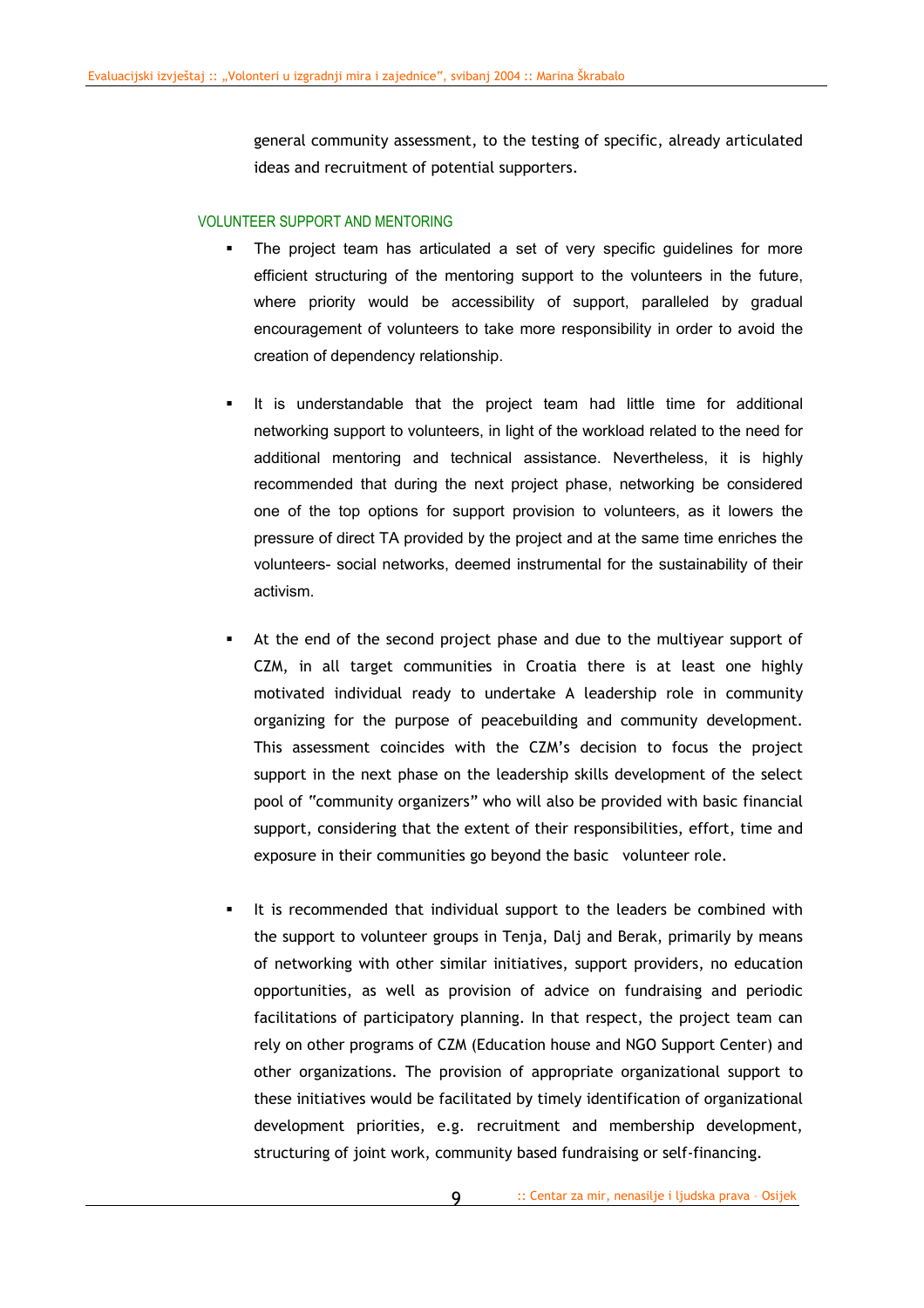- Considering that the second project phase has resulted in the volunteers' leadership potential, cooperative relations with local authorities and visibility of volunteer engagement in all target communities, the next project phase should build on the existent volunteer initiatives. It is deemed key that the future "community organizers" be encouraged to envision their work in strategic terms and identify opportunities for tight cooperation with other local and regional actors, in terms of organizational and institutional support and access to expertise.
- Politically conscious volunteer engagement provides a key link between often apolitical community development initiatives and inherently political nature of the peacebuilding process. It is recommended that future community organizers and all other interested volunteers be provided with additional training in public advocacy and broadly understood political action, adjusted to the specific cultural conditions of smaller semi-rural communities.
- In order to preserve the social energy activated during the second project phase, it would be useful to identify opportunities for renewed mobilization of those local residents who participated in time-limited community actions of infrastructure restoration over the past two years (either through similar actions or emerging social activities or services).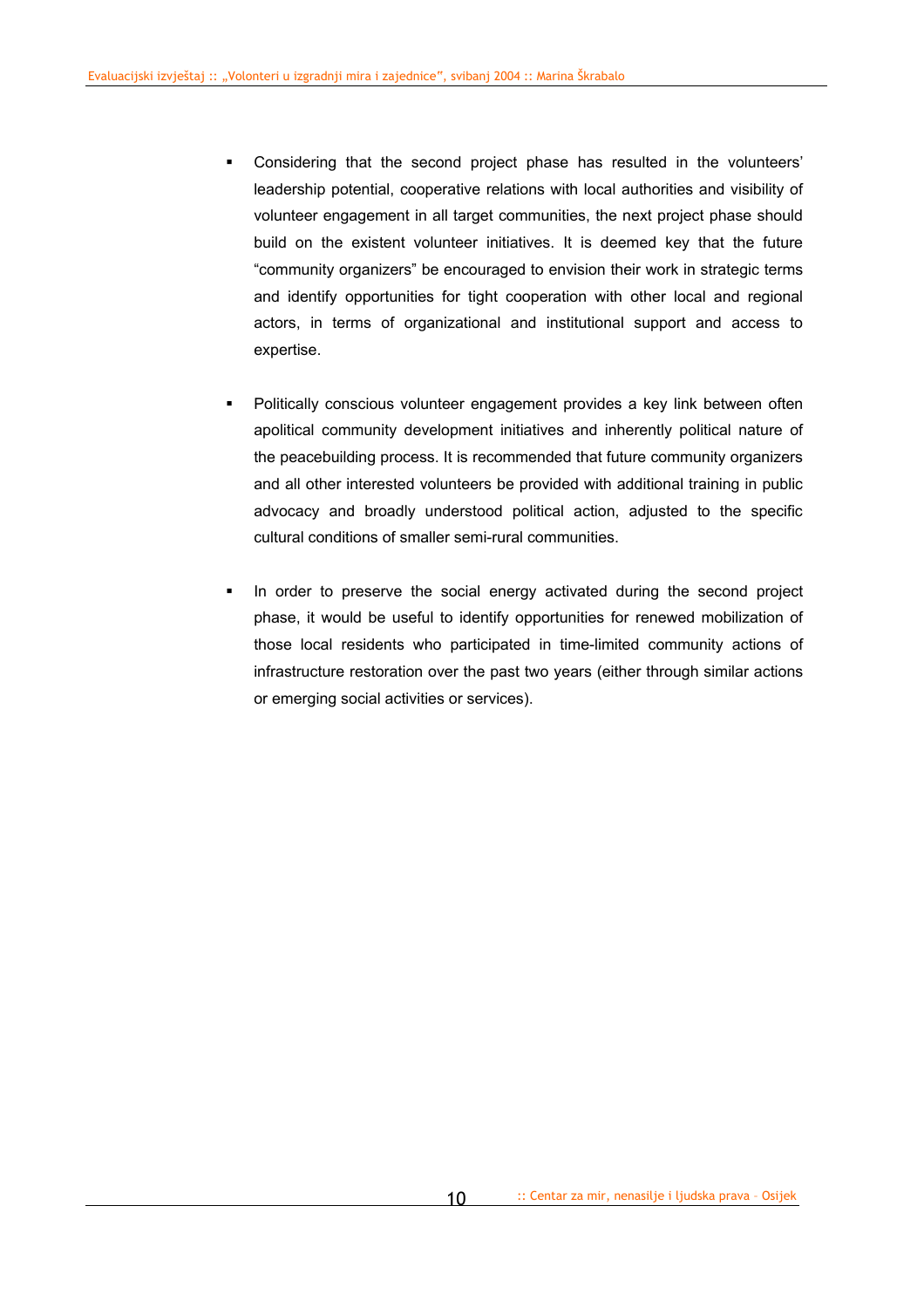# 1. UVOD: CILJEVI I PRIRODA EVALUACIJE

1.1. Cilj je ove evaluaciji pružiti dodatni, u većoj mjeri vanjski uvid u postignuća te pouke i preporuke koje proističu iz završene druge faze projekta *Volonteri u izgradnji mira i zajednice* Centra za mir, nenasilje i ljudska prava Osijek (CZM) u razdoblju od siječnja 2002. do prosinca 2003. godine. , kako bi se susljedna, treća trogodišnja faza projekta koja je već u tijeka mogla oblikovati u skladu s dosad uočenim prilikama i načinima izbjegavanja prepreka. Upravljačkom timu CZM-a su od posebnog interesa sljedeća evaluacijska pitanja koja se odnose na utjecaj projekta na volontere i održivost utjecaja na pojedine zajednice u kojima je projekt djelovao:

1. Kako smo osnažili volontere?

2. Na koje poteškoće su nailazili volonteri u svojim zajednicama- teškoće, i što bi im olakšalo rad u zajednicama?

- 3. Da li smo dovoljno jasno radili u zajednicama? Kako su nas mještani prepoznali?
- 4. Kako nas vidi lokalna uprava?
- 5. Koji stupanj održivosti našeg projekta smo ostvarili u pojedinim zajednicama?

1.2. Za razliku od većine projekata gdje se vanjska evaluacija provodi jednokratno na kraju projekta od strane osobe koja nije bila uključena u proces pripreme i provedbe projekta, u ovom slučaju odnos evaluatorice te projekta Volonteri u izgradnji mira i zajednice te CZM-a je dugoročan i suradnički.

1.3. Naime evaluatorica je sudjelovala u sveobuhvatnoj procjeni utjecaja prve faze projekta u kolovozu 2000. kada je intervjuirala članove mirovnih timova u Dalju, Tenji, Vukovaru i Belom Manastiru, kao i predstavnike lokalnih vlasti i suradničkih organizacija; analizirala nalaze većine projekata slušanja; pripremila pregled razvoja CZM-a i sociopolitičkih prilika u regiji. Evaluatorica je upoznata s nastankom i provedbom druge faze projekta od samog početka pripreme projektnog prijedloga.

1.4. Tijekom posljednje tri godine, evaluatorica je pripremila nekoliko istraživačkih tekstova, u obliku studija slučaja o koncepciji rada na izgradnji mira CZM-a kao i o ulozi evaluacije u procesu izgradnje mira<sup>1</sup>. Ovi se tekstovi temelje na neposrednom praćenju i procjeni prve i druge faze projekta Volonteri u izgradnji mira i zajednice, s

l 1 Ključni tekstovi: magistarski rad Marina Škrabalo (2000): "Evaluation Criteria for Grassroots Peacebuilding:Case Study of Peace Teams Project, Croatia", Syracuse University, Maxwell school of citiuzenship and Public Affairs, mentor Dr. Robert Rubinstein; studij slučaja "Creating a Community- based Security Structure in Eastern Slavonia: The Center for Peace, Nonviolence and Human Rights, Osijek, Croatia" u istraživačkom izvještaju "Documenting Impact of Community-based Peacebuilding in Croatia and the Post-Yugoislav region", poglavlje 4, International Policy Fellowship Program, OSI-Budapest, www.policy.hu/skrabalo te kraći studij slučaja "Strengthening Local Capacities for Peace building: The Center for Peace, Non-violence and Human Rights, Osijek, Croatia", http://www.osepsee.net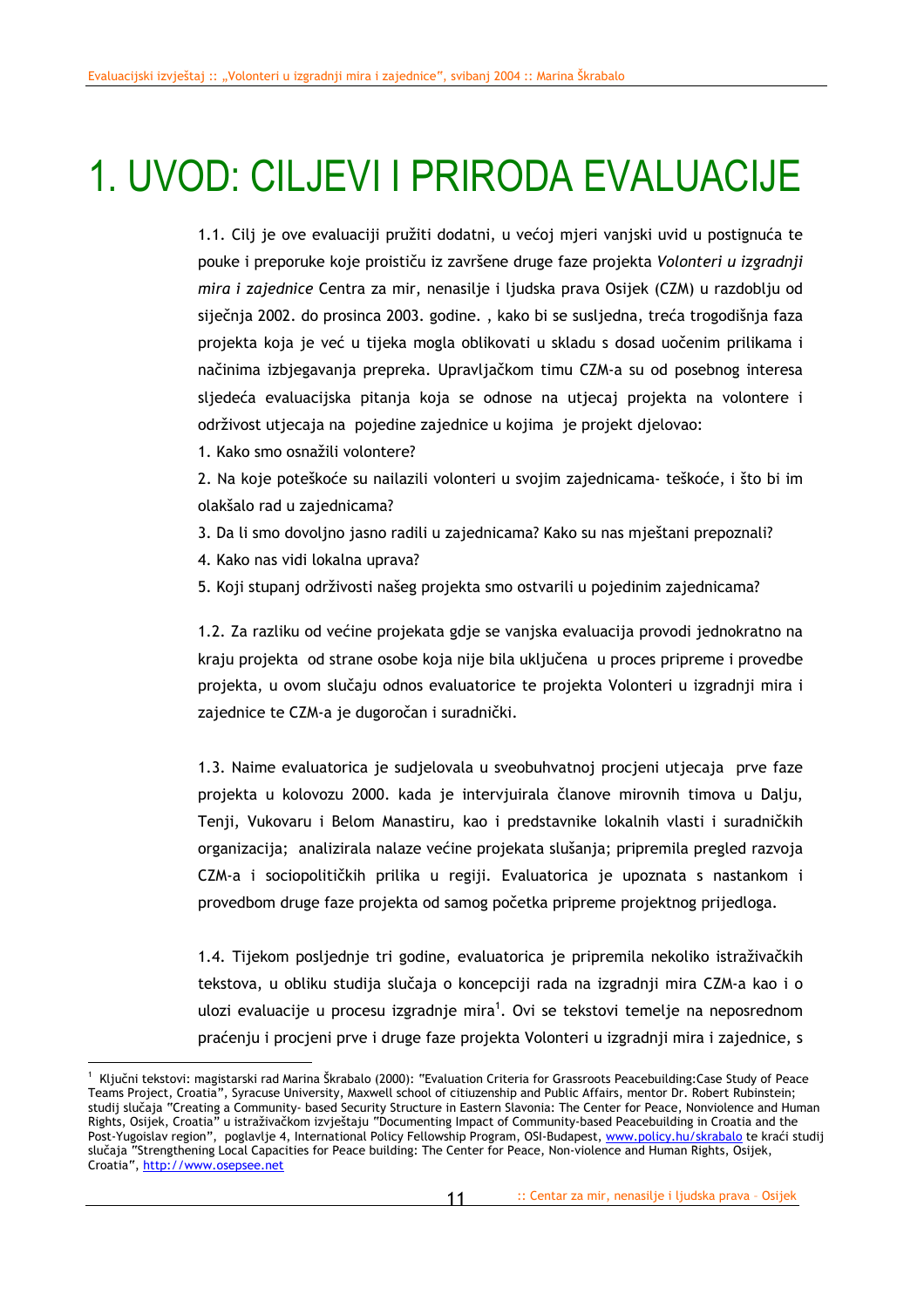naglaskom na (1) praćenje edukativnog programa (vođenje evaluacijskih sastanaka s trenerima, na temelju dokumentacije treninga, (2) praćenje cjelokupnog programa edukacijske kuće CZM-a u suradnji s kojim je ovaj projekt pripremio priručnik za trenere na temu Volonteri u izgradnji mira i zajednice) (2) praćenje, evaluacija i savjetodavna i facilitatorska potpora Mirovnom timu u Okučanima tijekom 2002. godine (niz intervjua s volonterima i suradnicima te radionica s aktivnim mještanima u dva navrata u proljeće i jesen 2003., facilitacija planiranja rada s braniteljima, niz konzultacija s voditeljicom tima, sudjelovanje u strateškom planiranju u prosincu 2003). Evaluatorica je također sudjelovala u nekoliko sastanaka Upravljačkog tima i Programskog savjeta CZM-a, naročito u fazi artikulacije vrijednosti i pokazatelja praćenja rada na izgradnji mira u lokalnim zajednicama kroz edukaciju, mentoriranje i druge oblike potpore lokalnim akcijama.

1.5. U veljači 2003. evaluatorica je u suradnji s Jasminom Papa iz MAP Savjetovanja, socijalnom radnicom, i istraživačicom čije je uže područje interesa afirmacija prava Roma te članom Upravljačkog tima projekta Igorom Đorđevićem, provela petodnevno dodatno skupljanje podataka u svrhu pripreme ovog izvještaja koje je uključilo detaljan pregled postignuća, pouka i preporuka s Upravljačkim timom, individualne i grupne polustrukturirane intervjue s volonterima u Tenji, Dalju, Berku, Vukovaru i Belom Manastiru; intervjue s načelnikom općine u Tompojevcima i Dalju, službenicom Mjesnog odbora Tenja, načelnikom Policijske stanice i Predsjednikom Općinskog suda u Belom Manastiru te grupne intervjue s roditeljima djece uključene u aktivnosti volontera projekta u Belom Manastiru i Vukovaru. Naknadno su obrađeni upitnici mještana iz Tenje koje su kontaktirali tamošnji volonteri. U travnju 2004. evaluatorica je dodatno posjetila Berak u sklopu procjene utjecaja programa malih financijskih potpora Academy of educational development te provela detaljan grupni polustrukturirani intervju s volonterima, članovima Udruženja mljekara koje je nastalo na temelju inicijative volontera projekta u Berku. U dijelu tog sastanka sudjelovao je i načelnik općine Tompojevci. U sklopu tog skupljanja podataka, evaluatorica se sastala s tri predstavnika mljekare Novi Domil u Županji koja otkupljuje mlijeko iz Berka.

1.6. Uslijed s jedne strane nedostatnog vremena za sveobuhvatno terensko istraživanje, te, s druge strane, velike količine ranije prikupljenih i analiziranih podataka o postignućima i izazovima projekta (s naglaskom na interni proces praćenja i evaluacije projekta), evaluatorica nije provela dodatno skupljanje podataka u Okučanima i Slavonskom brodu, što predstavlja određeni manjak koji pak s druge strane ne može u većoj mjeri utjecati na prirodu nalaza i preporuka, budući da je evaluatorica detaljno upoznata upravo okončanim radom i budućim planovima Mirovnog tima u Okučanima, dok je rad Mirovnog tima u Slavonskom brodu završio te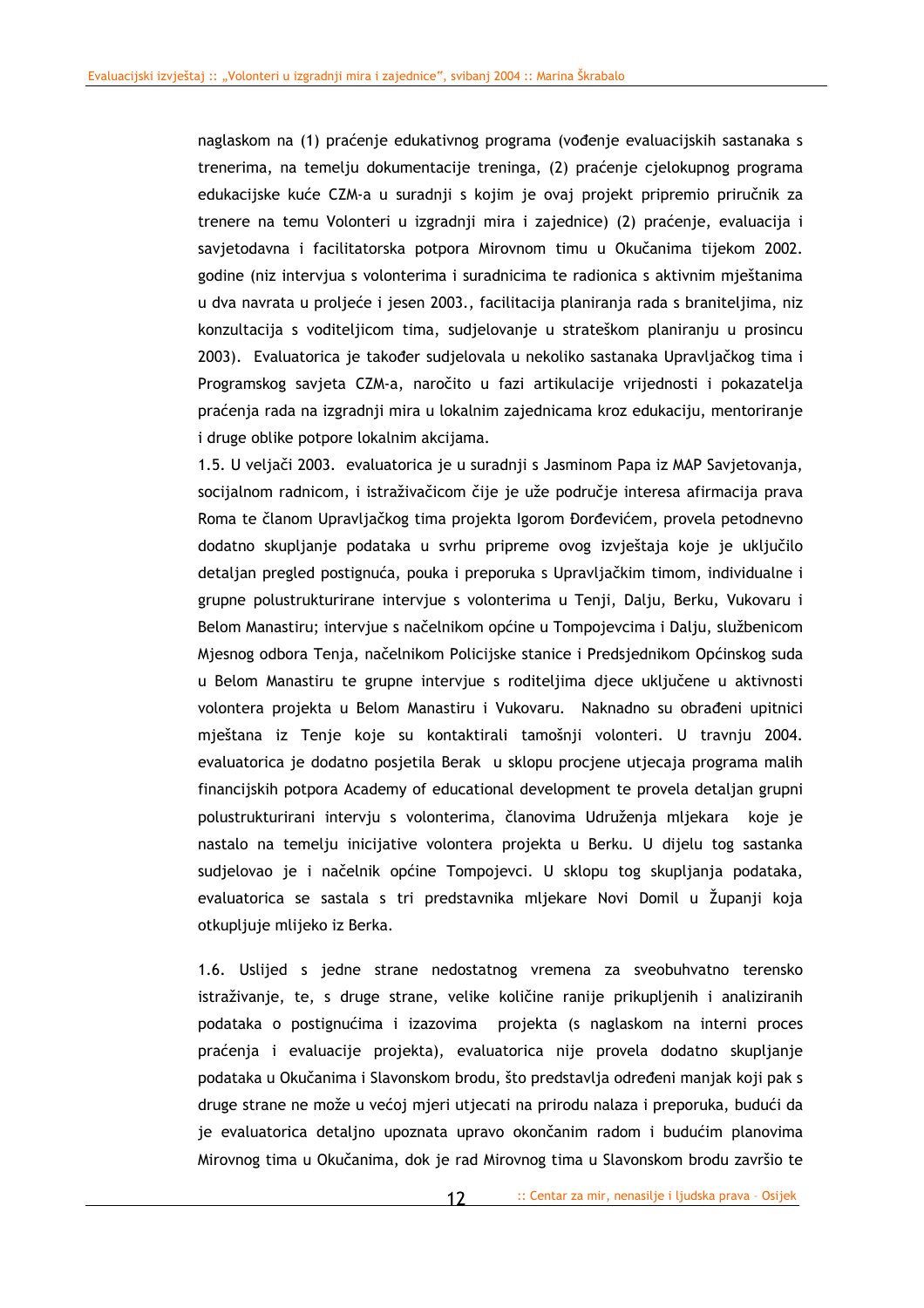je dokumentiran prije godinu dana, bez planova za nastavak tijekom treće faze projekta.

1.7. Uslijed izuzetno temeljitog uvida u projekt koji već dosad posjeduju članovi Upravljačkog tima koji su integrirali praćenje u sve ključne aktivnosti projekta te su prilikom pripreme treće faze projekta artikulirali naučene lekcije (pouke) iz druge faze, kao i uslijed već postojećih prikaza koncepcije i postignuća projekta koje je evaluatorica pripremila tijekom prethodnih godina, ovaj se evaluacijski izvještaj prvenstveno bavi ključnim postignućima, poukama i preporukama koje su relevantne za sljedeću fazu projekta kroz analizu, odnosno u većini slučajeva validaciju i nadopunu uvida do kojih je došao Upravljački tim. Iz tih razloga, u izvještaju se neće u većoj mjeri opisivati projektne aktivnosti i specifične povratne informacije sudionika, već će žarište biti na analizi primjerenosti metodologije, utjecaja i održivosti projekta. Iz navedenih razloga, ovaj se izvještaj može smatrati komplementarnim, a ne sintetskim prikazom projekta, s vrlo jasnom praktičnom svrhom poboljšanja rada u narednom dvogodišnjem razdoblju.

1.8. Na kraju, evaluatorica se zahvaljuje na trajnom povjerenju Ranki Jindri, Igoru Đorđeviću, Michelle Kurz, Katarini Kruhonja, Sonji Stanić, Ljubici Berić te svim volonterima i aktivistima CZM-a koji su sudjelovali u ovom višegodišnjem procesu praćenja i procjene ovog projekta. Bez otvorenosti aktivista/ica CZM-a da sagledaju kako uspješne, tako i izazovne strane vlastitog rada, ovaj proces monitoringa i evaluacije ne bi prerastao u temeljit i bogat proces učenja.

1.9. Izvještaj je organiziran u četiri analitička poglavlja koji se bave sljedećim aspektima projekta (1) koncepcijom projekta (vrijednostima i pretpostavkama, ciljevima na kojim apočiva logika interevencije), (2) procesom potpore volonterima, odnosno primarnim aktivnostima projekta, (3) utjecajem projekta na volontere te (4) utjecajem projekta na zajednice u kojima je projekt djelovao. U svakom poglavlju posebno su istaknute relevantne pouke (lekcije učenja) i preporuke koje proizlaze iz analize.

13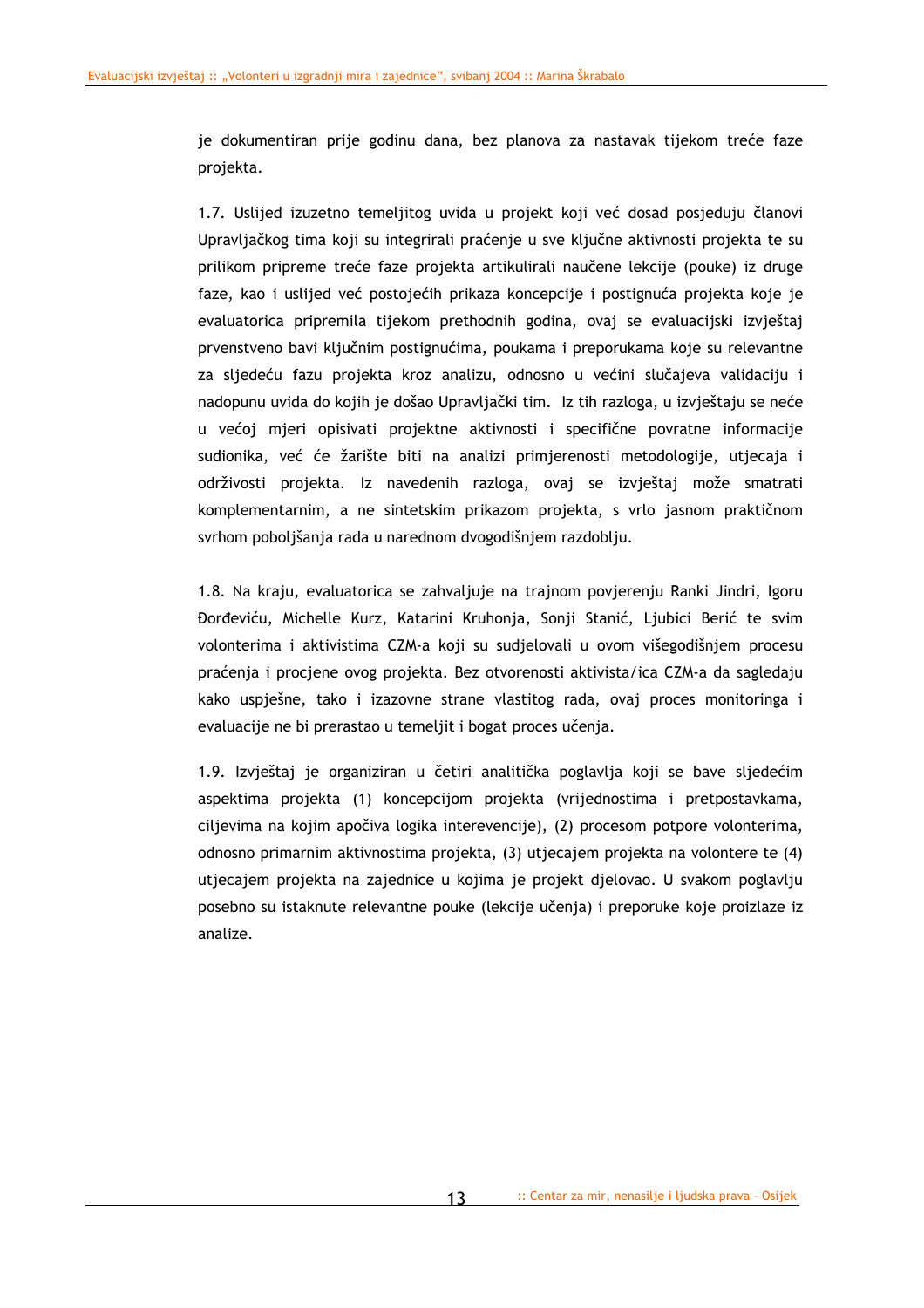## 2. PREGLED KONCEPCIJE PROJEKTA

 **2.1.** Projekt *Volonteri u izgradnji mira i zajednice*, u trajanju od 1. siječnja 2002. do 31. prosinca 2003. dio je dugoročnog rada CZM-a na obnovi povjerenja i građanske sigurnosne strukture u poslijeratnim selima i gradovima Istočne Slavonije, Baranje (bivše UNTAES područje) te Zapadne Slavonije. Projekt se izravno temelji na poukama, preporukama i postignućima prve faze projekta, *Izgradnja demokratskog društva u istočnoj Slavoniji* (IDDIS) od 1998. do 2001. godine, tijekom koje su u 12 zajednica formirani nacionalno raznoliki mirovni timovi, u sklopu kojih su domaći, educirani mirovni radnici (aktivisti), međunarodni volonteri i zainteresirani mještani sustavno otvarali komunikaciju i poticali zajedničke, volonterske aktivnosti utemeljene na izraženim potrebama mještana, prepoznatima kroz strukturirane projekte slušanja.

**2.2.** Uslijed nedostatne i neočekivano smanjene financijske potpore EU, CZM nije mogao osigurati postepen prijelaz u drugu fazu projekta, koja je zamišljena kao prijenos odgovornosti za lokalne procese izgradnje mira i zajednice na vanjski krug volontera koji su djelovali u sklopu mirovnih timova. Uslijed razdoblja oskudnih sredstava tijekom 2001. godine te izuzetne iscrpljenosti aktivista nakon završetka prve faze projekta došlo je do osipanja mirovnih radnika, tako da je u više sredina, posebice u Dalju i Vukovaru, tijekom 2001. godine sva komunikacija između CZM-a i ranije aktiviranih mještana ovisila o vremenu i energiji ključnih voditeljica prve faze projekta koje su pak u tom razdoblju bile zaokupljene potragom za financijskim sredstvima i održavanjem suradnje sa nizom suradnika i nizu zajednica. U tom je razdoblju primjerice mirovni tim u Okučanima nastavio s radom na volonterskoj osnovi (pri čemu je važan faktor činjenica da su obje mirovne radnice mještanke Okučana odnosno obližnje Nove Gradiške), dok je mirovni tim u Belom Manastiru (gdje su također dvije od tri osobe tada živjele u tom gradu), uključujući i mještana volontera, osnovao vlastitu udrugu BRIC, a mirovni radnik iz Tenje se pak pridružio upravljačkom timu CZM-a na osmišljavanju nastavka projekta.

**2.3.** Napori potrage za financijskim sredstvima i motivacija za nastavkom projekta ipak su urodili pozitivnim ishodom, te je druga faza projekta započela u siječnju 2001, sa sredstvima na razini 50% proračuna prve faze projekta, te sa smanjenim resursima za postavljanje i daljnji razvoj organizacijske, odnosno liderske strukture u ciljanim zajednicama. Ključni donatori projekta su Evangelischer Entwicklungsdienst e.V. s za rad u svim zajednicama, USAID/ECRA Program Mercy Corps-a za aktivnosti u Okučanima, kao i Ured za udruge Vlade RH, prezbiterijanska crkva, Westminster Foundation for democracy. Ekumenski ženski fond, Academy of Educational

:: Centar za mir, nenasilje i ljudska prava – Osijek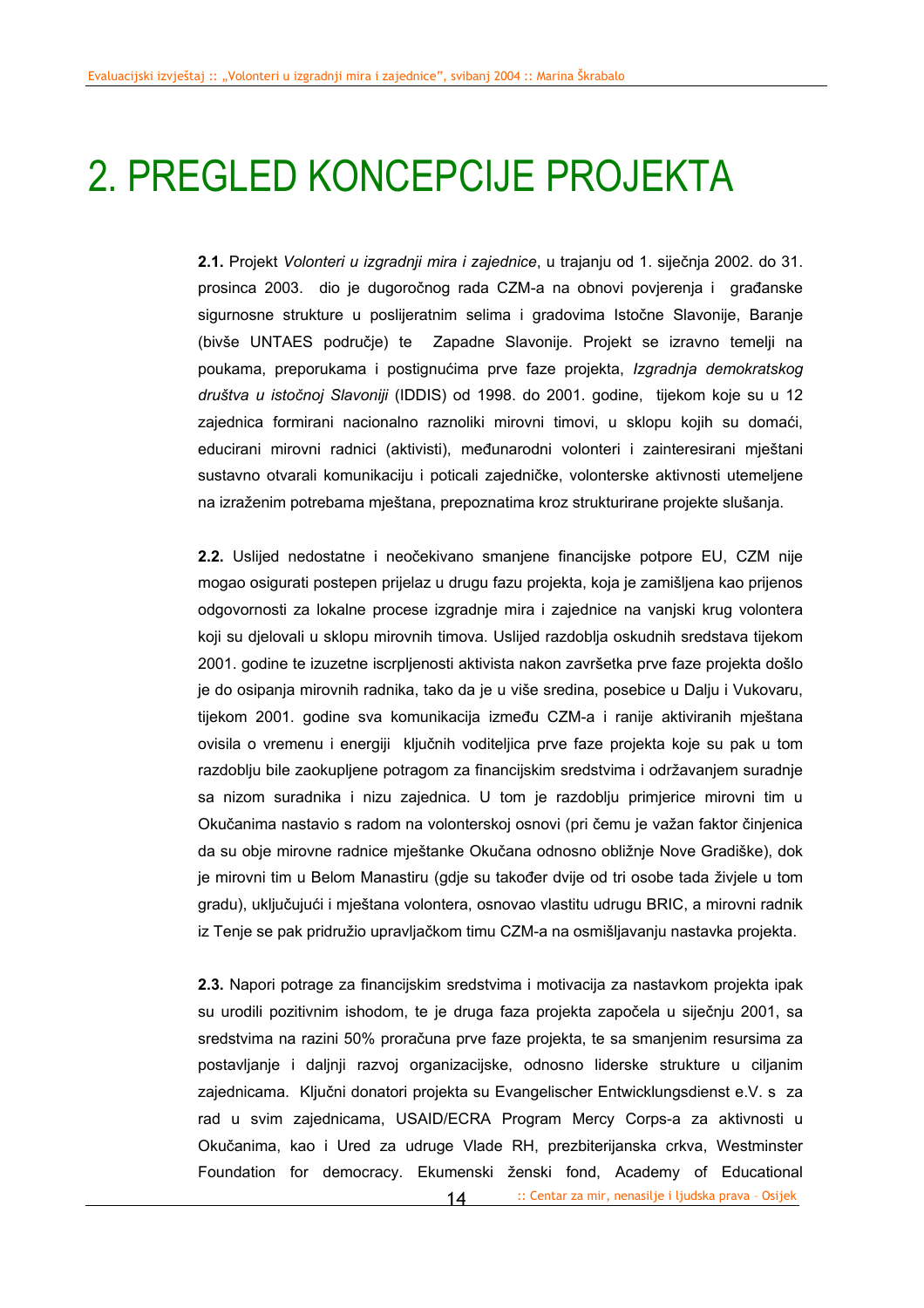Development itd. Tako je u drugoj fazi projekta kombinirana potpora onim mirovnim timova koji su se održali u Okučanima i Slavonskom brodu te na izravno okupljanje i edukaciju mještana zainteresiranih za izgradnju mira i razvoj svojih zajednica u Vukovaru, Berku, Dalju i Tenji, uz potporu uspostavljenih suradničkih odnosa tijekom prve faze projekta, uključujući i bivše mirovne radnike u Belom Manastiru.

**2.4.** Osnovna društvena razina na koju su sumjerene aktivnosti i očekivana društvena promjena ovog projekta jest «lokalna zajednica», to jest «društveni prostori» u kojima «ljudi ovise o nekom obliku suradnje kako bi si osigurali budućnost i nadu», kao i društvene mreže koje «čine zajednicu zajednicom». Ti društveni prostori mogu biti raznoliki, poput ženskih grupa, manjinskih skupina, škola, crkava, omladinskih aktivnosti ili klubova starijih osoba, no prvenstveno se nalaze na najnižoj razini svakodnevnih neformalnih udruživanja, razini lokalne samouprave i srednje razine uprave javnim ustanovama. Za CM, usmjerenost na manje zajednice, posebice sela i gradove gdje se ljudi i osobno poznaju, predstavlja zalog prevencije budućih nasilnih sukoba, budući da su se u predratno doba snažnih ideoloških i političkih polarizacija,

upravo u takvim mjestima ljudi podijelili i čak izravno ratovali jedni protiv drugih, bez obzira na svoja poznanstva, čime su te multietničke zajednice teško oštećene ili čak uništene.

**2.5.** Uslijed razumijevanja međusobne povezanosti društvenih sustava na različitim razinama (u skladu s Lederachovim multidimenzionalnim okvirom za izgradnju mira), projekt svjesno sagledava zajednicu, odnosno raznolike društvene prostore (zajednice unutar zajednice) na koje i u kojima izravno djeluje, u kontekstu širih društvenih struktura, poput županijskih i državnih političkih tijela, kao i regionalne, nacionalne te međunarodne mreže mirovnih i drugih civilnih inicijativa. «Budući da se društvo sastoji od povezanih sustava, mi također pokušavamo stvoriti veze između tih društvenih prostora.» Za CZM nacionalni politički i ekonomski okvir poslijeratne obnove predstavlja nuždan ali ne i dovoljan preduvjet izgradnje mira na lokalnoj razini: "Ljudi u takvim zajednicama trebaju posebnu pomoć i skrb kako bi ponovno izgradili i razvili bolje odnose." Tako projekt deklarira svoju simultanu posvećenost ljudima, procesu izgradnje mira i projektu s konkretnim aktivnostima i očekivanim rezultatima koja se očituje kroz posebnu pažnju usmjerenu ka procesu osnaživanja, odnosno poticanja unutarnje motivacije, djelovanja u skladu s vrijednostima i asertivnosti kako kod uključenih mještana, tako i kod članova/ica projektnog tima, u svrhu preuzimanja odgovornosti i inicijativa za poticanje i njegovanje procesa izgradnje mira u zajednicama u kojima svi oni žive i rade.

15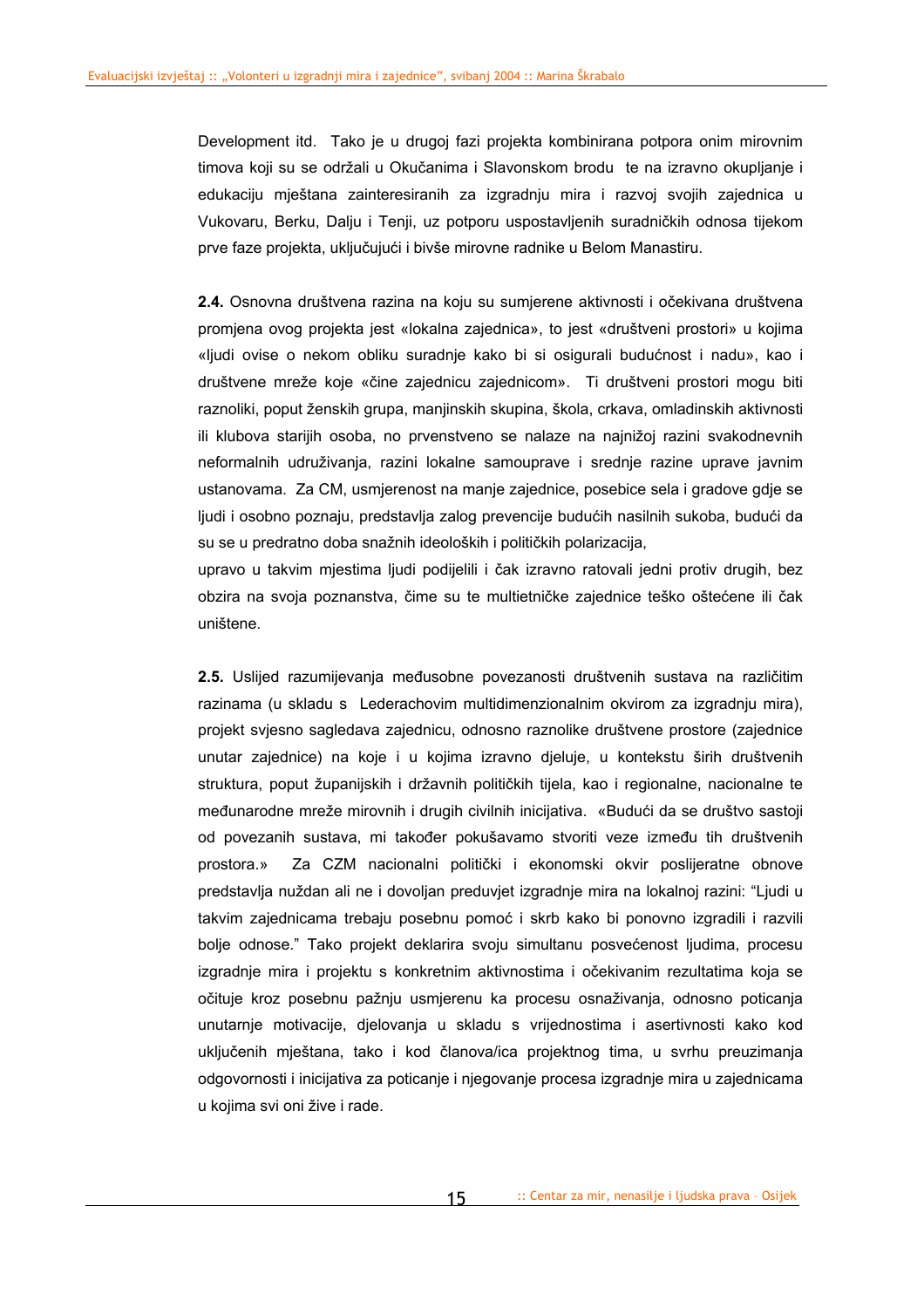**2.6.** Kao svoju glavnu strategiju izgradnje održivog mira, pomirenja a time i prevencije budućih sukoba u poslijeratnim zajednicama, projekt je već u prvoj fazi izabrao, a nakon nje kroz evaluaciju i eksplicirao *izgradnju i razvoj zajednice*, s naglaskom na multietničke zajednice. Tijekom prve faze projekta, aktivnosti razvoja zajednice pojavile su se kao prioritet na osnovi preko pedeset različitih projekata slušanja mještana, kroz koje se jasno pokazalo da je većini kontaktiranih mještana, bez obzira na nacionalnost i ratna iskustva, posebno važno sudjelovati i svjedočiti vrlo konkretnim, manifestnim pozitivnim promjenama u javnom životu svojih zajednica te da su upravo takve inicijative preduvjet i poticaj za otvaranje komunikacije i izgradnju povjerenja, kako u sumještane tako i drukčiju, kvalitetniju budućnost ratom oštećenih zajednica. Uz to, izgradnja i razvoj zajednice kao strategija izgradnje mira utječe na izgradnju povjerenja u poslijeratni politički proces, budući da se njome puni životnim sadržajem deklarativni pojmovi mira i pomirbe, koje mještani poslijeratnih sredina u kojima već godinama djeluje CZM prvenstveno smatraju oblicima prisile odozgo, s nacionalne i međunarodne razine, koji, pa makar ih mještani smatrali i pozitivnima, za mještane nemaju nikakve izravne veze s njihovim životima, niti oni sami mogu na njih utjecati.

**2.7.** Isto tako, usmjerenost na vrlo opipljive potrebe mještana, poput izgradnje vatrogasnog stana ili pak pokretanja igraonica za siromašnu djecu, pokazala se kao izvrstan način izgradnje povjerenja između aktivista CZM, deklariranih mirovnih aktivista i mještana sumnjičavih prema vanjskim, još k tome ideološki, u ovom slučaju mirovno, određenim intervencijama. Na kraju, za CZM izgradnja i razvoj zajednice kao strategija izgradnje mira istovremeno pridonosi osnaživanju participativne demokracije na razini lokalne samopurave, odnosno transformaciji hrvatskog društva prema većoj decentralizaciji i demokraciji, što se poklapa s dugoročnom političkom opcijom europskih integracija.

**2. 8.** Dugoročni cilj projekta je izgradnja održivog mira u ratom pogođenim područjima istočne Hrvatske i bosanske Posavine kroz oporavak i razvoj multietničkih zajednica i osnaživanje inicijativa građanskog društva.

**2.9.** Kratkoročni ciljevi projekta su sljedeći:

- motivacija i osnaživanje volontera za samoorganizirani međuetnički zajednički rad na izgradnji mira i obnovi u 10 ratom pogođenih zajednica (Tenja, Dalj, Berak, Beli Manastir, Vukovar, Okučani, Novo selo, Kolibe Gornje, Kolibe Donje).

- utjecaj na širu zajednicu i povratak kroz umrežavanje i javnu promociju ideje i prakse izgradnje mira u zajednici;

- postavljanje standarda za edukaciju volontera u izgradnji zajednice u hrvatskom kontekstu;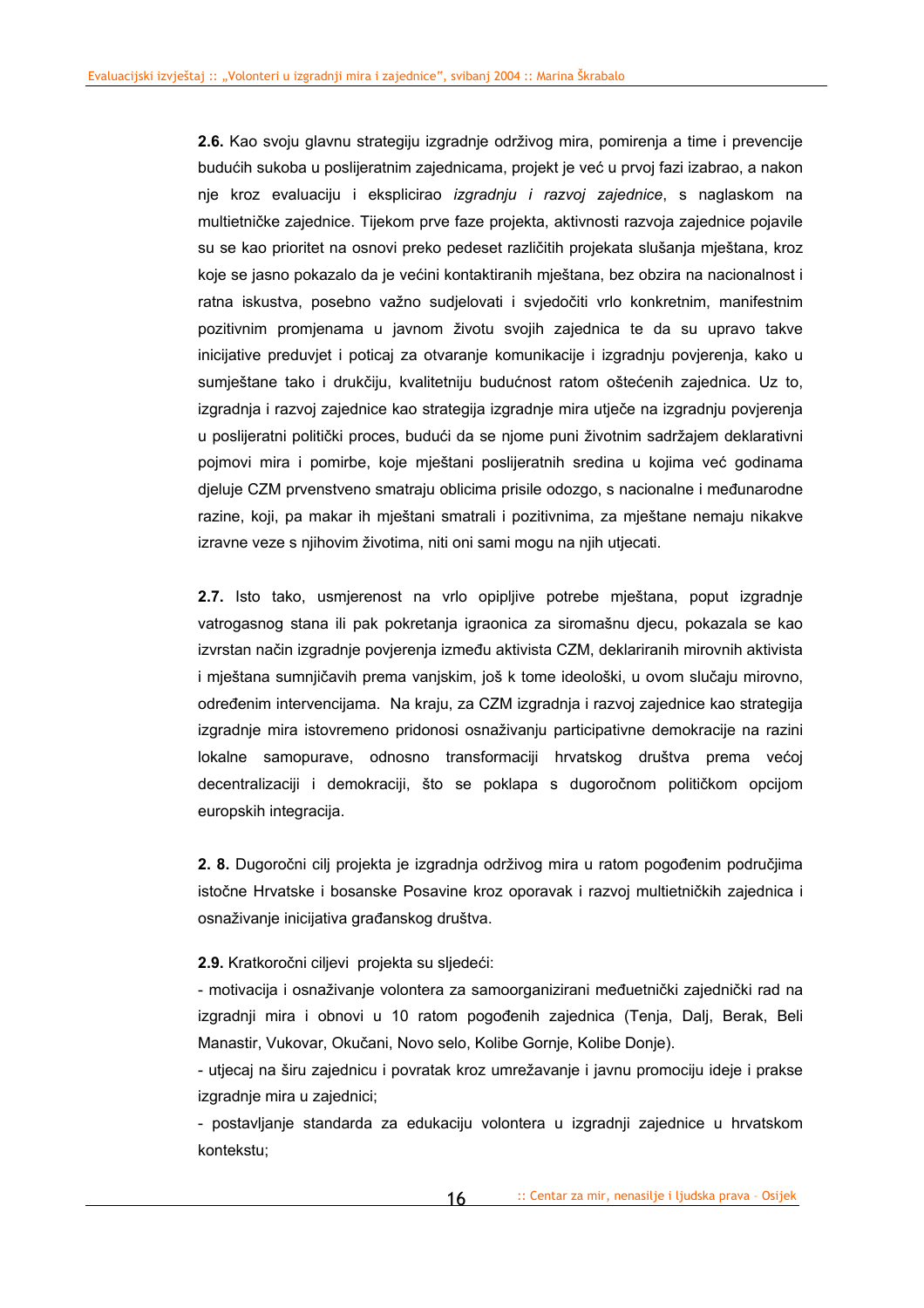- izgradnja lokalnih ljudskih i institucionalnih kapaciteta za održavanje treninga za volontere i općenito doprinos razvoju metodologije izgradnje mira i zajednice.

**2.10.** U skladu s misijom i već oblikovanom metodologijom mirovnog rada CZM, druga faza projekta čvrsto je utemeljena na četiri ključne vrijednosti – osnaživanje, nenasilje, pomirenje i održivost - koje je tijekom cijelog projekta upravljački tim, u suradnji s trenerima/mentorima, sudionicima te vanjskim suradnicima definirao i dodatno promišljao u odnosu na konkretne aktivnosti i iskustva sudionika.

**2.11.** U drugoj fazi, ključna je metoda motiviranja i okupljanja lokalnih mirovnih volontera bila edukacija od cca 40h, koja je za razliku od prve faze projekta, događala u kraćim ciklusima za pojedina mjesta, nakon koje su zainteresirani volonteri imali prilike za strukturirano mentoriranje od strane trenerica, neformalno savjetovanje od strane upravljačkog tima te na financijsku potporu za pokretanje aktivnosti u zajednici. Ovaj se pristup razlikuje od ključnog pristupa u prvoj fazi, kada su izabrani mirovni radnici pohađali intenzivnu rezidencijalnu edukaciju od cca 240h nakon koje su profesionalno angažirani na izgradnji mira u određenim zajednicama, s mogućnosti dodatnog prikupljanja sredstava kao i s inicijalnim sredstvima za svoje aktivnosti.

**2.12.** Kao i u svim prethodnim projektima izgradnje mira, i ova druga faza je posebnu pažnju pridala edukaciji i primjeni metode slušanja (projekt slušanja) mještana, kao posebno primjerenog pristupa procjeni potreba, percepcija mirovnog procesa te prepoznavanja potencijalnih mirovnih aktera u zajednicama. Uz to, na temelju pouka prve faze, kao i postojeće stručnosti u upravljačkom timu (naročito profesorice na Evanđeoskom fakultetu Michelle Kurz), u drugoj se fazi pokušalo sve aspekte projekta (praćenje i procjenu, edukaciju, aktivnosti u zajednicama te mentoriranje) prožeti različitim oblicima participatornog akcijskog istraživanja (PAR). U tome pogledu, ova druga faza projekta predstavlja pokušaj inovacije, odnosno usustavljivanja procesa učenja u sklopu programa izgradnje mira CZM-a.

**2.13.** Važno je napomenuti da je tijekom posljednjih mjeseci druge faze projekta, u jesen 2004, projekt uspio osigurati financijska sredstva od istog donatora, Evangelischer Entwicklungsdienst e.V. s, dok je financijska potpora USAID-a kroz program ECRA završila, bez mogućnosti nastavka, u ožujku 2004.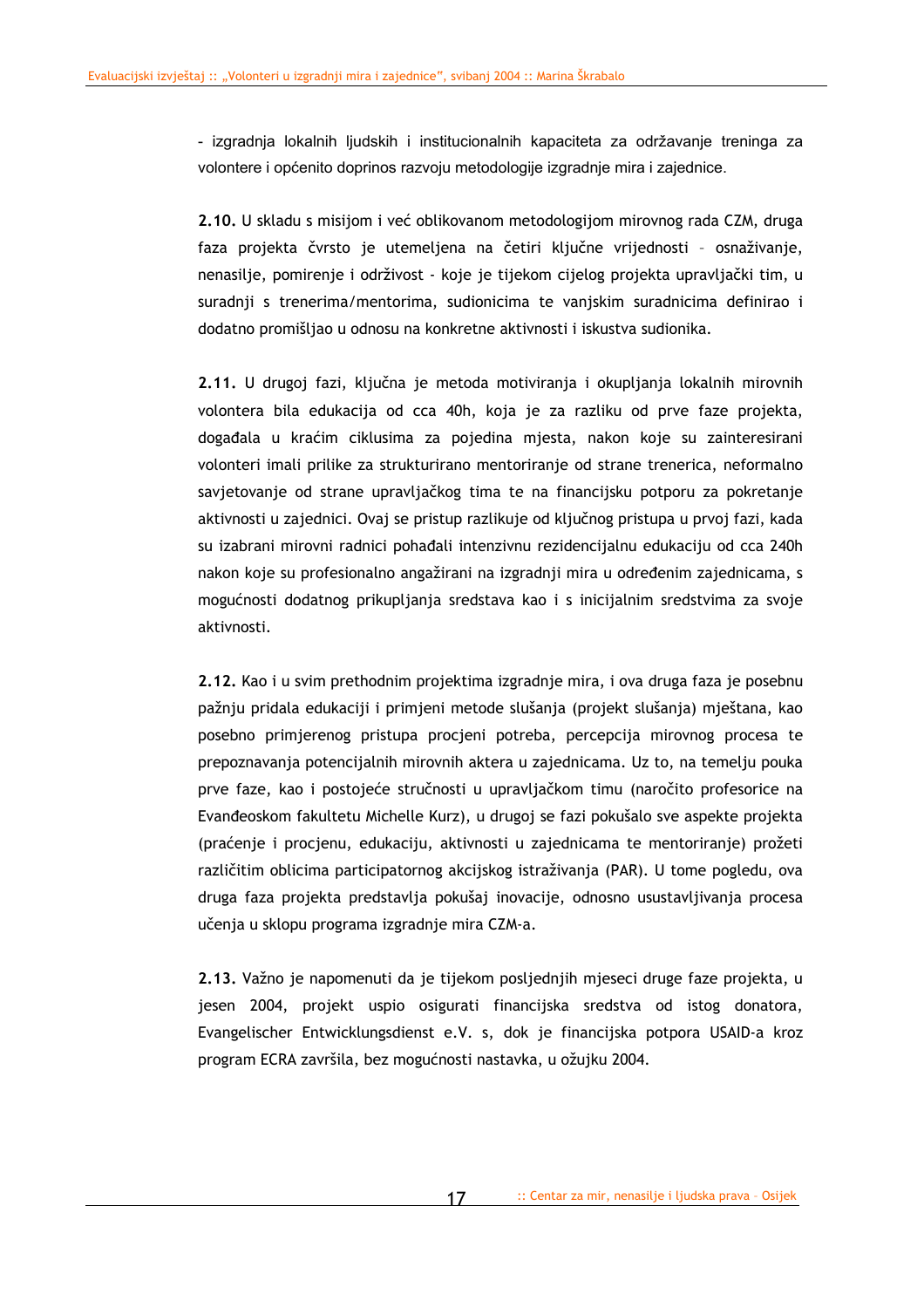## 3. ANALIZA PROCESA I SUSTAVA POTPORE VOLONTERIMA

**3.1.** U žarištu ovog projekta je osnaživanje volontera za rad na izgradnji mira u svojim sredinama, kroz aktivnosti koje se temelje na lokalnim percepcijama potreba za poboljšanjima kvalitete življenja. Tako je većina aktivnosti koje je provodio projektni tim i suradnici usmjerena na potporu volonterima, a ne na izravnu provedbu aktivnosti u zajednici. Taj proces potpore je uključio selekciju, edukaciju i pripremu za projekte slušanja, mentoriranje razvoja i provedbe inicijativa u zajednici te naknadnu financijsku, savjetodavnu i organizacijsku potporu u provedbi tih inicijativa. Slijedi analiza relevantnosti i učinka tih oblika potpore, s obzirom na ciljeve projekta.

#### PROCES SELEKCIJE

**3.2.** Slično kao i prilikom prve faze projekta i odabira članova mirovnih timova, CZM je i u drugoj fazi je utemeljio odabir volontera kojima se nudila edukacija i potpora u provedbi lokalnih inicijativa izgradnje mira i zajednice na izlasku u javnost, a ne na isključivom oslanjanju na već postojeće društvene mreže. Cilj je takvog pristupa, kolikogod da je on bio zahtjevniji u pogledu vremena, bio pružiti otkriti i podržati pojedince/ke koji su možda već pokušali ili namjeravali učiniti nešto za opće dobro u svojim sredinama, no nisu naišli na povoljne uvjete. Pri tome se projektni tim prvenstveno usmjerio na javne prezentacije projekta u suradnji s lokalnim vlastima u ciljanim sredinama te suradničkim organizacijama i već postojećim mirovnim aktivistima, odnosno mještanima koji su blisko surađivali s mirovnim timovima tijekom prethodne faze projekta. Istovremeno su potonji mještani ohrabre da se uključe u cikluse edukacije i cjelokupni projekt. U svim mjestima, osim u Okučanima i Slavonskom brodu oglašavanje i odabir volontera proveo je Upravljački tim, dok su u navedenim mjestima volonterske grupe potakle članice mirovnih timova, na temelju mnoštva već stvorenih kontakata s osobama koje su kroz projekte slušanja i ranije aktivnosti pokazale interes za lokalni aktivizam. Ključni izazov u oglašavanju i okupljanju volontera bila je uporaba termina «volonterski rad» i «volonteri», koje se pokazalo neophodnim pojasniti prilikom javnih prezentacija, što se može smatrati i doprinosom ovog projekta širem programu promocije volonterstva CZM. U svim mjestima prvotni je odaziv je bio zadovoljavajući te su stvorene dovoljno brojne grupe za edukaciju.

:: Centar za mir, nenasilje i ljudska prava – Osijek **3.3.** Ipak, nije se javilo dovoljno mještana da se provede sustavna selekcija prijavljenih te se tim odlučio za otvoreniji pristup gdje su svi prijavljeni i uključeni u

18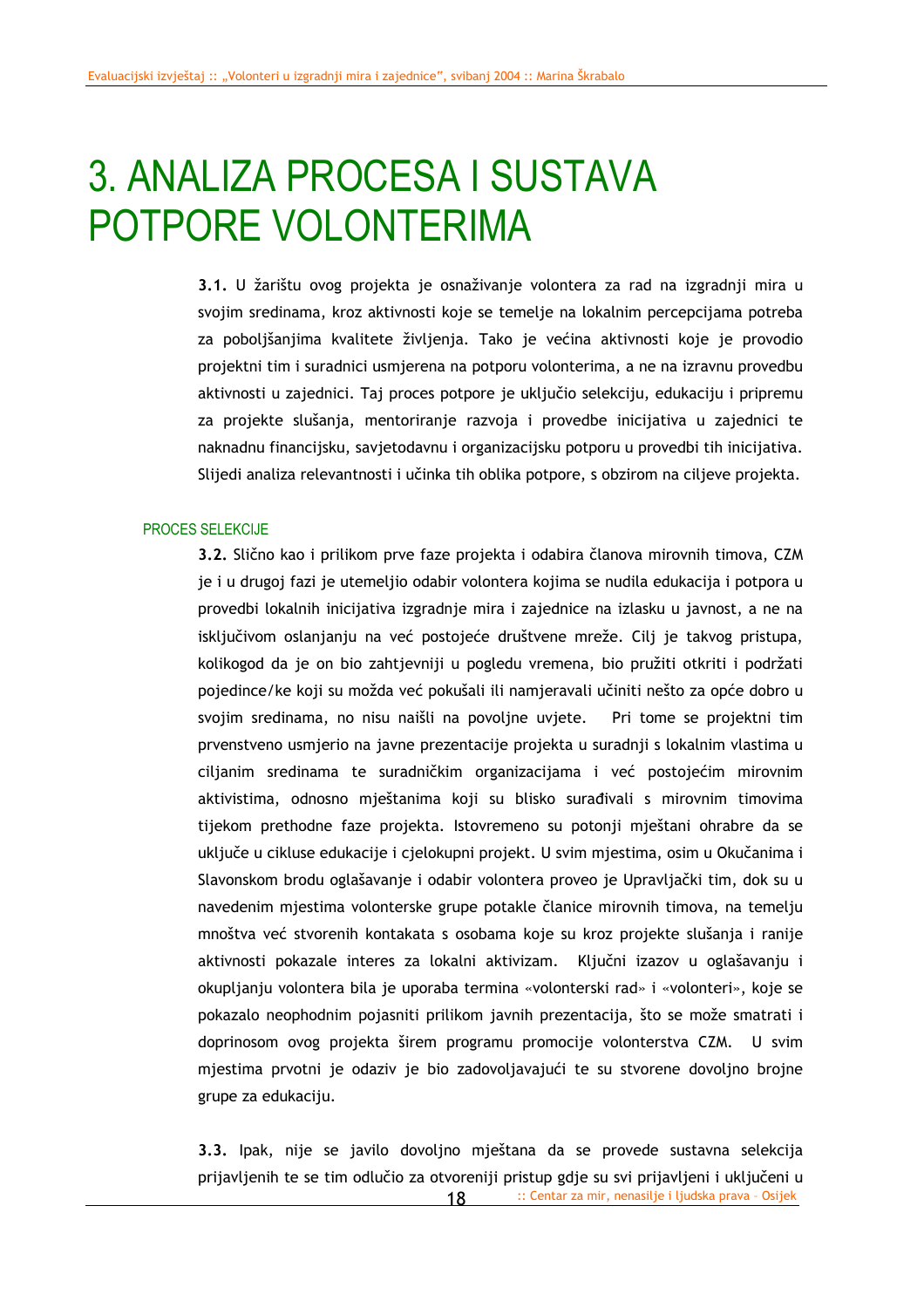edukaciju. Tijekom edukacije i kasnije potpore stvorenim volonterskim grupama pokazalo se da je takav pristup ipak nije rezultirao sudjelovanjem svih prijavljenih za edukaciju u cijelom projektu. Tijekom edukacije dio je sudionika odlučio ne nastaviti s obukom i daljim radom, što se i moglo očekivati da će se dogoditi kad se sudionici pobliže upoznaju sa sadržajem projekta i svojom očekivanom ulogom u njemu – što im je bilo prilično apstraktno tijekom prijava. Iako se ne mogu utvrditi specifični razlozi odustajanja za sve volontere, čini se da je jedan od važnih razloga bila posvećenost projekta multietničkoj suradnji koja je za neke sudionike, naročito Hrvate s negativnim stavom prema Srbima i sjećanjima na rat, tijekom edukacije prerasla u nepremostivu prepreku. Isto tako, neki sudionici odustali zbog nedostatka vremena i interesa za dugoročni volonterski i mirovni angažman.

**3.4.** Sljedeći je ciklus samoodabira krenuo nakon završetka edukacije i početka formiranja lokalnih volonterskih grupa koje su prema dogovoru trebale započeti vlastite projekte slušanja u zajednici i pokretanja inicijativa na osnovi prepoznatih potreba. U većini je mjesta došlo do promjena u sastavu izvorne grupe uslijed odustajanja i uključivanja novih mještana. Ovaj je proces možda bio najintenzivniji u Vukovaru te ga se ovdje i detaljno razmatra, kako bi se uočile relevantne pouke i preporuke.

**3.5.** U Vukovaru se dogodio da su se pojavile dvije ideje za inicijative u zajednici (uređenje kupališta Adica i građansko nadgledanje sjednica Gradskog vijeća) koje su ubrzo naišle na vanjske i unutarnje izazove. Ideja uređenja kupališta pokazala se preambicioznom za izvedbu u svjetlu neriješenih imovinsko-pravnih pitanja i izostanka tražene potpore lokalnih vlasti, dok je javna kampanja za nadgledanje rada Gradskog vijeća izgubila svoj neposredan povod nakon što je lokalna vlast proglasila sve sjednice otvorenima za građanstvo. Grupa volontera nije uspjela preraditi ove ideje u svjetlu vanjskih izazova, prvenstveno uslijed grupne dinamike obilježene napetostima i sukoba prilikom izbora zajedničke inicijative koja je dovela do zamora, frustracija i naposljetku osipanja grupe. Od početka je bilo evidentno da je većina volontera, s izuzetkom jedne mlade djevojke koja je i ostala u projektu, vrlo neiskusna u aktivističkom angažmanu u nehijerarhijskim strukturama te da postoje velike razlike u intenzitetu ratne traume i iskustva bilo kakvog grupnog rada. Posebice je jednom sudioniku bilo posebno teško prilagoditi se timskom radu koji zahtjeva strpljenje slušanja drugih i određene ustupke u odnosu na vlastite ideje, što je stvorilo frustracije kod drugih volontera, a ritam i sadržaj edukacije i mentoriranja nije dopustio dublje ulaženje u proradu traumi i sukoba u grupi Na kompleksnu grupnu dinamiku su utjecali i privatni odnosi između nekih sudionika.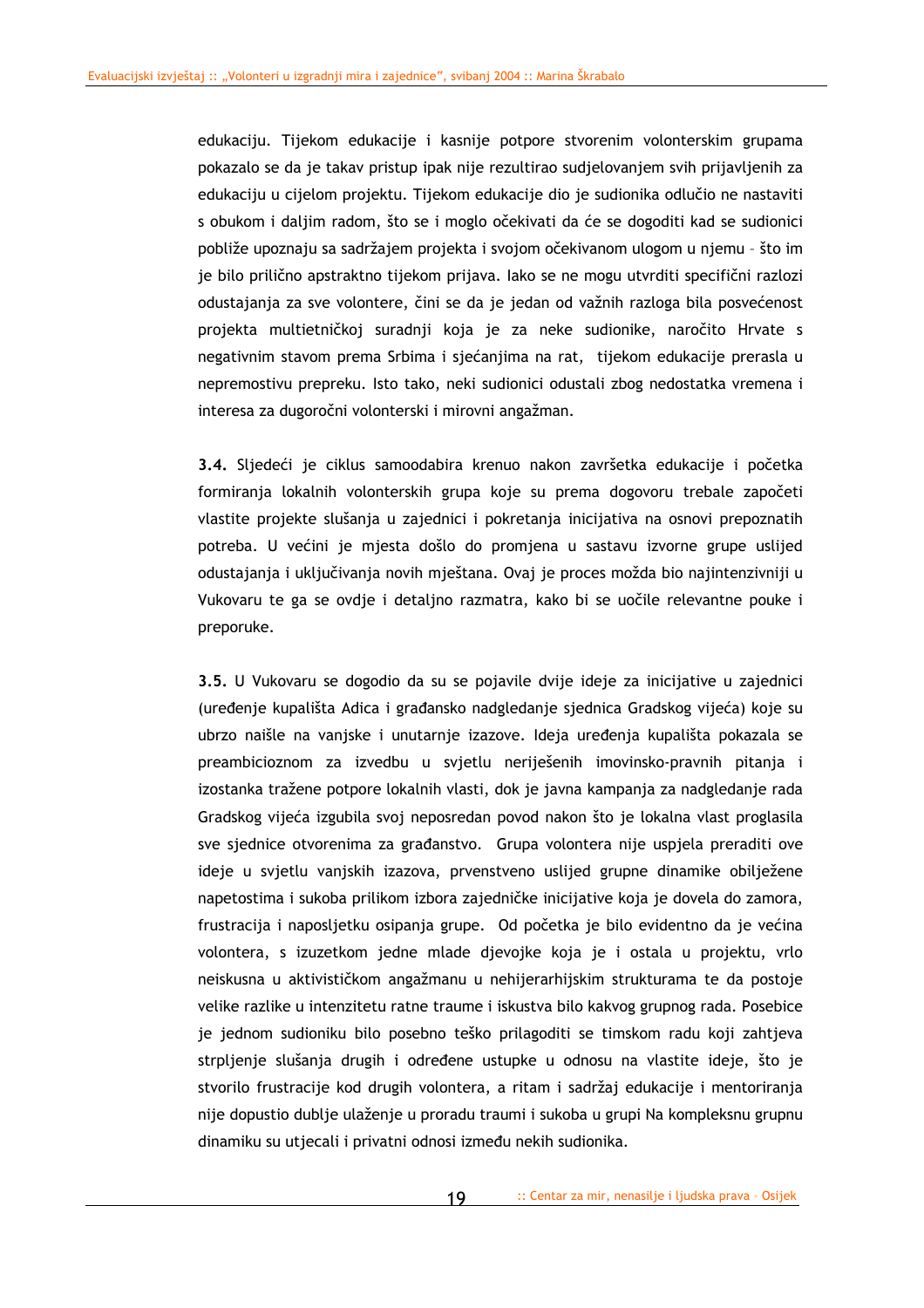**3.6.** U svjetlu vrlo ograničenih kapaciteta vukovarske grupe (iskustva, savezničkih odnosa u zajednici, ograničene raspoloživosti mentorica), nije se moglo očekivati da će pojedini sudionik grupe preuzeti inicijativu i samostalno pokrenuti neku aktivnost u zajednici u trenu kad se pokazalo da grupa nije dovoljno homogena i motivirana za zajedničko djelovanje u vrlo otežanim vanjskim uvjetima. U međuvremenu su troje volontera iz Vukovara pronašli zaposlenje izvan grada i time prestali biti zainteresirani za rad u zajednici, troje ih je odustalo te su ostale su dvije volonterke i jedan volonter iz Europskog doma koji su željeli nastaviti s radom. Na kraju su ostale dvije mlade volonterke i jedan volonter suradničke organizacije Europski dom koji su naposljetku, uz potporu članice projektnog tima Michelle Kurz osmislile i uspješno pokrenule novu inicijativu multietničkih igraonica za djecu te oko nje okupile dodatne volontere slične dobi i interesa. Očito je da je, bez obzira na neselektivnost projektnog tima prilikom stvaranja volonterske grupe u Vukovaru, tijekom procesa edukacije i dogovora o zajedničkom radu u zajednici ipak došlo do selekcije, od strane samih sudionika.

**3.7.** Slična je bila situacija i u Dalju, Belom Manastiru i Berku gdje je nakon edukacije tijekom priprema inicijativa u zajednici došlo do osipanja volontera, kako zbog nedostatka kapaciteta ili interesa tako zbog zaposlenja, i paralelnog uključivanja novih mještana koji nisu bili uključeni u edukaciju. U svim zajednicama je naposljetku provedeno više vrijednih inicijativa u zajednici, s time da se i u ovim mjestima dogodilo da je došlo do samoodabira sudionika u edukaciji pri čemu je očito da su najveću motivaciju pokazali upravo oni mještani s već izgrađenom suradnjom s CZMom - tako da su u Berku ostala aktivna tri izvorna volontera (od kojih je jedna volonterka dugogodišnja suradnica CZM-a), u Belom Manastiru dvoje (od kojih je jedna volonter usko surađivao s izvornim mirovnim timom Beli Manastir), a u Dalju niti jedan.

**3.8.** Zanimljivo je da je najmanje oscilacija u strukturi grupe volontera tijekom svih koraka u projektu (selekcija, edukacija, projekti slušanja i dogovor o inicijativama i provedba inicijativa) bilo u mjestima gdje se cijeli proces oslanjao na postojeće mirovne timove, tj. u Okučanima te tri sela u bosanskoj Posavini (Zborište, Novo selo i Kolibe Gornje), kao i u Tenji gdje je CZM kontinuirano prisutan preko pet godina te je većina volontera ranije surađivala s tamošnjim mirovnim timom. Čini se da su takvom ishodu pridonijela dva ključna faktora: (1) uključivanje mještana, posebice osnih s liderskim afinitetom, za koje se već ranije znalo da su aktivni u svojim zajednicama i zainteresirani za nove inicijative te (2) oslanjanje specifičnih inicijativa u zajednici na prethodne, već pokrenute i ostvarene inicijative u tim zajednicama, što stvara povoljne uvjete za djelovanje manje iskusnim grupama.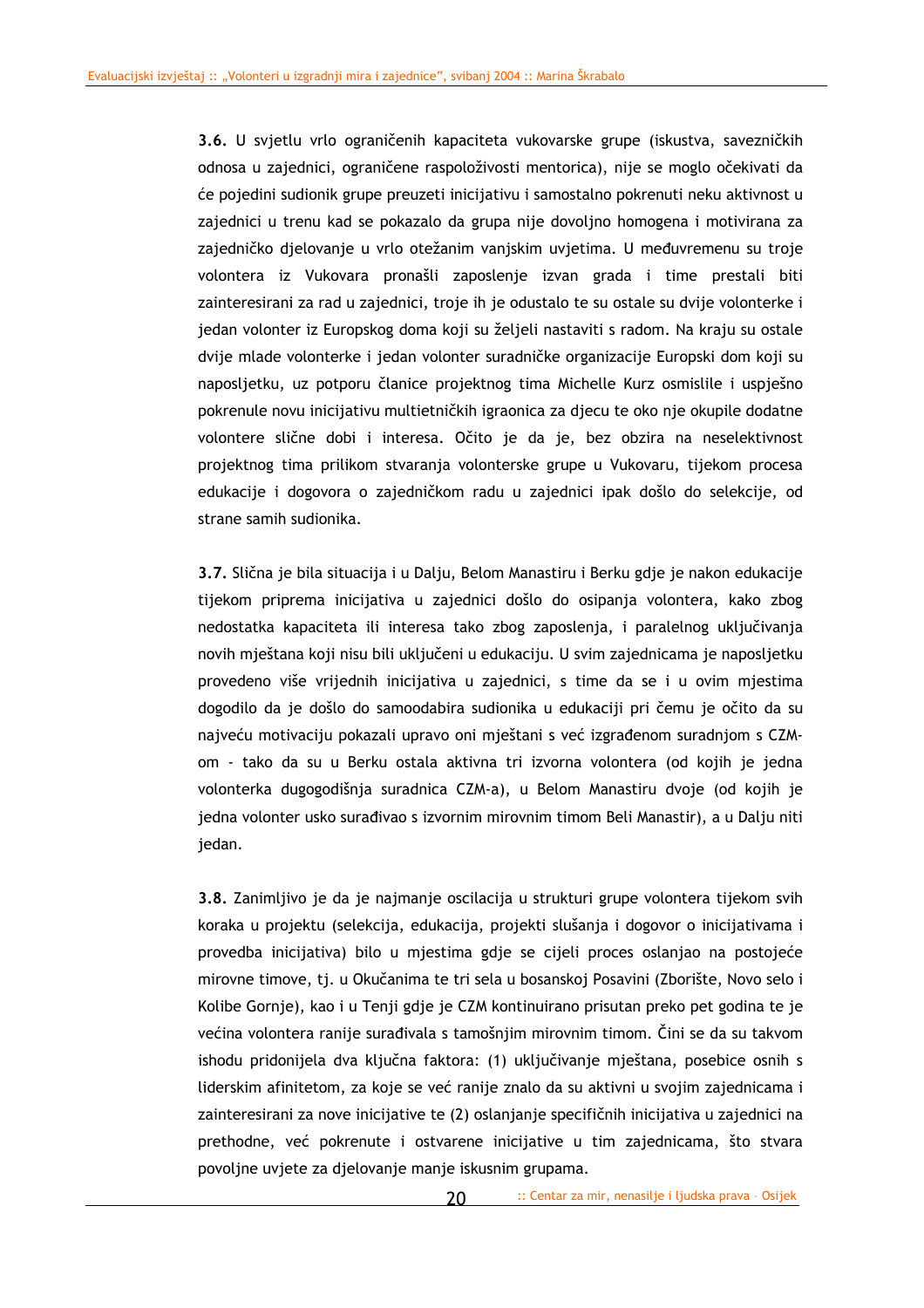#### POUKE I PREPORUKE O PROCESU SELEKCIJA VOLONTERA

**3.9.** Bez obzira što u većini zajednica projektni tim nije proveo selekciju sudionika, do selekcije je došlo od strane samih sudionika, pri čemu su dva ključna momenta tijek edukacije i priprema inicijativa u zajednici. Može se pretpostaviti da čak i da je projektni tim u većoj mjeri unaprijed propitivao motivaciju prijavljenih, timu nepoznatih mještana, kroz upitnike ili intervjue, ne bi došlo do značajnije razlike u procesu kasnijeg odustajanja, budući da je svim mještanima bez prethodnog, konkretnog iskustva rada u timu na samoiniciranim volonterskim projektima u trenutku prijava nemoguće pretpostaviti realne prepreke i vlastite reakcije. Jedina preporuka koja se tiče selekcija jest veće obraćanje pažnje i razvoj primjerenog pristupa vezano uz specifične izazove s kojima se mogu tijekom nehijerarhijskog i u biti nepredvidiljivog zajedničkog rada suočiti pojedinci s izraženijim ratnim traumama i jakim afinitetom prema kontroli u grupnom okružju, što negativno utječe na cjelokupnu grupnu dinamiku i može stvoriti sukobe i frustracije. U takvim slučajevima, projektni tim može odlučiti prilagoditi proces edukacije i napose mentoriranja posebnim potrebama takvog tima, ili pak, ako se pokaže da nedostaju resursi, odlučiti podržati zainteresiranog ali istraumatiziranog pojedinca na individualnoj osnovi, no ne i u sklopu volonterske grupe.

**3.10.** Kao i u prvoj fazi projekta, pokazuje se da se zainteresirani mještani hrvatske nacionalnosti teže prilagođavaju učenju i zajedničkom angažmanu u zajednici u multietničkom grupnom okružju, osim u slučajevima gdje Hrvati čine većinu sudionika ili pak imaju vodeću ulogu (Tenja, Dalj). Češće odustajanje Hrvata od volontera ostalih nacionalnosti (ne isključivo Srba) korisno je prihvatiti kao nešto očekivano i razumljivo uzevši u obzir dinamiku ratnih i poratnih zbivanja u regiji u kojima su Hrvati u većini manjih mjesta iskusili te se identificirali s ulogom žrtve te su akumulirali nepovjerenje prema svojim susjedima koji su za vrijeme srpske vojnopolitičke kontrole tog područja ostali, a ne izbjegli. Može se preporučiti da projektni tim u budućnosti eksplicitno naglasi važnost ulaganja dodatnog napora u motiviranje i zadržavanje hrvatskih mještana (npr. edukativni proces koji u većoj mjeri stvara prostor za otvoreno izražavanje negativnih osjećaja i stavova prema multietničkoj suradnji) te razmotri moguće pristupe (npr. preko suradnika u zajednicama, određenih udruga itd.) zajedno s budućim organizatorima zajednica.

**3.11.** Pokazalo se da proces edukacije nije u većoj mjeri ključan faktor motiviranja volontera, iako je istovremeno dragocjen za temeljitu pripremu volontera za rad u zajednicama. Projektni tim je iskazao veliku fleksibilnost u pružanju dodatne edukacije i mentorstva volonterima koji su se kasnije uključili u pripremu i provedbu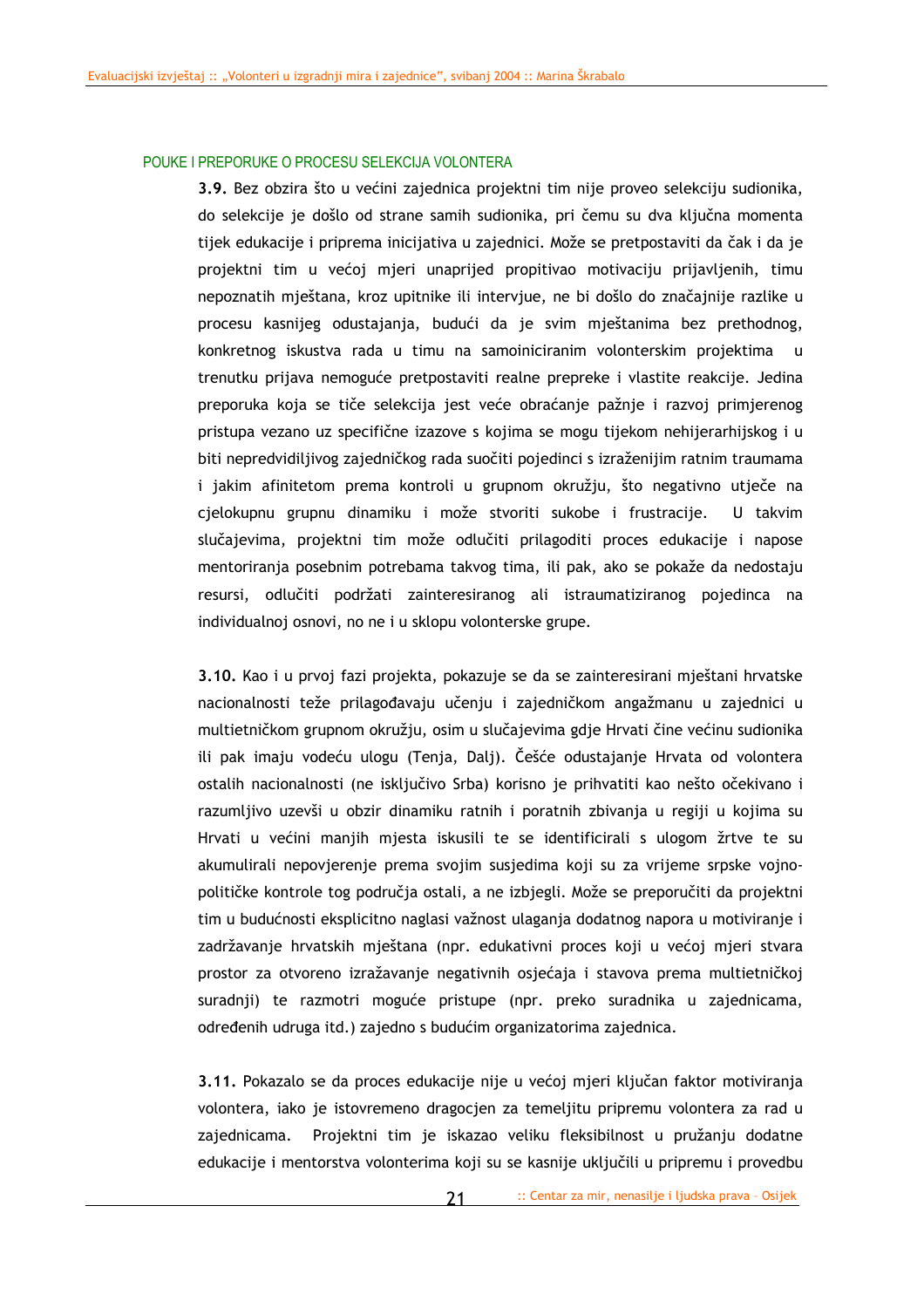inicijativa u zajednici, ili pak onim volonterima, kao u Vukovaru koji su naknadno oblikovali nove inicijative. Važno je prihvatiti da kroz cjelokupno razdoblje edukacije i pripreme prvih koraka u provedbi inicijativa u zajednicama sudionici akumuliraju ili pak gube svoju motivaciju za rad u timu i u zajednici te da je potencijalno štetno pretpostaviti postojanje jasno izgrađene motivacije prilikom početka pripreme inicijativa u zajednici, a naročito prilikom početka edukativnog ciklusa. Pažljivo praćenje motivirajućih i demotivirajućih faktora kroz cjelokupni proces suradnje s volonterima jest jedini način pravovremenog prepoznavanja mogućih kriza, naročito na razini grupe.

**3.12.** U situacijama gdje je dolazilo do napetosti i sukoba oko dogovora o zajedničkim inicijativama u zajednici, poput Vukovara, Berka, Belog Manastira i Dalja, pokazalo se izuzetno važnim otvoriti prostor za paralelni razvoj više inicijativa u podtimovima, a u situacijama gdje je jasno da volonterska grupa ne funkcionira kao kohezivan tim, relativizirati pretpostavku da je prioritetni cilj projekta stvaranje homogenih neformalnih struktura za izgradnju mira čak i kada takav ishod znači da će većina pojedinaca odustati od volonterskog angažmana. U sklopu nekog drukčijeg projekta koji fokusira resurse na izgradnju lokalnih građanskih inicijativa, odnosno potencijalnih udruga, bilo bi opravdano u prvi plan staviti funkcionalne i homogene grupe, na uštrb pojedinaca, no u ovom projektu se čini da su u prvom planu osnaženi pojedinci koji se po svom nahođenju međusobno ili pak s drugim akterima udružuju i djeluju u svojim zajednicama, dok CZM ne preuzima odgovornost za dugoročnu održivost struktura koje oni stvaraju ili kojima s pridružuju, već preuzima odgovornost za pružanje inicijalne potpore (edukacija , mentorstvo, financijska sredstva i kontakti za njihovo aktiviranje, dok ih kasnije uvezuje u svoju bogatu mrežu suradničkih inicijativa i organizacija diljem regije i Hrvatske. Ako je ispravno definirano ovakvo shvaćanje cilja projekta, onda proizlazi da je usmjerenost na motiviranje pojedinaca, bez obzira u kojoj strukturi oni odlučili djelovati prioritetnije od stvaranja lokalnih timova. U slučaju da je prioritetni cilj postavljanje lokalne strukture za izgradnju mira, važno je to očekivanje i pojasniti zainteresiranim mještanima te onda i osigurati uvjete za njihov dugoročni liderski angažman (prvenstveno ciljanom edukacijom s naglaskom na vještine su-vođenja, potporom u nabavci sredstava te snažnim i ciljanim umrežavanjem).

**3.13.** Treba imati na umu da volonterski angažman podrazumijeva mogućnost samostalnog izbora u svakom trenutku za nastavak ili prestanak aktivnosti te da je u uvjetima kronične nezaposlenosti i suženih prilika za društvenu afirmaciju velika mogućnost da će neki volonteri, možda i uslijed povećanog samopouzdanja ili pak proširenih društvenih mreža, u nekom trenutku odustati od volonterskog rada uslijed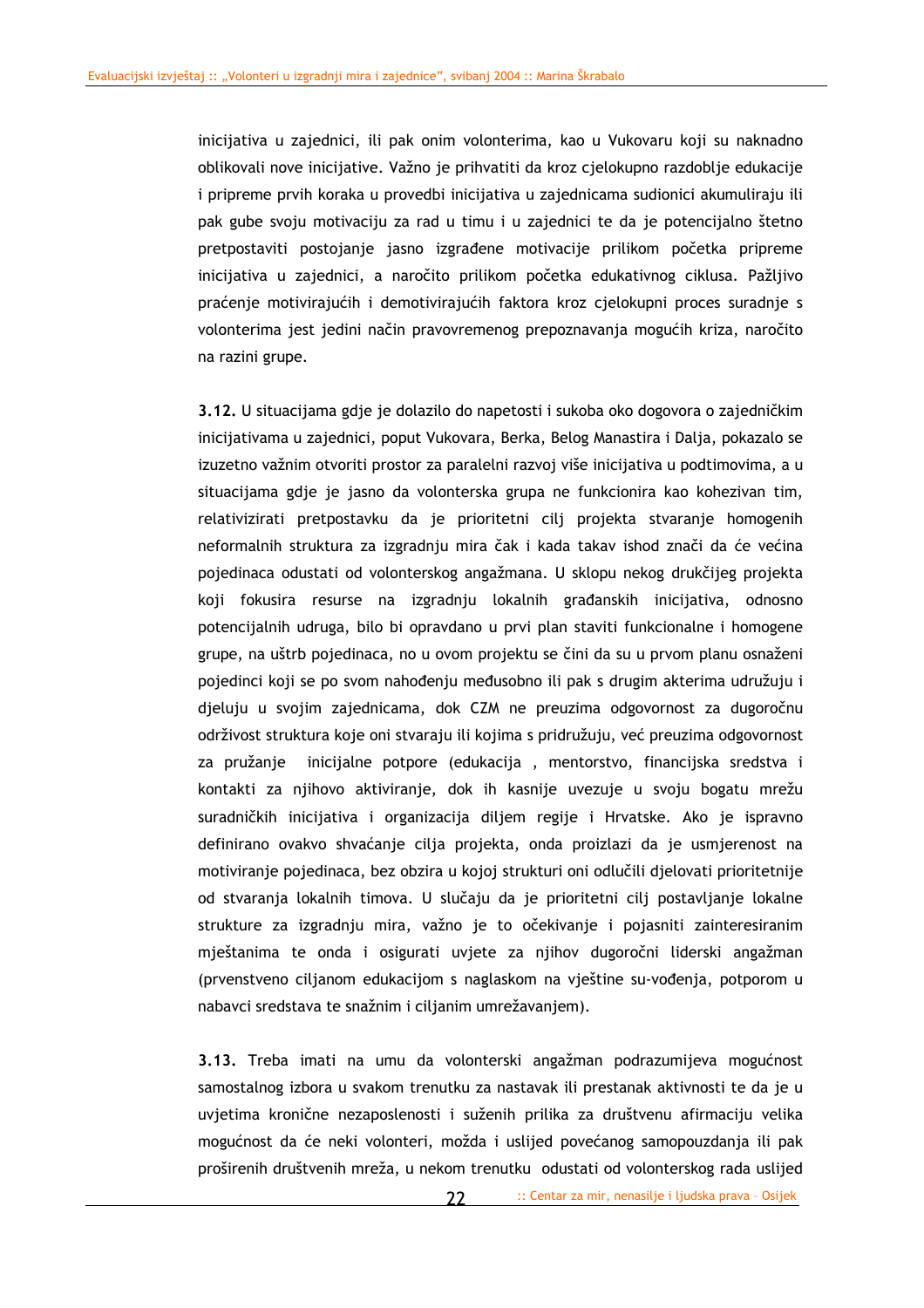neke njima važnije ili korisnije prilike, poput zaposlenja ili angažmana u nekoj udruzi ili političkom tijelu. Takav se ishod ne treba smatrati poraznim, već je važno završiti suradnju s jasnom porukom o otvorenosti za pružanje potpore i ponovne suradnje u budućnosti, ako to ti pojedinci kasnije zažele ili smatraju potrebnim (npr. u slučaju romske aktivistice koja je odustala od rada u timu ovog projekta, no stečena je znanja i vještine primijenila u svom vlastitom radu u udruzi Žensko srce).

#### PROCES EDUKACIJE

**3.14.** Edukacija za volontere predstavlja važnu inovaciju u okviru edukativnih programa CZM-a. Za razliku od prve faze projekta, kada je pripremljen opsežan edukativni paket za buduće profesionalno angažirane mirovne radnike, CZM je za potrebe druge faze ponudio suradnju četirima iskusnim trenerima/cama, odnosno dvjema trenerskim parovima (Ana i Otto Raffai iz Zagreba te Branka Drabek i Amalija Krstnaović iz Osijeka) te im uz osnovne smjernice otvorio prostor za oblikovanje dva paralelna edukativna paketa namijenjenima osobama s malim iskustvom pohađanja mirovnih treninga i aktivizma te s ograničenim vremenom za edukaciju. Istovremeno, namjera je bila oblikovati edukativni program koji nadmašuje sadržajni doseg tematskih radionica te predstavlja koherentnu cjelinu.

**3.15.** Dok se dva edukativna paketa razlikuju u specifičnim metodama, sadržajno se poklapaju time što kombiniraju sljedeće tematske cjeline: (1) vještine nenasilne komunikacije i transformacije sukoba; (2) iskustvena prorada i upoznavanje vlastite motivacije, vrijednosnih utemeljenja i prepreka mirovnom djelovanju u zajednici; (2) vještine organiziranja zajednice, uključujući i rad u javnosti te (4) informacije i koncepti vezani uz razumijevanje izgradnje mira, civilnog društva i sustava lokalne samouprave. Žarište edukacije je bilo na osobnom osnaživanju volontera za preuzimanje inicijative u svojim zajednicama u svjetlu pretpostavljenih otpora, poput kritika i defetizma od strane sumještana, kao i izazova ustrajanja u volonterskom radu usprkos skromnim resursima i drugim životnim obvezama. Oba su trenerska rabila iskustveno učenje u grupnom kontekstu kao temeljnu edukativnu metodu, koja se nadopunjavala s kraćim i duljim prezentacijama, naročito u pogledu tematskog bloka o civilnom društvu gdje je ključna resursna osoba bio dr. Milan Ivanović, koordinator radne grupe za izradu nacionalne strategije razvoja civilnog društva.

**3.16.** Edukacija je osmišljena kao ciklus od šest jednodnevnih radionica kroz dva do tri mjeseca, s time da je na osnovi nalaza praćenja, ritam radionica zgusnut kako bi se zadržao moment zaokupljenosti treningom i redovitost pohađanja kod sudionika. U Okučanima i bosanskoj Posavini, umjesto ciklusa jednodnevnih treninga, provedene su skraćene vikend radionice koje su procijenjene kao izuzetno uspješne od strane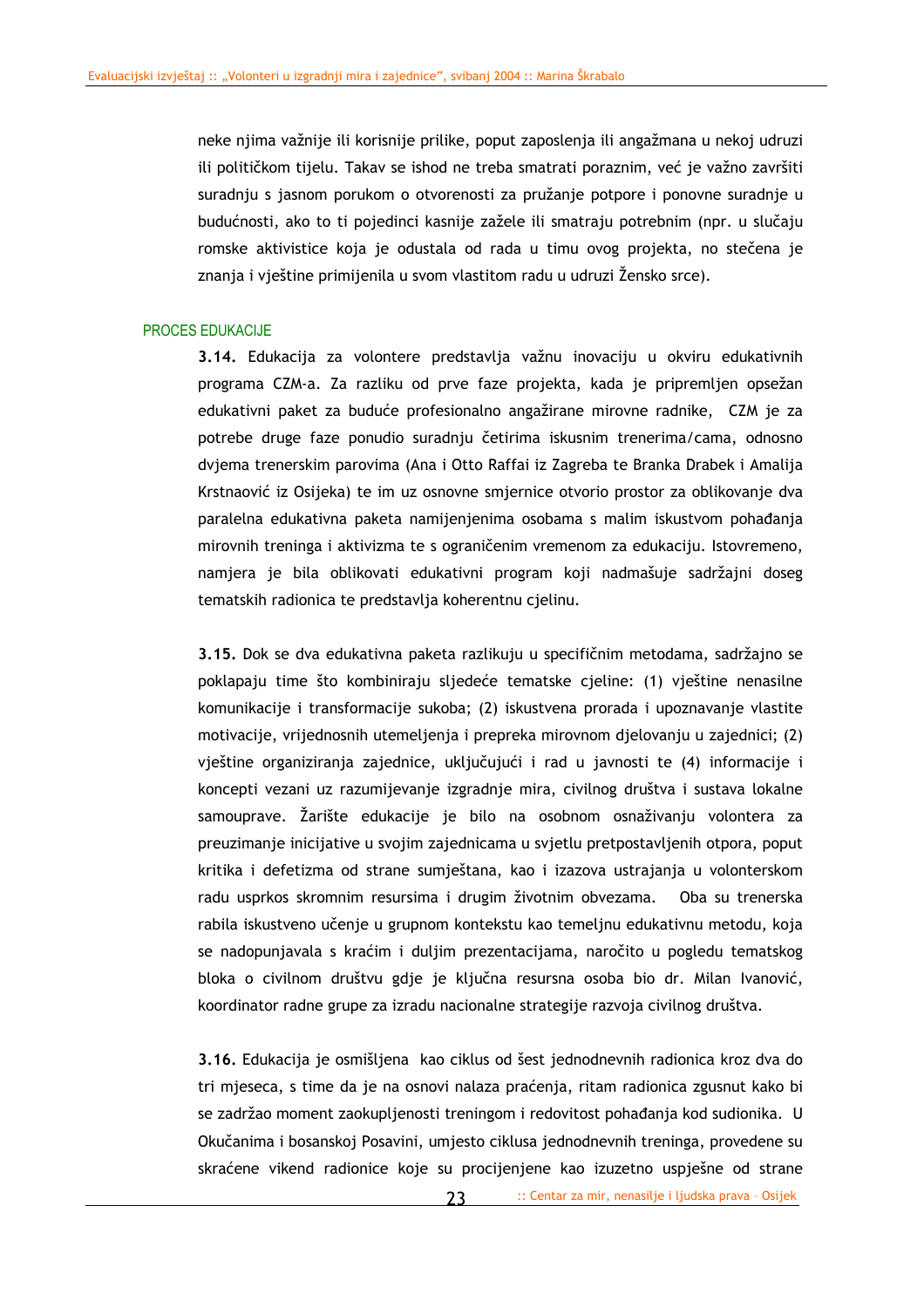sudionika, čemu je pridonijela uronjenost u edukativni proces tijekom dva i pol dana, kao i veće međusobno poznavanje sudionika iz određenih sredina,, što je utjecalo i na brže formiranje grupe za trening. Dodatne preporuke su se odnosile na kombiniranje osnovne edukacije i priprema za projekt slušanja te donošenje odluke o projektu u zajednici još tijekom edukacijskog ciklusa, odnosno redovitog kontakta s trenerima/mentorima, kako bi grupa imala prilike iskomunicirati različite prioritete te kako bi se olakšao prijelaz, odnosno zadržao moment suradnje u grupi nakon završetka edukacijskog ciklusa. Ova je preporuka provedena tamo gdje je to bilo moguće.

**3.17.** Na osnovi povratne informacije sudionika u edukaciji kao i naknadnih intervjua tijekom evaluacije projekta, očito je da je sudionicima edukativni ciklus bio koristan u dva pogleda – pojašnjenja prirode volonterskog rada u zajednici utemeljenog na vrijednostima nenasilja te radi otkrivanja istomišljenika te stvaranja novih prijateljskih, suradničkih odnosa, što je izravno pozitivno utjecalo na njihovu spremnost za volonterski angažman u grupi. Isto tako, sudionici su kroz edukaciju stvorili odnos povjerenja s trenericama čime su se stvorile pretpostavke za uspješan mentorski odnos. Posebice je edukacija bila vrijedna onim sudionicima bez prethodnog sličnog iskustva koji su na ovom treningu otkrili vrijednost participativnog rješavanja problema (analiza, planiranje, donošenje odluka) i nenasilne komunikacije (naročito vrijednost slušanja), kao što svjedoče sljedeće izjave:

*Shvatio sam neke stvari, što prije nisam imao ispred sebe, naučio sam se slušati, sada kontam, naučio sam se razgovarati. Sada to dalje gajim, išao sam na seminar o medijaciji i to pokušao primijeniti s mladima. Pomoglo mi je i kontaktiranju drugim osobama. To je nešto što me je povuklo da tako počnem da živim, druženje, u ovom mjestu nema prilika, na tim edukacijama bilo nam je lijepo, vidio sam da nisam sam. Sad gdjegod da odem imam poznate. ..I supruga mi kaže da sam drugačiji, i ona i kćerka me podržavaju...Ako još nešto naučim, mogao bih nekome pomoći*.

(volonter u Berku)

*Danas sam shvatila da sam stara, ali mogu naći zajednički jezik s mladima, ohrabrena, mogla bih još raditi, težimo svi ka istom cilju, za bolje sutra.*

(volonterka u Okučanima*)* 

*Zauzimam malo više prostora u timu, sve je dobro, isplatilo se doći, strah od pisanja projekta , a sad mi se to ne čini neizvedivo.*

(volonter u Okučanima)

24 :: Centar za mir, nenasilje i ljudska prava - Osijek **3.18.** Sudionici nisu u većoj mjeri istakli posebne nedostatke u pogledu sadržaja ili metoda koje su obuhvatile i konkretne vještine planiranja, promocije i nabavke sredstava, kao i vještine komunikacije i suradnje. Jedna iznimka je kritika upućena od strane jedne romske aktivistice koja smatra d daje u edukaciji postojala neravnoteža između naglašenog fokusa na psihosocijalne vještine, koje ona smatra nadgradnjom na znanja o ljudskim pravima i specifičnim mehanizmima njihova ostvarenja, što je posebno važno za Romsko stanovništvo. Prilikom provedbe inicijativa u zajednici,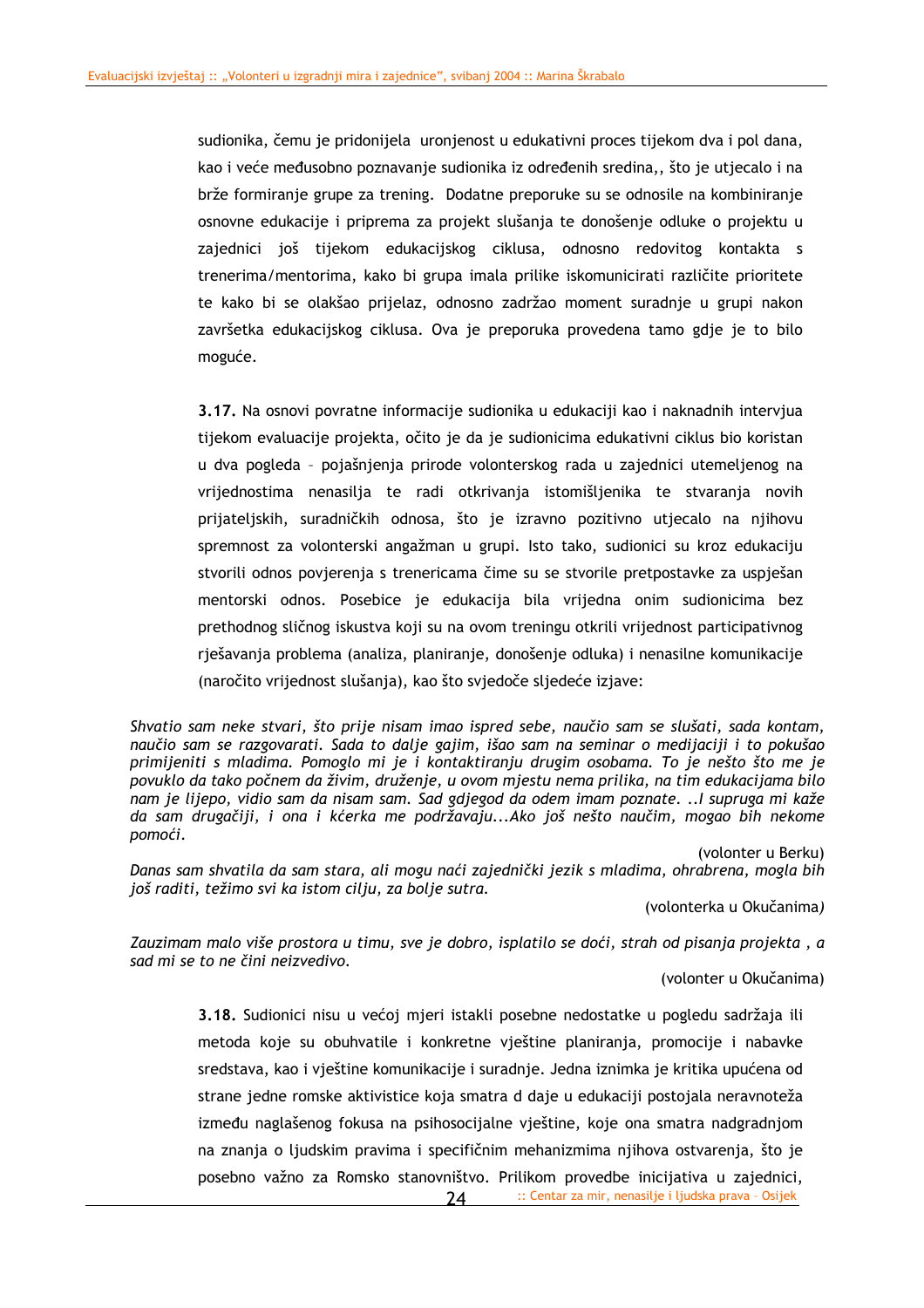naročito u situacijama koje su zahtijevale čvrsti timski rad i prilagodbu promijenjenim uvjetima, pokazalo se da je osnovna edukacija, naročito za osobe bez prethodnog iskustva djelovanja kroz civilne inicijative, sama po sebi nedostatna priprema i potpora za volonterski rad. Jedna od mogućnosti jest kombiniranje dodatnih, manjih edukacijskih blokova tijekom provedbe inicijativa u zajednici, kada su volonteri svjesniji primjenjivosti određenih vještina, - što je projektni tim i učinio za potrebe DVD Dalj i volonterskog tima u Vukovaru, u sklopu mentoriranja - ili intenzivno umrežavanje volontera s dodatnim prilikama za edukaciju, kao što je bio slučaj s treninzima za trenere i edukativnog programa za Beli Manastir CZM-a u kojima je sudjelovalo nekoliko volontera ovog projekta iz Berka, Tenje i Belog manastira.

**3.19.** Projekt slušanja je metoda izgradnje mira koja predstavlja svojevrstan zaštitni znak Centra za mir Osijek budući da je ova organizacija prva počela sustavno provoditi projekte slušanja u svrhu otvaranja komunikacije, utvrđivanja potreba u poslijeratnim sredinama ili pak prikupljanja različitih percepcija o nekom važnom pitanju ili problemu. Broj projekata slušanja tijekom druge faze projekta je relativno malen budući da se rad nastavio u već dobro poznatim mjestima gdje je tijekom prve faze provedeno preko dvadeset opsežnih projekata slušanja koji su obuhvatili ukupno više od 1800 mještana. Tijekom druge faze, projekt slušanja služio je kao poveznica između edukacije volontera i rada u zajednicama, kako u pogledu prepoznavanja prioritetnih inicijativa, tako i u pogledu postepenog prijelaza volontera u djelatnu ulogu u svojim sredinama. Projektni tim, pod vodstvom Igora Đorđevića proveo je praktičan trening iz projekta slušanja gdje su odmah isplanirani i konkretni ciljevi i plan slušanja.

**3.20.** Prilikom evaluacije prva dva edukacijska ciklusa uočeno je moguće proturječje između završnog dijela edukacije gdje se volontere poticalo da odrede vlastita područja interesa za rad u zajednici, te susljednog projekta slušanja zajednice kako bi se utvrdile prioritetne potrebe koje se ne moraju poklapati s interesima volonterske grupe. Budući da je bilo važno zadržati motivaciju volontera, projektni tim je fleksibilno pristupio projektu slušanja kao jednom od mogućih ali ne i nužnih oruđa u procjeni potreba i otvaranju komunikacije, naročito u slučajevima gdje su pokretači aktivnosti lokalni mještani. Projekt slušanja je tako u Vukovaru fokusiran na provjeru volonterske ideje o obnovi kupališta na Adici, a u Okučanima radi prepoznavanja saveznika u čišćenju korita rijeke Sloboštine. Samo u berku je proveden opći projekt slušanja na osnovi kojeg se oblikovala inicijativa pokretanja kluba mladih. U Dalju je uslijed osipanja grupe umjesto projekta slušanja organiziran sastanak na kojem je širi krug mještana bujicom ideja i partcipaornim planiranjem odredio tri moguće inicijative - ekonomsko osnaživanje, briga o starima i obnova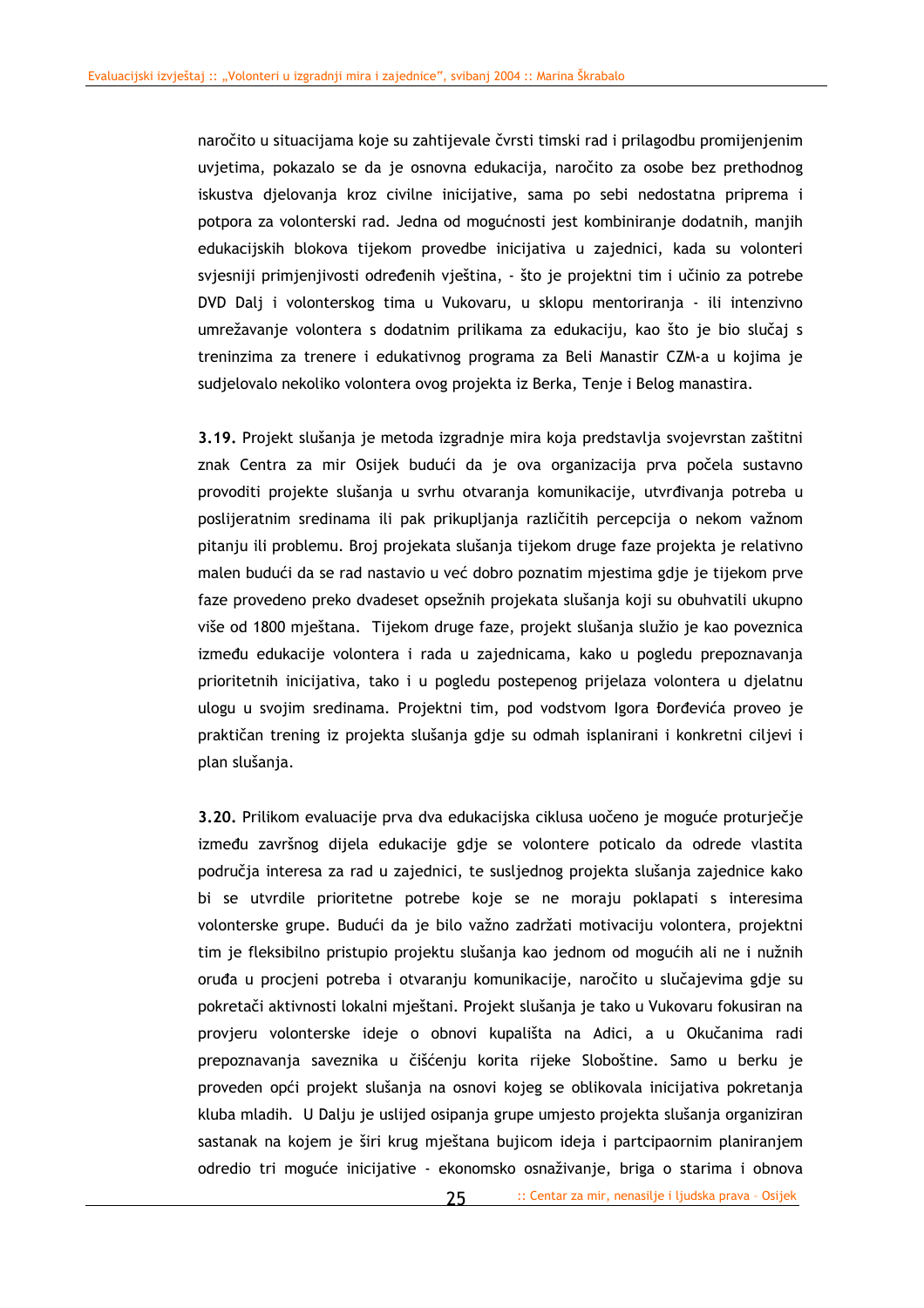vatrogasnog stana - te se kasnije odlučio za potonju. U Tenji je volonterska grupa odlučila zasnovati svoju inicijativu na ranijim, projektima slušanja utvrđenim potrebama zajednice. U selima bosanske Posavine bilo je ključno stvoriti koheziju mještana oko zajedničkih inicijativa te se projekt slušanja nije proveo, kao niti u Belom Manastiru gdje su volonteri naročito romski aktivisti bili detaljno upoznati s prioritetima vlastite zajednice.

**3.21.** Projektni je tim, dakle, u drugoj fazi projekta upravo na primjeru projekta slušanja na djelima dokazao da su u fokusu projekta konkretni ljudi u ovom slučaju volonteri, i da se projektne aktivnosti i metode rada trebaju prilagoditi njihovim specifičnim potrebama i uvjetima rada. Istovremeno, trening iz projekta slušanja, kao i jaki naglasak na važnost utemeljenja aktivnosti na potrebama predstavlja jedno od najvažnijih i u širem društvenim okružju najrjeđih poruka koje je projekt prenio kako volonterima tako i svim mještanima koji su i na koji način bili uključeni u projekt.

**3.22.** U sklopu ovog projekta te u suradnji s komplementarnim programom CZM-a, projektni tim je povezao bazični edukativni paket o volonterskom radu i trenere Anu i Otta Raffai s procesom oblikovanja edukativnog programa za Trening za trenere iz istog područja, a svo četvoro trenera ovog projekta, kao i evaluatorica, sudjelovalo je u pripremi priručnika za trenere "Volonteri u izgradnji mira i zajednice", objavljenog u svibnju 2004 u 500 primjeraka. Time je projektni tim osigurao održivost edukativnog aspekta ovog i budućih sličnih projekata koji promoviraju izgradnju mira na lokalnoj razini kroz volonterski rad.

**3.23.** Na osnovi praćenja samoprocjene procesa učenja sudionika/ca, osvrta trenera te analize uspješnosti u skladu s indikatorima i očekivanim učincima, može se zaključiti da je prvi Trening za trenere na temu Volonteri u izgradnji mira i zajednice uspio u produbljenju sposobnosti samopromatranja bez osuđivanja, učenju specifičnih trenerskih tehnika te povećanju samopouzdanja, motiviranosti i time kompetentnosti svih jedanaestoro sudionika/ca za trenerski rad s civilnim inicijativama i zainteresiranim pojedincima/kama koji žele doprinijeti sigurnosti i društvenom razvitku svojih sredina u poslijeratnoj podunavskoj regiji. Na osnovu povratne informacije trenera i analize upitnika samoprocjene, svih 11 sudionika/ca spremno je na trenerski rad u paru, dok je njih četvoro spremno na samostalno vođenje radionica. Trenerski profili troje sudionika već su uvršteni u trenersku bazu Edukacijske kuće. Na osnovu povratne informacije trenera i analize upitnika samoprocjene, svih 11 sudionika/ca spremno je na trenerski rad u paru, dok je njih četvoro spremno na samostalno vođenje radionica. Uz potporu CZM-a svi su polaznici TOT treninga imali prilike održati po pet dana radionica s lokalnim civilnim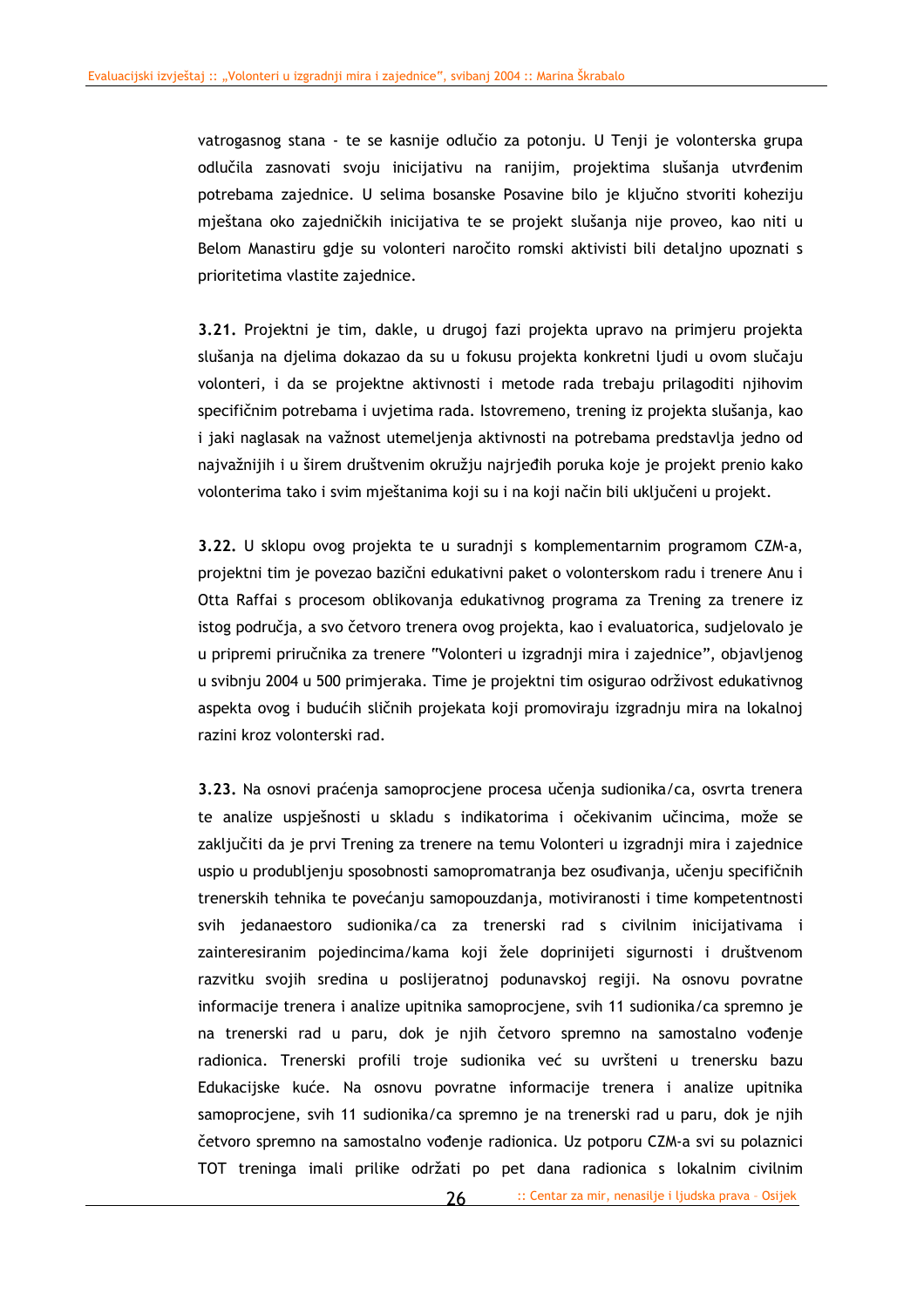inicijativama, u kojima je dosad sudjelovalo preko 70 osoba koje su aktivne u svojim sredinama većinom na volonterskoj osnovi. Posebno je značajan napredak kod Duška Kostića, aktivista za prava Roma iz Baranje koji je unatoč završenoj edukaciji prema programu Alternatives to Violence prije dvije godine, tek nakon ovog treninga za trenere prvi puta započeo s vođenjem bazičnih radionica za odrasle prema AVP metodi, kao i vođenje radionica za djecu pokrenutih u sklopu ovog projekta. Drugi je sudionik iz Eko centra Latinovac dobio devetomjesečnu stipendiju Visoke škole srca i kreativnosti iz Norveške, gdje će uz intenzivnu edukaciju o metodama socijalne integracije invalidnih osoba suvoditi novi kolegij Izgradnje mira, što će po njegovom povratku u Hrvatsku vjerojatno doprinijeti regionalnim trenerskim kapacitetima vezanima uz izgradnju mira i zajednice te rad s invalidnim osobama.

#### POUKE I PREPORUKE O EDUKATIVNOM PROCESU

**3.24.** CZM je tijekom druge faze projekta napravio dugoročno dragocjen iskorak prema izgradnji trajnih kapaciteta za edukaciju volontera u izgradnji mira i zajednice, pri čemu je bila ključna odlična suradnja s Edukacijskom kućom i trenerskim timovima. Postojeći priručnik i grupa educiranih trenera omogućit će brže reagiranje na potrebe za edukacijom ili pak vanjskom facilitacijom grupnih odlučivanja i planiranja u ciljanim zajednicama u budućnosti, čime je vjerojatnije da će buduće inicijative biti manje ovisne o strukturiranom mentorskom procesu, a projektni tim će moći udružiti vlastite kapacitete potpore inicijativama s nizom trenera povezanih s Edukacijskom kućom. Preporučuje se da od samog početka sljedeće faze projekta, projektni tim odredi koje tipove kraćih dodatnih edukacija i facilitacija može povjeriti polaznicima treninga za trenere. Koordinacija s edukacijskom kućom i programom CZM-a u Belom Manastiru rezultirala je i dodatnim prilikama za edukaciju nekoliko volontera s liderskim kapacitetom, što se pokazalo izuzetno korisnim jer ti volonteri primjećuju pozitivne kumulativne učinke više edukacija koje su prošli upravo u vrijeme pokretanja aktivnosti u svojim sredinama.

**3.25.** Na osnovi druge faze projekta pokazalo se da edukativni proces prvenstveno služi osvještavanju vlastitih potencijala za mirovni rad u zajednici te usvajanja konkretnih vještina nenasilne komunikacije, participativnog planiranja, provedbe procjene potreba kroz projekt slušanja i pripreme projektnih prijedloga. Važno je ne pretpostaviti da edukativni proces nužno dovodi do grupne kohezije koja će se vjerojatno održati prilikom rada u zajednici, bez obzira d ali je grupa bila složna tijekom procesa učenja. Važno je ne smetnuti s uma da educirani volonteri djeluju u vlastitim zajednicama i suočavaju se s nizom izazova u samopredstavljanju i stvaranju savezništava te je nerealno pretpostaviti da će se nakon ne više od 50 sati iskustva učenja i suradnje sa sumještanima s kojima ranije možda uopće nisu imali kontakt,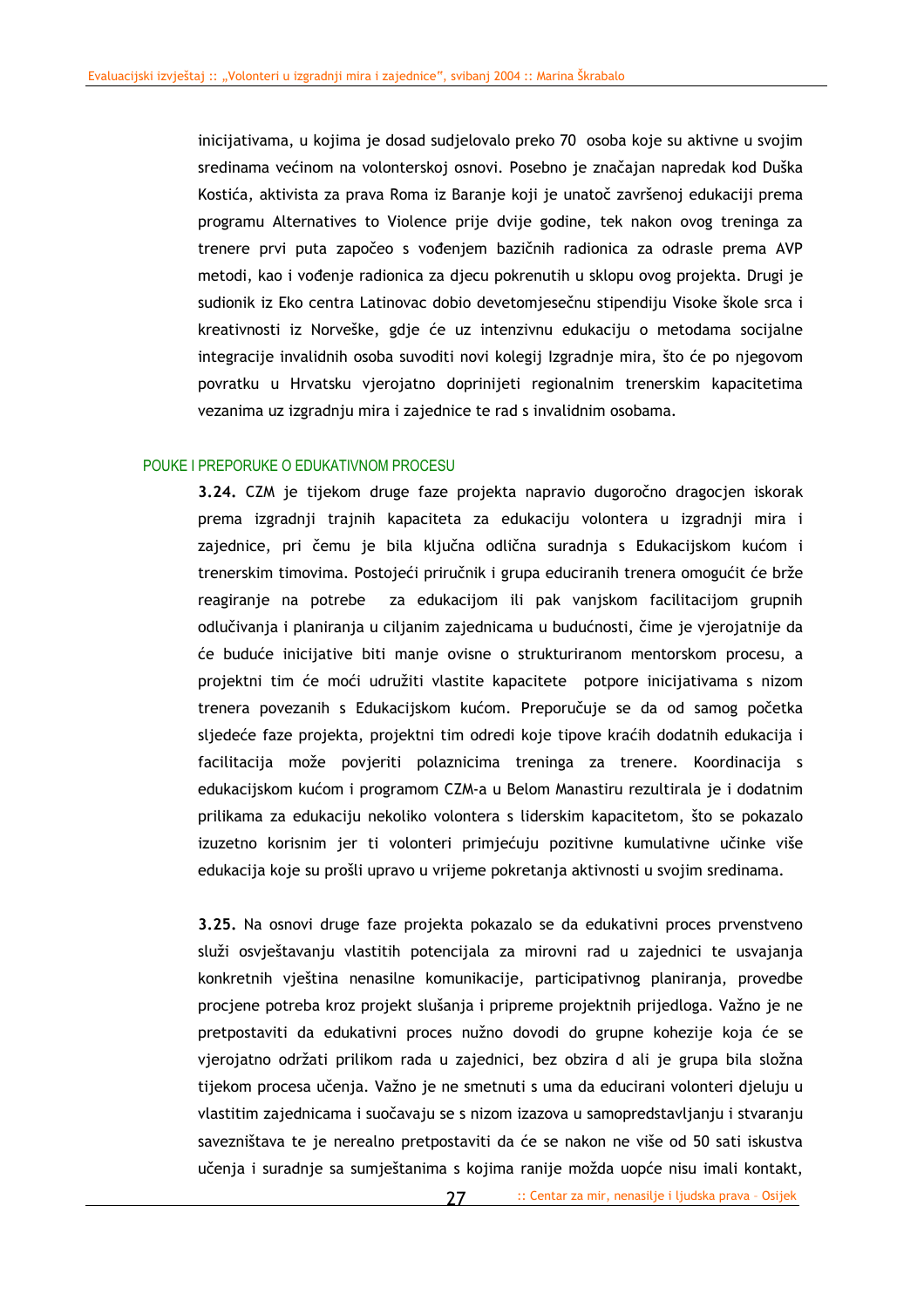njihov javni angažman u vlastitoj sredini prvenstveno temeljiti na vezama i povjerenju stvorenima tijekom edukacije. Preporučuje se da se poticanje stvaranja lokalnih timova ne smatra očekivanim rezultatom edukacije, već eventualnim rezultatom intenzivnog mentoriranja.

**3.26.** Budući da su volonterske grupe koje su prošle kroz edukacije bile vrlo raznolike, kao u pogledu životnih iskustava, tako i u pogledu aktivističkog iskustva, preporučuje se u budućim sličnim projektima kombinirati edukaciju s mentoriranjem inicijativa u zajednici jer tek prilikom suočavanja sa stvarnim preprekama volonteri mogu i prepoznati punu vrijednost određenih edukativnih sadržaja, poput vještina transformacije sukoba ili grupnog odlučivanja. Ovo ne znači da bi neke temeljne vještine trebale izostati izu uvodnog edukativnog paketa, već da ih se upotpunjuje i promišlja tijekom cijelog procesa osnaživanja volontera. Također bi bilo korisno tako strukturiati proračun i plan dodatne nabavke sredstava za buduću faze projekta da on omogućuje organizaciju dodatnih kraćih edukacija koje izravno odgovaraju na specifične potrebe volontera koji su već pokrenuli inicijative u zajednicama. U tom slučaju, u sustav praćenja treba uključiti i periodičnu procjenu dodatnih potreba za edukacijom.

**3.27.** U skladu s iskustvima iz druge faze projekta, projekt slušanja treba tretirati kao izuzetno vrijednu, no ne uvijek i nužnu metodu ispitivanja potreba i uspostave povjerenja u zajednici, te volonterima ukazivati na lepezu primjena projekta slušanja, od upoznavanja opće situacije i uvjeta, do testiranja određenih ideja i prepoznavanja i okupljanja potencijalnih pristaša. U tom slučaju, projekt slušanja neće prerasti u podrazumijevajući oblik mirovnog rada i akcijskog istraživanja u zajednici.

#### PROCES MENTORIRANJA I POTPORE VOLONTERIMA

**3.28.** Uz edukaciju, struktura potpore volonterima uključila je sljedeće komponente – projektni tim od dvoje iskusnih voditeljica mirovnih projekata, jednog bivšeg mirovnog radnika posebno stručnog za projekte slušanja i zainteresiranim za praćenje te iskusne mirovne istraživačice i edukatorice s interesom za participativna akcijska istraživanja i razvoj sustava praćenja mirovnih projekata;

- 1. mirovne timove u Okučanima i Slavonskom Brodu koji su izravno podupirali inicijative mještana u Okučanima i okolnim selima te u tri povratnička sela u Bosanskoj Posavini;
- 2. četiri vanjska mentora (Ana Raffai, Otto Raffia, Branka Drabek i Amalija Krstanović);
- 3. međunarodni volonteri koji su se uključili u rad u Okučanima te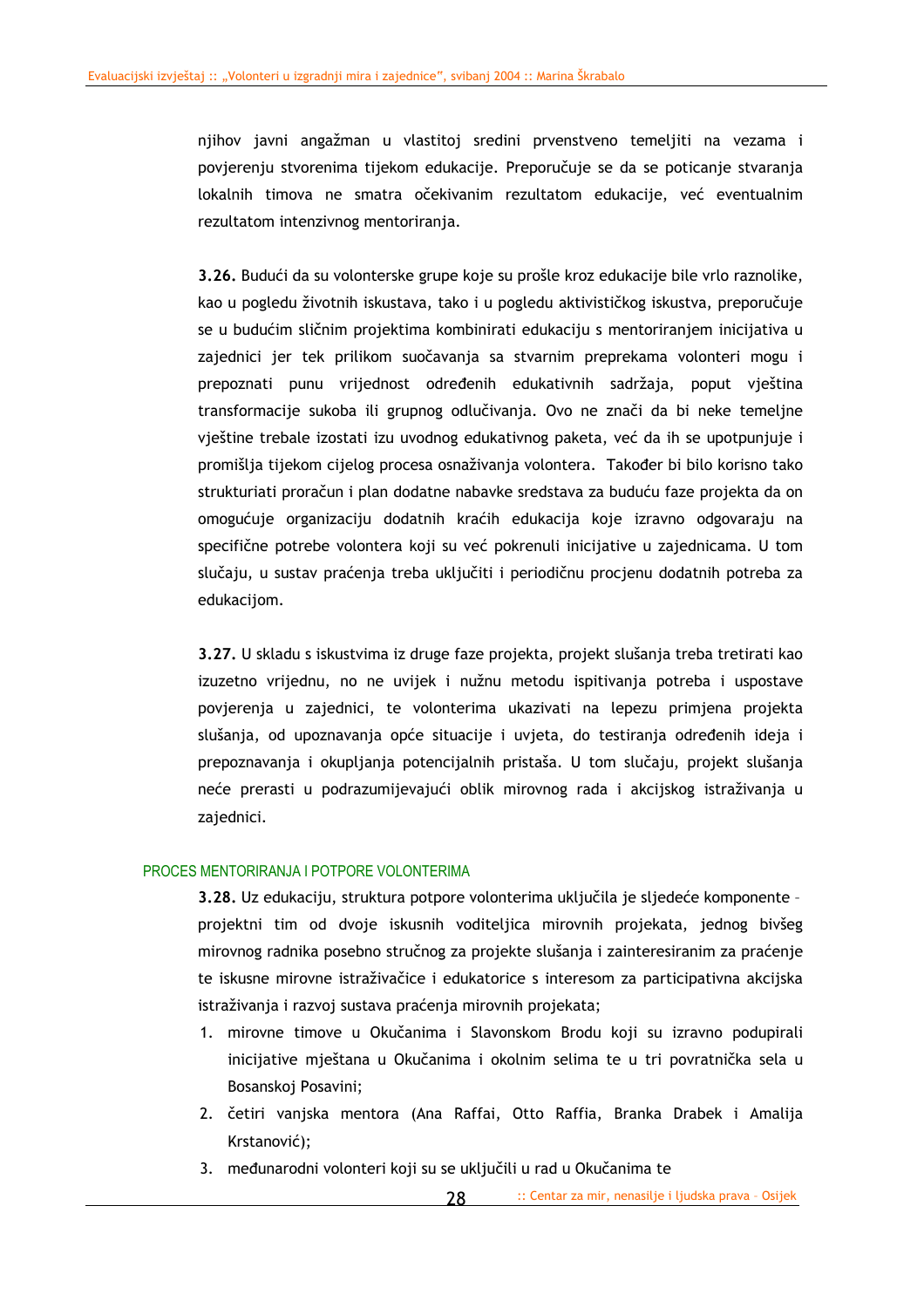4. nekoliko iskusnih volontera uključenih u volonterske grupe s ranijim iskustvom suradnje s CZM - Dragica Aleksa u Berku, Duško Kostića u Belom Manastiru i Ana Matijević u Tenji.

Uz to, u ograničenom opsegu, projekt je u sustav potpore uključivao i druge programa CZM-a poput Edukacijske kuće i Edukativnog programa u Belom Manastiru te druge organizacije, poput BRIC-a u Belom Manastiru, udruga koju je osnovao tamošnji bivši mirovni tim, Europskog doma i VIMIO-a u Vukovaru, Centra za mirovne studije iz Zagreba (oko monitoringa i evaluacije i određenih edukacija) i dr. Sustav se potpore oslanjao na strukturirano mentoriranje od strane mentora.

**3.29.** Potpora volonterima je osmišljena kao kombinacija strukturiranog mentoriranja (3 poludnevna sastanka nakon edukacije), periodičnog strukturiranog praćenja od strane projektnog tima (u skladu s ciklusima aktivnosti i izvještajnim razdobljima) te različitih nestrukturiranih oblika razmjene informacija, savjetovanja i izravne pomoći u organizaciji aktivnosti. Vremenom se pokazalo, naročito u svjetlu kritičnih trenutaka prelaska iz edukacije u planiranje inicijativa te u njihovu provedbu, da je strukturirano mentorirano nedovoljno. Projektni tim je tako preuzeo cjelokupno mentoriranje volonterske grupe u Vukovaru kojoj je presudan podstrijek dala Michelle Kurz facilitacijom participativnog planiranja projekta multietničkih dječjih radionica. Isto je tako bilo u dalju gdje je cijeli projektni tim učestalo održavao sastanke s Dobrovoljnim vatrogasnim društvom, spremnim na obnovu stana u suradnji s mještanima, no bez prethodnog iskustva zajedničkog planiranja. Članovi DVD-a izuzetno su pohvalili sastanke kao korisne i inspirativne te još uvijek čuvaju sve plakate na kojima su mapirali potrebe u zajednici i odredili svoje ciljeve.

**3.30.** Isto tako određeni treneri i suradnici projekta su se dodatno, prema vlastitom nahođenju uključili u redovito savjetovanje volontera. U Berku, Ana Raffai je o vlastitom trošku preuzela dodatno mentoriranje Dragice Alekse i njezine inicijative koja je dovela do osnivanja udruga Luč, zajedno s volonterom Milom, s time da je Katarina Kruhonja iz CZM prije toga više godina pružala Dragici mentorsku potporu. Branka Drabek ostala je u bliskom kontaktu s volonterima iz Latinovca, dok je Amalija Krstanović imala više kontakata s volonterima u Belom Manastiru kroz tamošnje dodate edukacije u organizaciji CZM-a. Volonteri u Tenji oslanjali su se na Igora Đorđevića koji je u prvoj fazi tamo bio mirovni radnik. Katarina Kruhonja ustrajala je u mentoriranju mirovnog tima u Okučanima, pri čemu su se i druge osobe iz CZM te drugih organizacija (i evaluatorica) povremeno uključivale. U Belom Manastiru Duško Kostić, najaktivniji volonter se uvelike savjetovao s Martinom Bukalom, bivšom mirovnom radnicom i njegovom kolegicom iz BRIC-a. Posebni su izazov predstavljale situacije unutarnjih sukoba u volonterskim grupama, naročito u Berku i Vukovaru.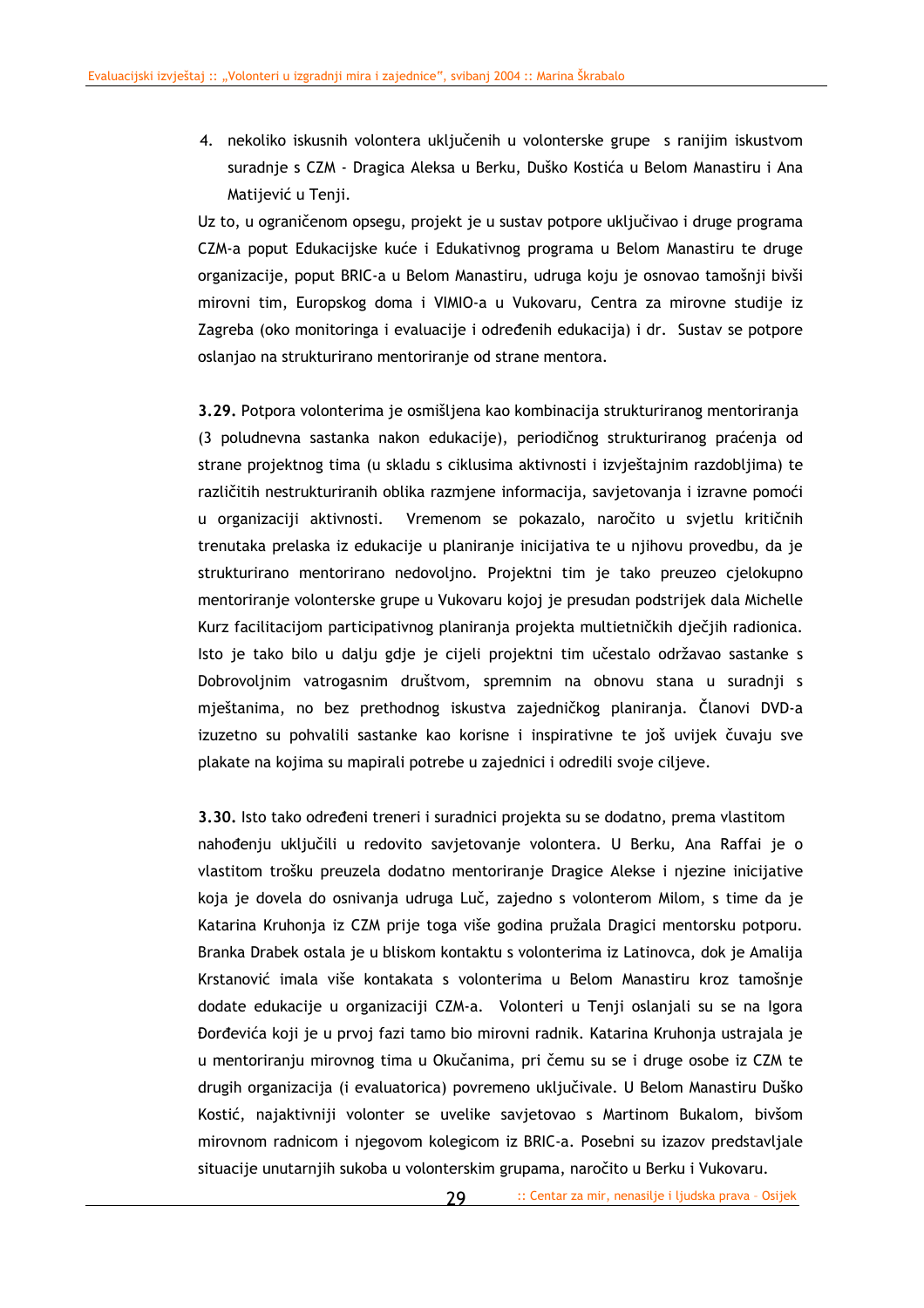**3.31.** Projekt je predvidio u svom proračunu inicijalna financijska sredstva potpore za svaku zajednicu gdje volonteri pokrenu neku inicijativu te je do prijenosa sredstava došlo u svim zajednicama, putem izravnog pokrivanja materijalnih troškova, a prema mogućnostima i potrebama CZM je pružio i dodatnu potporu inicjativama u nabavci financijskih sredstava. Iako je projektni tim prilikom evaluacije izrazio određenu zabrinutost u kojoj mjeri je pružanje financijske potpore služilo kao primarni motivacijski faktor za aktiviranje volontera, evaluatorica je prilikom razgovora s volonterima u nizu zajednica dobila dojam da je osiguranje financijskih sredstava, koja usput nisu pretjerano velika, no također nisu samo simbolična, zapravo pozitivno utjecalo na izgradnju povjerenja između CZM-a i lokalnih zajednica, kao i pomak s apstraktnih razmatranja izgradnje mira na konkretne inicijative. U većini mjesta, a naročito u Berku, Tenji, selima Bosanske Posavine financijska protuvrijednost volonterskog rada i dodatna nabavka sredstava od drugih donatora, uključujući i lokalnu samoupravu više je puta premašila izvorni iznos financijske potpore. Budući da se pokazalo da su određene ideje za lokalne inicijative propadale tijekom projekta bez obzira što su volonteri znali da postoje financijska sredstva govori u prilog tomu da je za uspješnost provedbe inicijativa financijska potpora bila dodatan podstrijek i jasan izraz poštovanja potreba zajednica, a ne kompenzacija za nedostatak unutarnje motivacije ili kapaciteta.

**3.32.** Oblik potpore volonterima koji je u projektu, prema uvidu evaluatorice, samo djelomično iskorišten jest umrežavanje volontera s potencijalnim suradničkim organizacijama u vlastitim sredinama, regiji i širom Hrvatske, pri čemu isu izuzetak inicijative potekle iz djelovanja CZM-a. Primjerice volonteri u Vukovaru nisu upoznati s drugim aktualnim inicijativama u Vukovaru, a mladi u Berku ne znaju za nacionalne omladinske mreže i programe potpore (npr. MINT, Clubture, itd.). Projektni tim nije poduzeo veće korake u povezivanju volonterskih grupa s drugim organizacijama koje bi ih mogle dugoročno uklopiti u vlastiti rad ili podupirati, pri čemu je izuzetak Evanđeoski fakultet u Osijeku gdje je zaposlena Michelle Kurz koji je poslužio kao *de facto* resursni centar za Vukovarsku grupu, te u nekoj mjeri Europski dom, gdje su volonteri vodili radionice. Ipak, u potonjem primjeru, CZM nije razmotrio mogućnost dogovora s Europskim domom da vukovarska volonterska grupa postane jedna od punopravnih projekata Europskog doma te time dobiva lokalno organizacijsko zaleđe i potencijalno lakše buduće izvore financijske potpore. Pozitivan je primjer suradnja projekta s organizacijom OGI pružanja tehničke pomoći inicijativama u svim mjestima radi prijave za male financijske potpore CroNGO programa Academy of Educational Development (gdje je OGI Partner za lokalne inicijative u Istočnoj Slavoniji), što je u Berku dodatno osnažilo povezivanje volontera zainteresiranih za organiziranje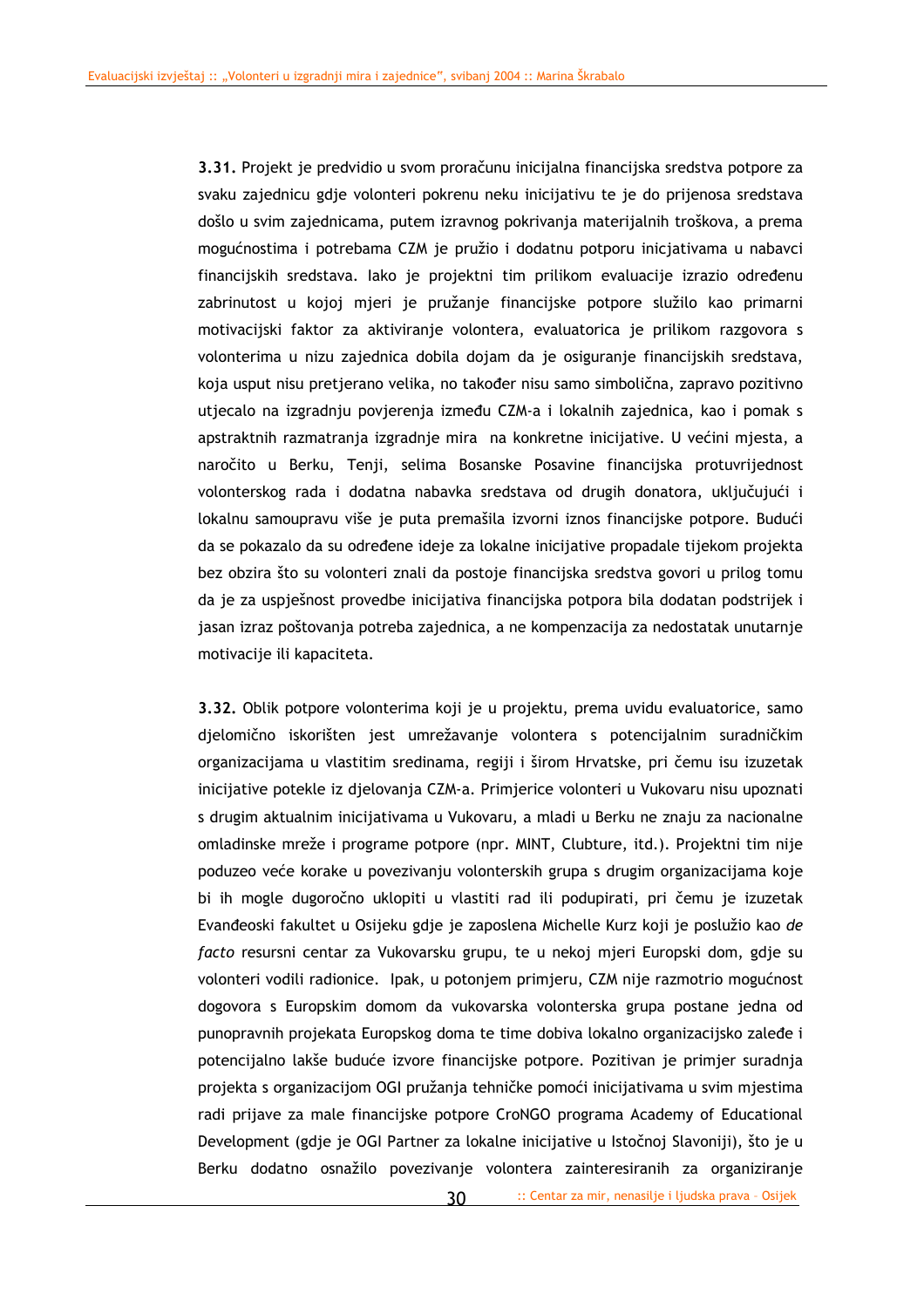zajedničkog čuvanja i otkupa mlijeka koji su preko ovog programa kupili laktofriz te kasnije registrirali lokalno Udruženje mljekara. Istovremeno, projekt nije uže surađivao s OGI-jem oko njihovog projekta jačanja mjesnih odbora iako su barem u Tenji, Dalju i eventualno Berku prilikom evaluacije primijećene prilike utjecaja projekta na razvoj mjesnih odbora kroz umrežavanje s postojećim programima tehničke pomoći i suradnje u regiji i Hrvatskoj.

#### POUKE I PREPORUKE O PROCESU MENTORIRANJA I POTPORE

**3.33.** Na kraju projekta, projektni tim je posve svjestan da u budućnosti treba jasnije i istovremeno realnije osmisliti sustav potpore volonterima, pri čemu se treba voditi dostupnošću potpore tijekom cijelog procesa , a istovremeno ohrabrivati volontere da postupno preuzimaju sve veću odgovornost, u skladu sa svojim kapacitetima, kako se ne bi stvorio ovisnički odnos. Slijedi niz naučenih lekcija o mentoriranju, kako ih je artikulirao projektni tim koje predstavljaju i osnovu za jasni opis obveza i zadataka budućih mentora. Pri tome treba naglasiti da nije nužno da mentor ne bude uključen u projektni tim, već se radi o razgraničenju različitih uloga (npr. koordinacije, nabavke sredstava, praćenja):

Mentori trebaju živjeti blizu lokacije i dobro poznavati zajednicu.

- Mentorstvo treba biti dio cijelog procesa osnaživanja volontera, a ne povremeno uskakanje za doradu nekih vještina.
- Mentor treba posebno biti posvećen zajednici i nemati drugih prioriteta (živjeti i disati sa zajednicom).
- Mentor treba biti dostupna osoba u slučaju hitnih problema.
- Plan i program rada treba biti vrlo fleksibilan jer su izravni problemi vrlo cesti i na njih treba odmah reagirati (osobni problemi, međuljudski, problemi zajednici, društveni i politički).
- Mentorstvo treba organizirati tako da jedna mentor prati jednu zajednicu , a u slučaju podijeljenog mentorstva mentori trebaju surađivati i imati jasan zajednički cilj.
- Mentor postupno oblikuje i prenosi planirane i potrebne vještine grupi.
- Mentorstvo prestaje kada su volonteri osnaženi i u cijelosti preuzimaju inicijative i odgovornost, pri čemu se radi o kontinuumu razine intervencije i vođenja.
- Ukoliko shvatimo ulogu mentora kao odnos između kontrole i vještina stečenih tijekom vremena, na početku procesa mentor bi imao visok nivo kontrole, s vremenom grupa stječe vise vještina, a mentorova uloga se mijenja i grupa preuzima veću kontrolu. Mentorov stil vođenja grupe se mijenja tijekom vremena prema suvođenju, preko ravnopravnog sudjelovanja te izlaska iz procesa odlučivanja.

**3.34.** Jedan od glavnih izazova u pružanju potpore volonterima bilo je pravovremeno prepoznavanje i prikladno interveniranje u slučajevima sukoba unutar volonterskih grupa, naročito kad se radilo o sredinama gdje projektni tim nije imao izravan svakodnevni kontakt, a mentori nisu imali vremena za prekovremeno pružanje potpore. U sklopu evaluacije, uočeno je da su se sukobi puno lakše uspjeli transformirati kada se kroz dijalog između volontera i projektnog tima razgradilo implicitno očekivanje da svi volonteri trebaju djelovati unutar jednog tima te kad je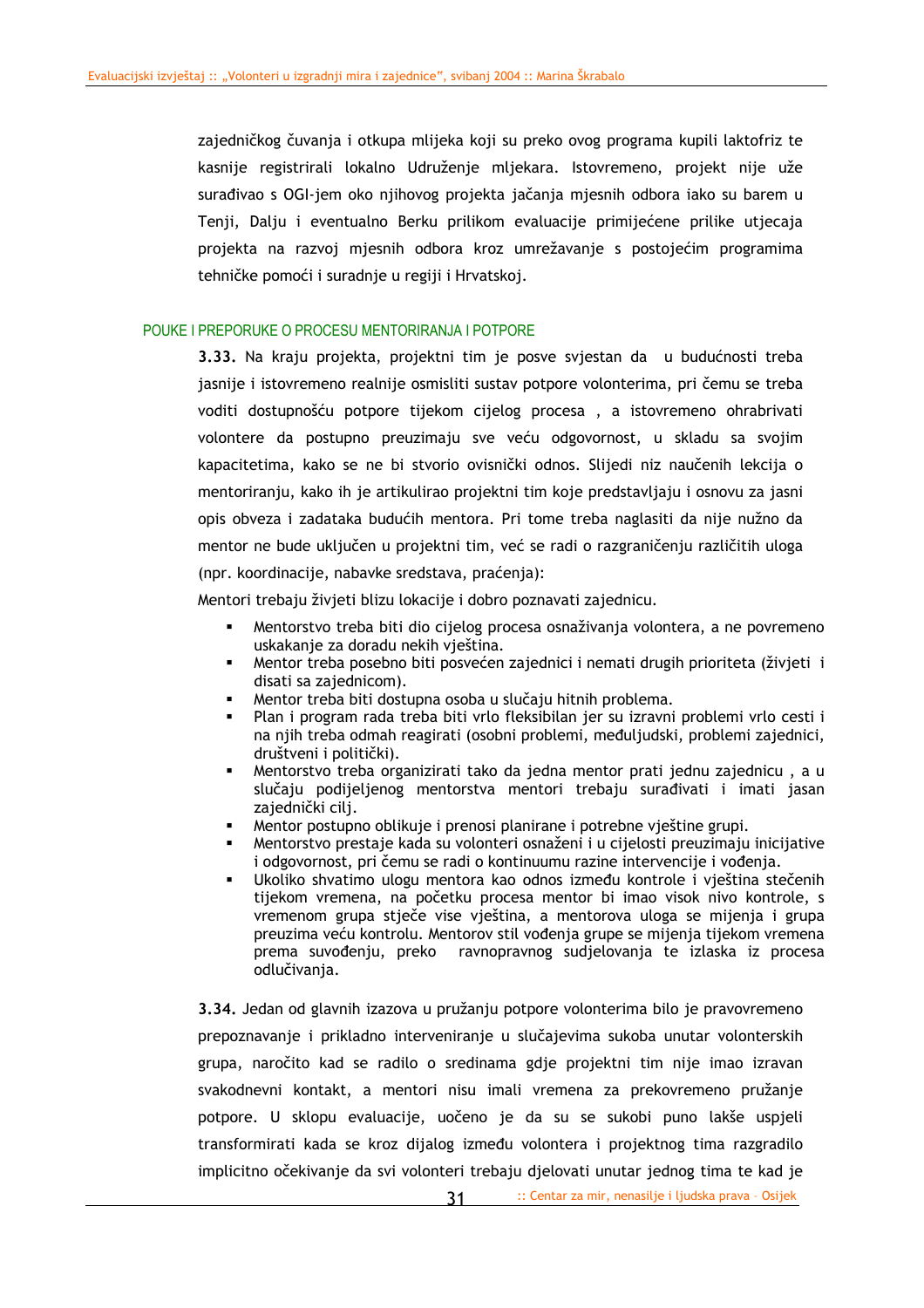projektni tim realno pristupio potpori svakog pojedinca, manje ili potpuno nove grupe zainteresirane da nešto pokrene u svojoj sredini. Tako je u Berku sukob između dvoje volontera, te kasnije sukob između mladih i izvornih volontera rezultirao u formiranju tri zasebne i međusobno komplementarne lokalne inicijative – Kluba mladih, mirovne udruge Luč i Udruženja mljekara - koje sada funkcionalno surađuju. Kao što je pojašnjeno u prethodnom poglavlju, u sljedećoj se fazi projekta preporučuje projektnom timu da vrlo pažljivo sagleda i periodično propita implicitno razumijevanje ciljeva projekta te nezaobilaznu napetost između potpore pojedincima s jedne strane te potpore lokalnim strukturama (građanskim inicijativama, udrugama), što zahtijeva različit pristup u situacijama unutarnjih sukoba među volonterima.

**3.35.** Strukturiranje budžeta i vremena projekta tako da se omogući potpora volonterima u nabavci sredstava za rad u zajednicama (kroz edukaciju, savjetovanje i umrežavanje) izuzetno je važno za učinkovitu provedbu inicijativa u zajednici, a time i za održavanje motivacije, kao i za uspostavu povjerenja između CZM-a, kao ipak «vanjskog interventnog aktera» i lokalnih aktera, uključujući lokalne vlasti, druge udruge i mještane. Posebno treba obratiti pažnju na prilike za uvećanje osnovnih inicijalnih sredstava dodatnim materijalnim ili nematerijalnim donacijama iz zajednice te drugih izvora, naročito onih kojima se volonteri mogu ponovno samostalno obratiti.

**3.36.** Razumljivo je da je projektni tim u uvjetima preopterećenosti i neočekivanog preuzimanja velikog dijela mentoriranja imao malo vremena za dodatna umrežavanja, no preporučuje se da se u sljedećoj fazi projekta prilikom donošenja odluka o tipu potpore prvo razmotre prilike za povezivanje volontera s drugim udrugama i inicijativama, budući da se tako istovremeno smanjuje pritisak na projektni tim te obogaćuju društvene mreže volontera, ključne za održivost njihovog angažmana.

32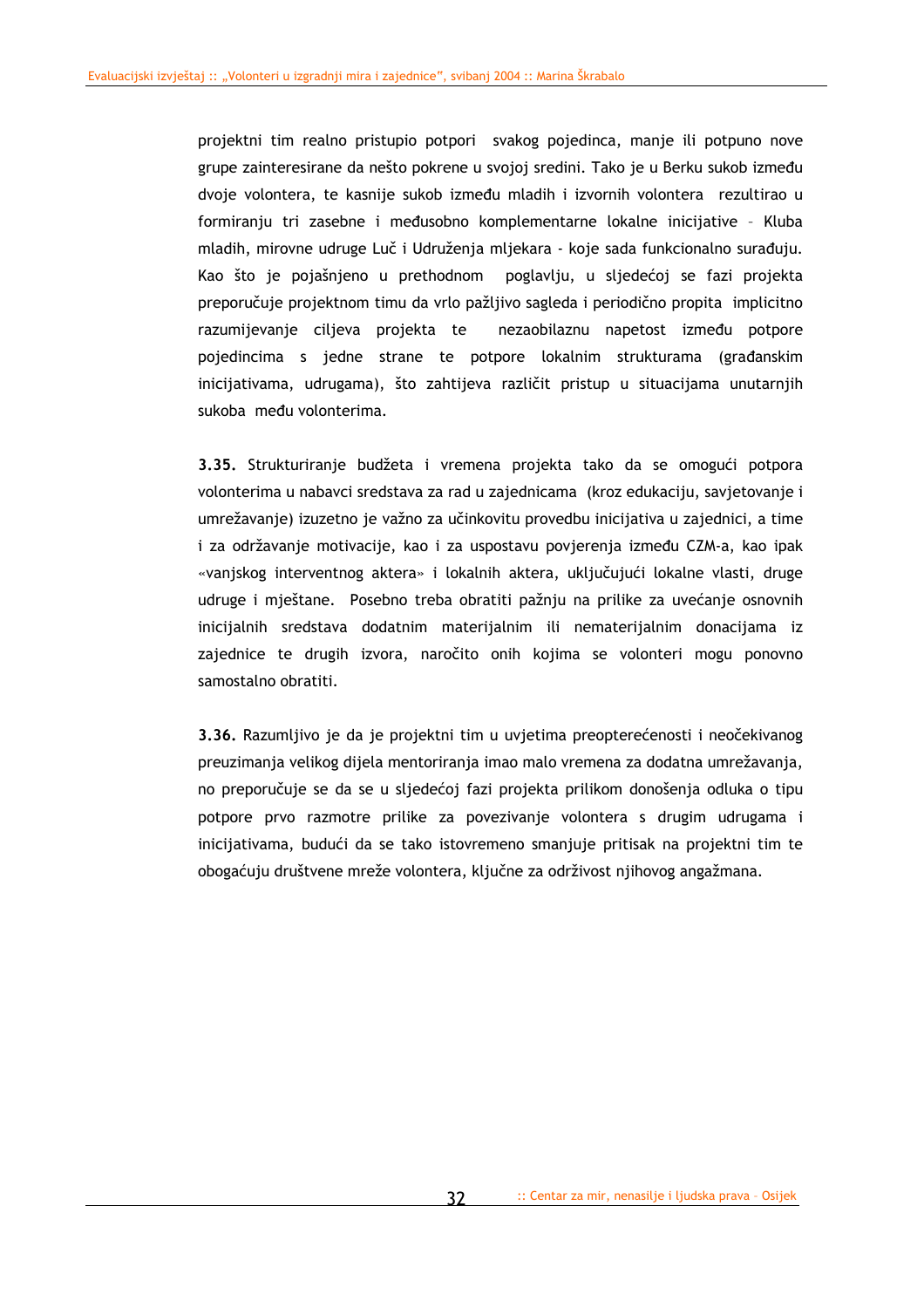## 4. ANALIZA UTJECAJA PROJEKTA NA VOLONTERE i ZAJEDNICE

#### UTJECAJ PROJEKTA NA VOLONTERE

**4.1.** Iako ovom evaluacijom nije bilo moguće sustavno istražiti utjecaj projekta na sve volontere koji su se angažirali u edukacijama i provedbi aktivnosti, uvid u utjecaj projekta na ključne volontere koji su se dokazali kao pokretači svojih zajednica, kao i na nekoliko volontera koji pripadaju vanjskom krugu podupiratelja inicijativa pokazuje da je projekt imao pozitivan utjecaj na samopouzdanje i samostalnost u organiziranju raznolikih inicijativa u zajednici. Pritom treba istaknuti da se u slučaju volontera s liderskom ulogom u velikoj većini slučajeva radi o osobama s višegodišnjim iskustvom suradnje s CZM, prvenstveno kroz prvu fazu projekta, no također i kroz sudjelovanje u drugim programima, naročito vjerničkih susreta, treninga za trenere Edukacijske kuće, ljetnih mirovnih kampova u Eko selu Latinovac te programa edukacije žena liderica koja je provedena u suradnji s Centrom za ženske studije prije četiri godine. Prilikom propitivanja izravnih dobiti za volontere od druge faze projekta, ti volonteri su često spominjali pozitivan utjecaj cjelokupne suradnje s CZM i nisu jasno odvajali bazičnu edukaciju za volontere u sklopu ovog projekta od drugih edukacija. Volonteri koji ranije nisu imali iskustva sustave potpore za mirovni rad, poput mladih u Berku, vatrogasaca u Dalju ili mještana u Okučanima i selima Bosanske Posavine, lakše je uočiti izravan utjecaj projekta, koji je pak, ipak ograničenije u usporedbi s pojedincima koji su se u međuvremenu profilirali u lidere.

**4.2.** Ako se uzme u obzir dugoročniji rad CZM-a na poticanju lokalnih procesa izgradnje mira u zajednicama u kojima je djelovao ovaj projekt, može se ustvrditi da je upravo tijekom druge faze u više zajednica došlo do profiliranja volontera s snažnom unutarnjom motivacijom i samopouzdanjem koje omogućuje preuzimanje vodeće, pokretačke uloge i koji predstavljaju najvažniji zalog za održivost aktualnih mirovnih inicijativa. Ova se opservacija odnosi na Duška Kostića u Belom Manastiru, Dragicu Aleksu u Berku, Anu Matijević u Tenji i Danijelu Beretin u Vukovaru te u određenoj mjeri Antuna Pribojčevića u Berku koji je izuzetno aktivan u organiziranju lokalnih mljekara bez obzira na njihovu nacionalnost te Tomislava Šarčevića u Berku, predsjednika Kluba mladih. Budući da je rad u Okučanima bio puno kompleksniji i intenzivniji te s većim sredstvima, u tom mjestu se profiliralo više lidera permanentnih lokalnih inicijativa poput ženske udruge Duga, Foruma mladih i Centra za branitelje u osnivanju. Uslijed nedostatka vremena i ranijeg završetka projekta,

33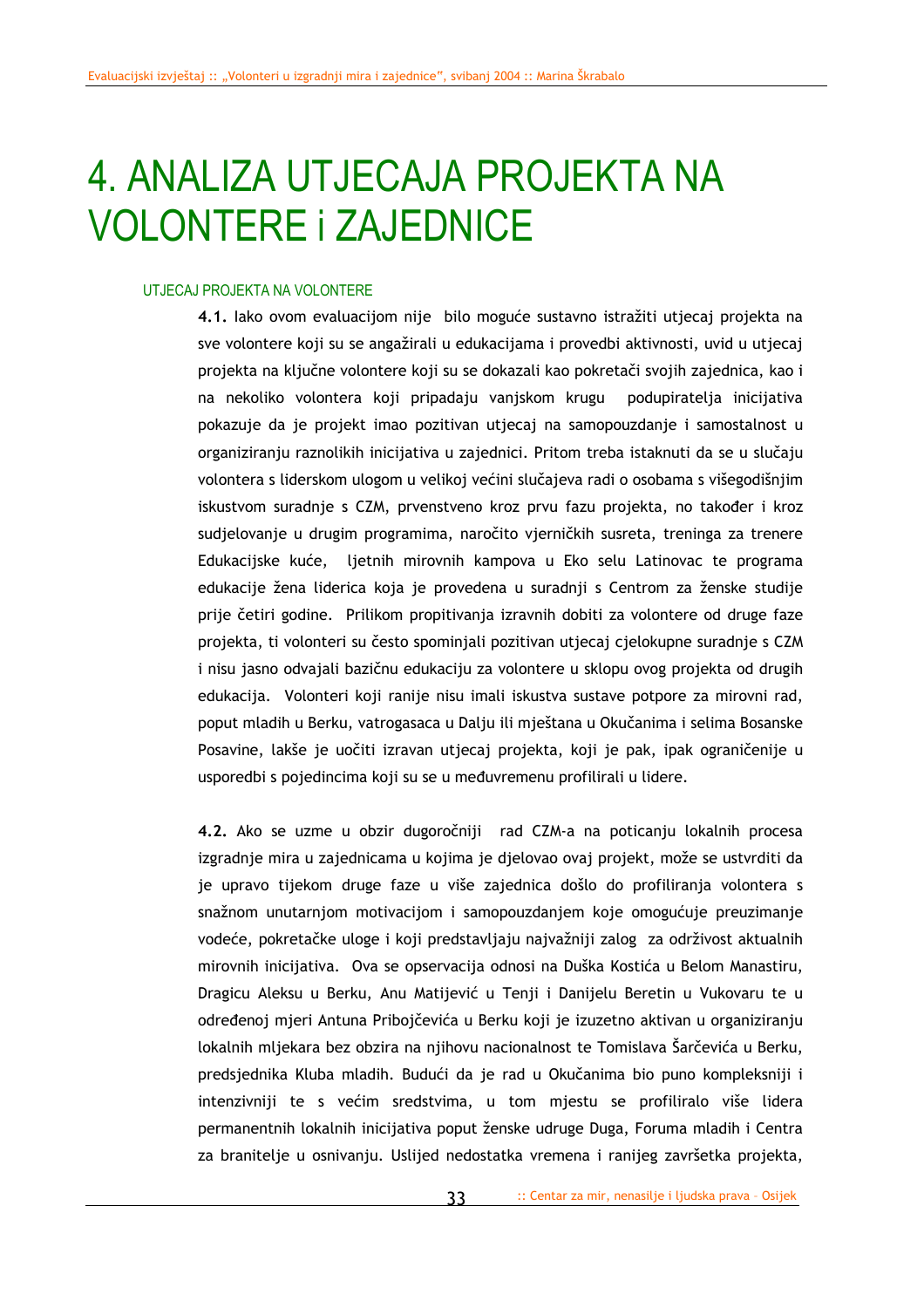profiliranje lidera u selima Bosanske Posavine nije dovoljno poznato evaluatorici, osim što su mještani uspješno proveli inicijative.

**4.3.** Svi spomenuti volonteri zadobili su poštovanje mještana, ostalih volontera i lokalnih vlasti kao osobe koje su posvećene svojim zajednicama i mirovnom radu te u koje se mogu pouzdati za davanje novih ideja i smjernica za djelovanje, bez obzira da li se s njima slagali ili ne. Sve su ove osobe upravo tijekom ovog projekta započele sa samostalnim aktivnostima nabavke sredstava (priprema projektnih prijedloga, uz potporu projektnog tima, pregovaranje s lokalnim vlastima i drugim donatorima), preuzele vodstvo unutar timova (sazivanje sastanaka, koordinacija i praćenje aktivnosti). Uz to, Dragica Aleksa i Antun Pribojčević pokrenuli su osnivanje dodatne dvije udruge (LUČ i Udruženje mljekara) dok su Tomislav ? iz Berka i Duško Kostić imaju važnu ulogu u vođenju postojećih udruga. Antun Pribojčević i Duško Kostić politički su se aktivirali kao nestranačke osobe u sklopu Mjesnog odbora u Berku odnosno Vijeća nacionalnih manjina u Belom Manastiru. Dragica Aleksa, Danijela Beretin i Duško Kostić upravo su kroz inicijative u zajednici ovog projekta započeli sa samostalnim trenerskim radom, pri čemu dolazi do izražaja njihova kreativnost, samopouzdanje i poštovanje i briga za sudionike radionica. Dragica Aleksa pokrenula je seriju jednodnevnih mirovnih radionica s pučkim pjesnicima iz niza sela u istočnoj Slavoniji i Baranje te u njih uključila i članove udruge osoba s invaliditetom Bubamara iz Vukovara. Duško Kostić se etablirao u Belom Manastiru kao voditelj subotnjih kreativnih radionica i pomoći u učenju za romsku i neromsku djecu. Danijela Beretin je neformalna voditeljica mladog, kreativnog vukovarskog tima koji u Europskom domu drži subotnje kreativne mirovne radionice za osnovnoškolce različitih nacionalnosti. Svo troje je zainteresirano za dalje usavršavanje u mirovnoj edukaciji i organiziranju zajednice.

**4.4.** Na kraju ove faze projekta, CZM može biti zadovoljan što je podržao ove lidere koji su spremni dugoročno ispreplesti svoj profesionalni, mirovni i volonterski angažman te se eksponirati u svojim sredinama kao pokretači niza novih inicijativa i zagovaratelji pravednih društvenih odnosa. Pri tomu je spremnost ovih volontera da izravno komuniciraju, te se po potrebi i konfrontiraju s predstavnicima lokalne samouprave i javnih institucija posebno vrijedan pokazatelj njihove osnaženosti.

**4.5.** Tijekom druge faze projekta, osnažen je i niz pojedinaca koji nisu preuzeli lidersku ulogu no posvećeni su timskom radu i dugoročnom razvoju svojih inicijativa. Posebno se ističe suosnivač Luči u Berku, Mile Mrkobrada kojem je sudjelovanje u ovom projektu prvo iskustvo javnog civilnog angažmana i mirovnog rada. Bez obzira na veliku izloženost u maloj sredini gdje je eksplicitno promicanje mirotvorstva još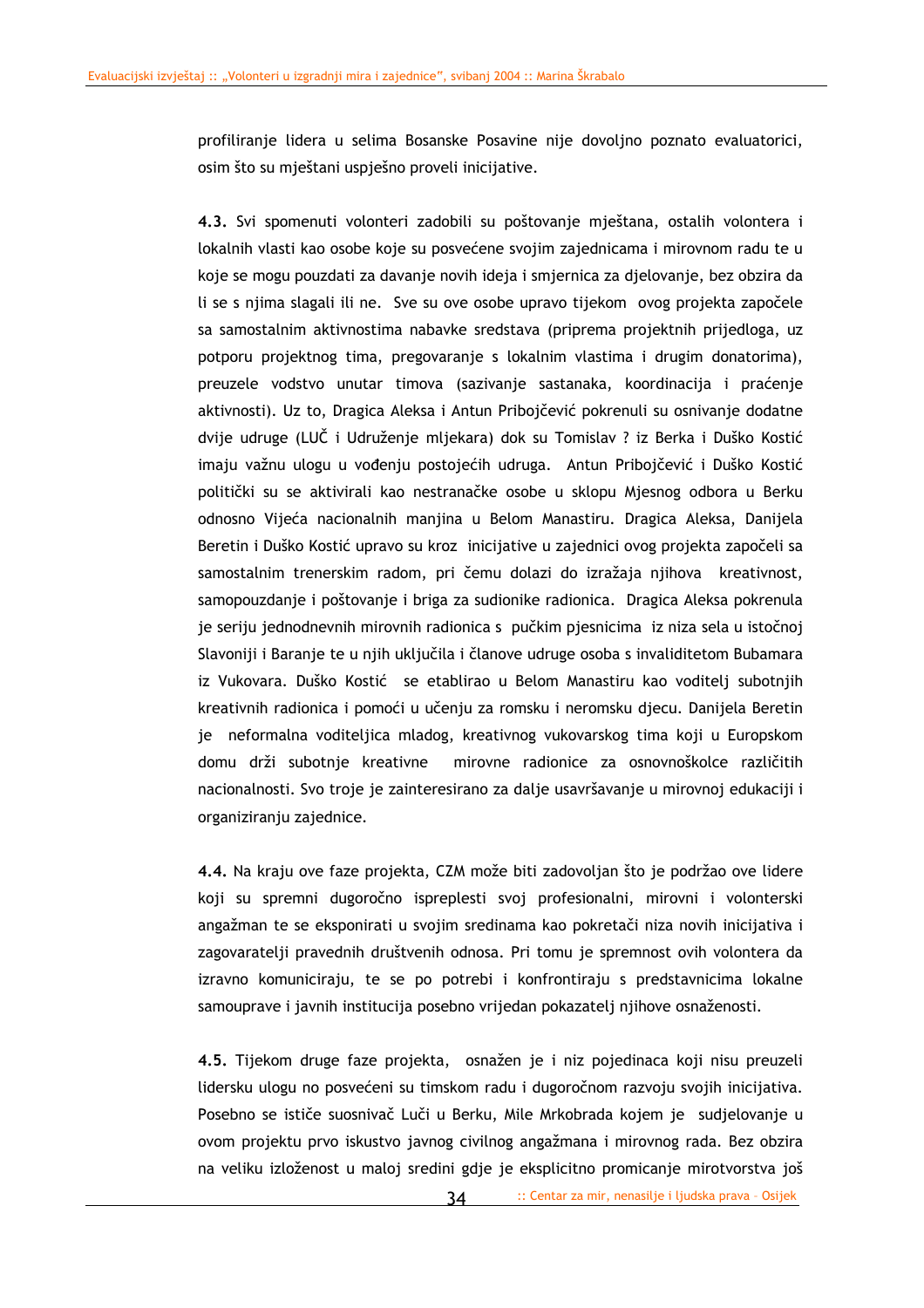uvijek politički nepoželjno, Mile je ustrajao u mirovnim aktivnostima, poput bjelodanog lijepljenja proturatnih plakata na dan predizborne šutnje, kao i u posredovanju između drugih članova volonterske grupe koji su svojedobno ušli u sukob s inicijativom mladih, uslijed različitih potreba pri uporabi zajedničkog prostora i organizacije aktivnosti.

**4.6.** U spomenutom Klubu mladih skuplja se preko 30 mladića i djevojaka koji uspijevaju vrlo složno organizirati niz aktivnosti koje im obogaćuju slobodno vrijeme, a više njih je zainteresirano za ponovno sudjelovanje u mirovnom ljetnom kampu eko sela Latinovac gdje se susreću s mladima iz drugih mjesta i zemalja. Iako ova grupa nije posebice mirovno usmjerena kada se radi o aktivnom i svjesnom otvaranju komunikacije između Srba i Hrvata, grupa se uključila u nacionalne i svjetske proteste protiv rata u Iraku izradom proturatnog plakata u svojem Klubu, a vidljiva je i njihova otvorenost prema novim društvenim kontaktima i iskustvima suradnje, poput zajedničkog projekta klubova mladih iz kako pretežno hrvatskih, tako i srpskih mjesta na razini općine.

**4.7.** U Tenji, volonteri okupljeni oko Ane Matijević sebe evidentno doživljavaju kao legitimnu i trajnu inicijativu građana koja je spremna surađivati s drugim lokalnim udrugama i Mjesnim odborom s kojim imaju izravan i otvoren odnos te se ne libe postavljati pitanja o radu mjesne samouprave, ukazivati na potrebe mještana i zahtijevati potporu. Iako broj aktivnih volontera varira ovisno o njihovim drugim obvezama, važno je da je više žena spremno promovirati volonterstvo među dosad pasivnim sumještankama te da je grupa zainteresirana za strateško planiranje zajedno s projektnim timom kako bi u budućnosti kompaktnije djelovala i usmjerila se na nove inicijative.

**4.8.** U Vukovaru, grupa mladih mirovnih edukatora koja provodi radionice uz mentorstvo Michelle Kurz ostvarila je izuzetno kvalitetnu međusobnu suradnju uslijed čega je dvije mladića koji su se prvotno pridružili ovoj inicijativi u okviru obvezne prakse na Evanđeoskom fakultetu odlučilo nastaviti s mirovnom edukacijom i nakon završetka fakultetskih obveza. Posebno je vrijedno njihovo usvajanje vještina timskog planiranja radionica, kao i spremnost na komunikaciju s roditeljima djece uključene u radionice, drugim udrugama i školama.

**4.9.** U Dalju, volonteri Dobrovoljnog vatrogasnog društva Dalj predstavljaju posebno entuzijastičnu grupu koja je pronašla poveznicu između etičkog kodeksa dobrovoljnog vatrogastva – jedinog od najstarijih i najtrajnijih oblika građanskog udruživanja u Hrvatskoj – i vrijednosti i kulture mira. Iako ova grupa nije bila uključena u edukativni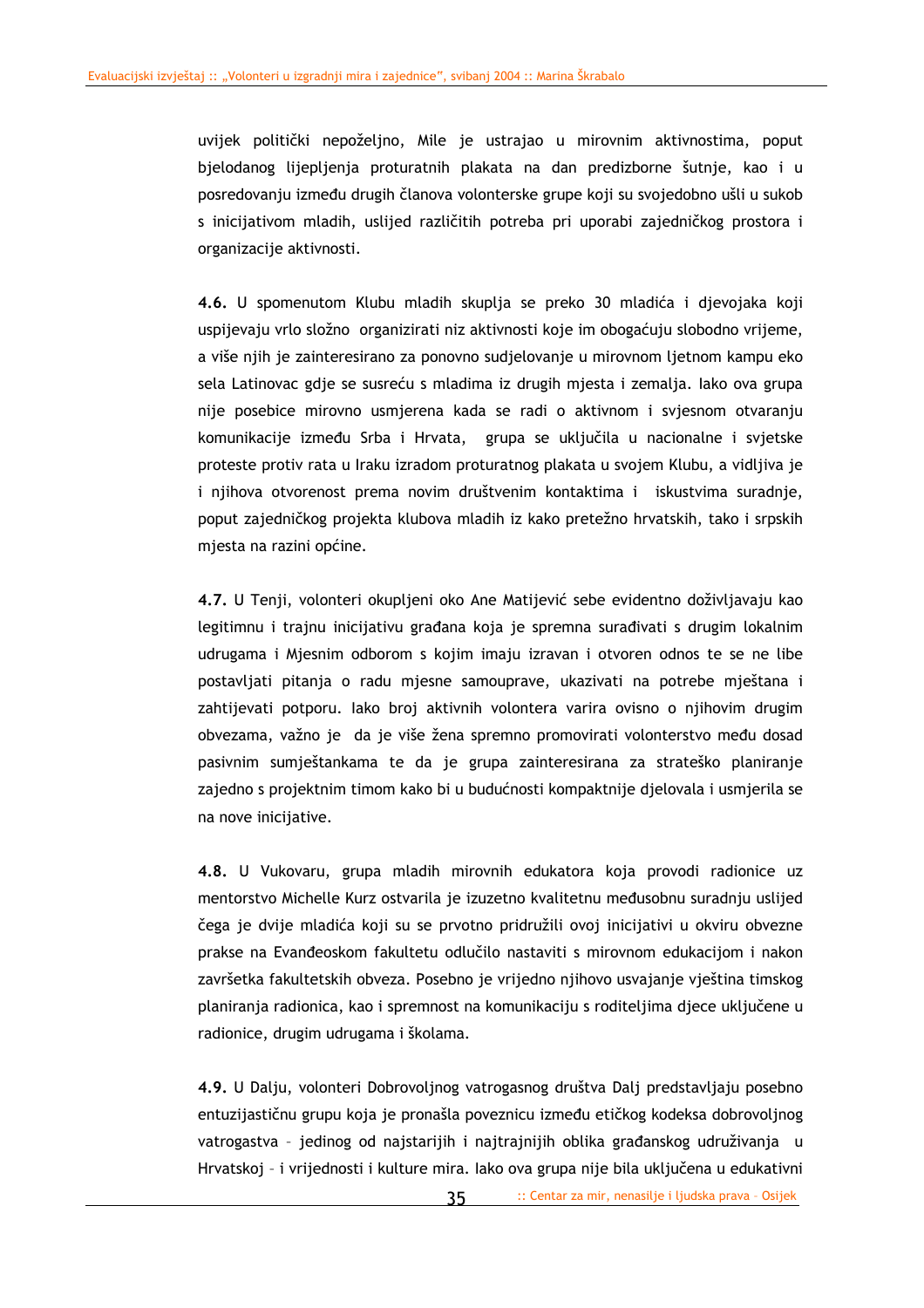program projekta, kroz naknadne iscrpne sastanke s projektnim timom koji su vođeni u formatu radionica te kroz nedavne dodatne prilike za edukaciju kroz CZM, ova je grupa osvijestila korist participativnih procesa te eksplicirala svoju otvorenost prema svim nacionalnostima, što se poklapa s kodeksom vatrogasaca, gdje «vatra ne bira, a vatrogasci se ne smiju dijeliti niti prema kojem kriteriju, osim prema svojoj sposobnosti gašenja vatre». Uslijed uspostavljene suradnje, povjerenja i pozitivnog stava prema Centru za mir i mirovnom radu općenito, u budućnosti postoji prilika za uključivanje više pojedinaca u dodatne edukacije i mirovne akcije, čime se dugoročno može dogoditi da DVD dalj postane prvo multietničko dobrovoljno vatrogasno društvo u Hrvatskoj koje javno i djelatno zagovara vrijednosti suradnje, nenasilja i izgradnje mira.

**4.10.** Iako je u većini slučajeva utjecaj projekta na volontere bio pozitivan, prilikom evaluacije uočeno je nekoliko primjera određenog negativnog utjecaja projekta na nekoliko volontera. Iako u evaluaciji nije bilo prilike za detaljnije propitivanje razloga odustajanja ili relativne pasivizacije dijela volontera, na osnovi povratne informacije od mentora i nekih sudionika mogu se uočiti tri prvotno motivirane osobe koje su uslijed frustriranosti s načinom rada odustale od daljnjeg volonterskog angažmana u sklopu ovog projekta. Istaknuta romska aktivistkinja, sudionica u edukaciji za grupu iz Belog Manastira, odustala je od rada na zajedničkoj inicijativi uslijed nepovjerenja prema CZM u pogledu ravnopravnosti u suradnji s romskim udrugama, kada je slučajno u Centru vidjela da CZM priprema projektni prijedlog za osnaživanje Roma, bez da su navedene partnerske romske situacije.

**4.11.** Bez obzira da li su kritike ove volonterske utemeljene ili ne, znakovito je da je ona razloge svojeg odustajanja priopćila svojoj mentorici te ih ponovila tijekom vanjske evaluacije, no čini se da projektni tim svo vrijeme nije bio upoznat s razlozima njezinog odustajanja, čime nije postojala niti prilika da se eventualni nesporazumi otklone i suradnja nastavi u nekom obliku. Ova volonterka ističe dobiti od edukacije za njezino vođenje ženske romske udruge Romsko srce, naročito u pogledu pripreme projektnih prijedloga te je spremna na suradnju svoje udruge s CZM. Čini se također da je jedan volonter iz Vukovara koji je bio zainteresiran ako treba i samostalno, u suradnji s CZM i drugim udrugama ostvariti svoju ideju građanskog nadgledanja rada Gradskog vijeća, na kraju odustao od svoje namjere uslijed nedostatka potpore od strane CZM, nakon što ga je mentorica uputila da s izravno obrati projektnom timu. Još jedna volonterka iz Vukovara koja je bila vrlo motivirana za mirovni rad odustala je uslijed sukoba u volonterskoj grupi i iritacije dominacijom posebno istraumatiziranog volontera. Isto tako, dvoje je volontera iz Berka istaklo da je projektni tim relativno kasno reagirao na izraženu potrebu za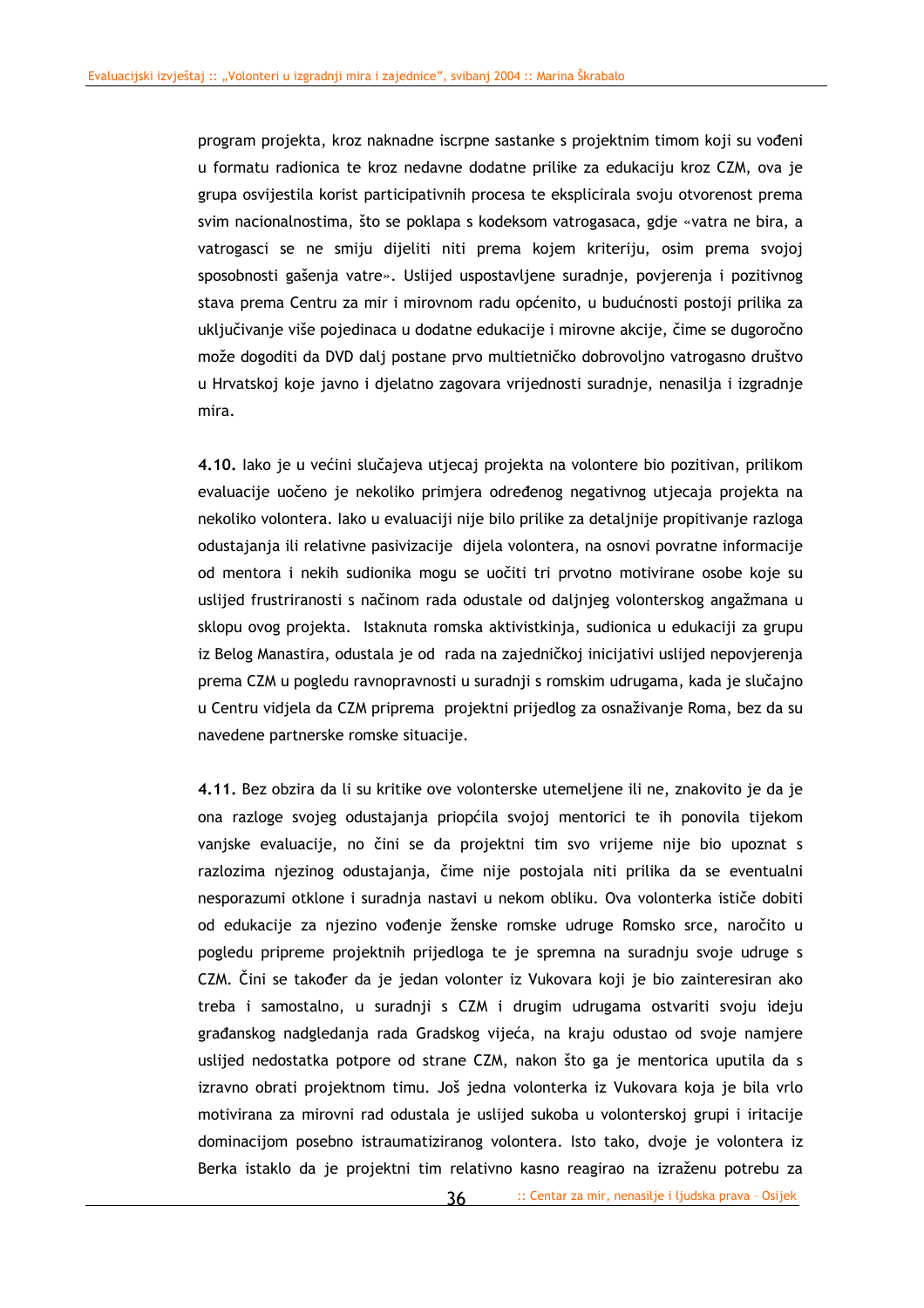vanjskom pomoći u nošenju sa sukobom unutar grupe iako je na kraju došlo do razrješenja, ako ne i transformacije sukoba.

**4.12.** Budući da je posvema jasno da se ne radi o svjesnom isključivanju ili ignoriranju, svi ovi slučajevi ukazuju na povremenu preopterećenost projektnog tima i nedostatnu koordiniranost s mentorima, uslijed čega je u datim situacijama izostala pravovremena posvećenost frustracijama volontera koje dugoročno potkopavaju motivaciju pojedinaca za mirovni rad u zajednici, odnosno povjerenje u suradnju s CZM.

#### POUKE I PREPORUKE VEZANE UZ UTJECAJ PROJEKTA NA VOLONTERE

**4.13.** Na kraju ove druge faze projekta, uslijed višegodišnje potpore CZM-a, u svim mjestima u Hrvatskoj gdje je projekt djelovao postoji barem jedna visoko motivirana osoba koja je spremna preuzeti vodeću ulogu u organiziranju zajednice u svrhu izgradnje mira i poboljšanja kvalitete života. Ova procjena je u skladu s odlukom CZM da se u sljedećoj fazi projekta potpora usmjeri na daljnji razvoj liderskih vještina i kapaciteta «organizatora zajednice» koji će za svoj rad dobiti i određenu financijsku potporu, budući da razina njihovog vremenskog angažmana, odgovornosti i izlaganja u zajednici premašuje bazičnu volontersku ulogu.

**4.14.** Ovakav pristup individualne potpore liderima/cama korisno je kombinirati s potporom grupama volontera u Tenji, Dalju i Berku, prvenstveno preko umrežavanja s drugim srodnim inicijativama, povezivanja s prilikama za edukaciju, savjetovanjem oko nabavke sredstava i povremenom facilitacijom participativnih planiranja (informiranje ovih grupa da takvu dodatnu potrebu izlože projektnom timu), pri čemu se projektni tim može osloniti na suradnike Edukacijske kuće i Centra za potporu udrugama CZM-a te na druge organizacije.

#### UTJECAJ PROJEKTA NA ZAJEDNICE

**4.15.** Dodatno skupljanje podataka prilikom završne evaluacije u potpunosti je potvrdilo prethodne nalaze praćenja utjecaja projekta na zajednice. Evidentno je da je u svim zajednicama osim Vukovara - gdje je i rad volontera bio fokusiran na djecu , njihove roditelje i nekoliko škola bez uključivanja vlasti koje su poznate kao nefleksibilne u pogledu mirovnih civilnih inicijativa - uspostavljena i nastavljena suradnja s lokalnim vlastima koje percipiraju Centar za mir kao vrijednog, dugoročnog partnera te poštuju, informiraju se i spremni su prema mogućnostima poduprijeti rad volontera. Iako je bilo nemoguće provesti procjenu vidljivosti inicijativa u zajednicama, osim djelomično u Tenji, na osnovi susreta s mještanima posredno uključenima u inicijative te na osnovi povratne informacije volontera o primjerima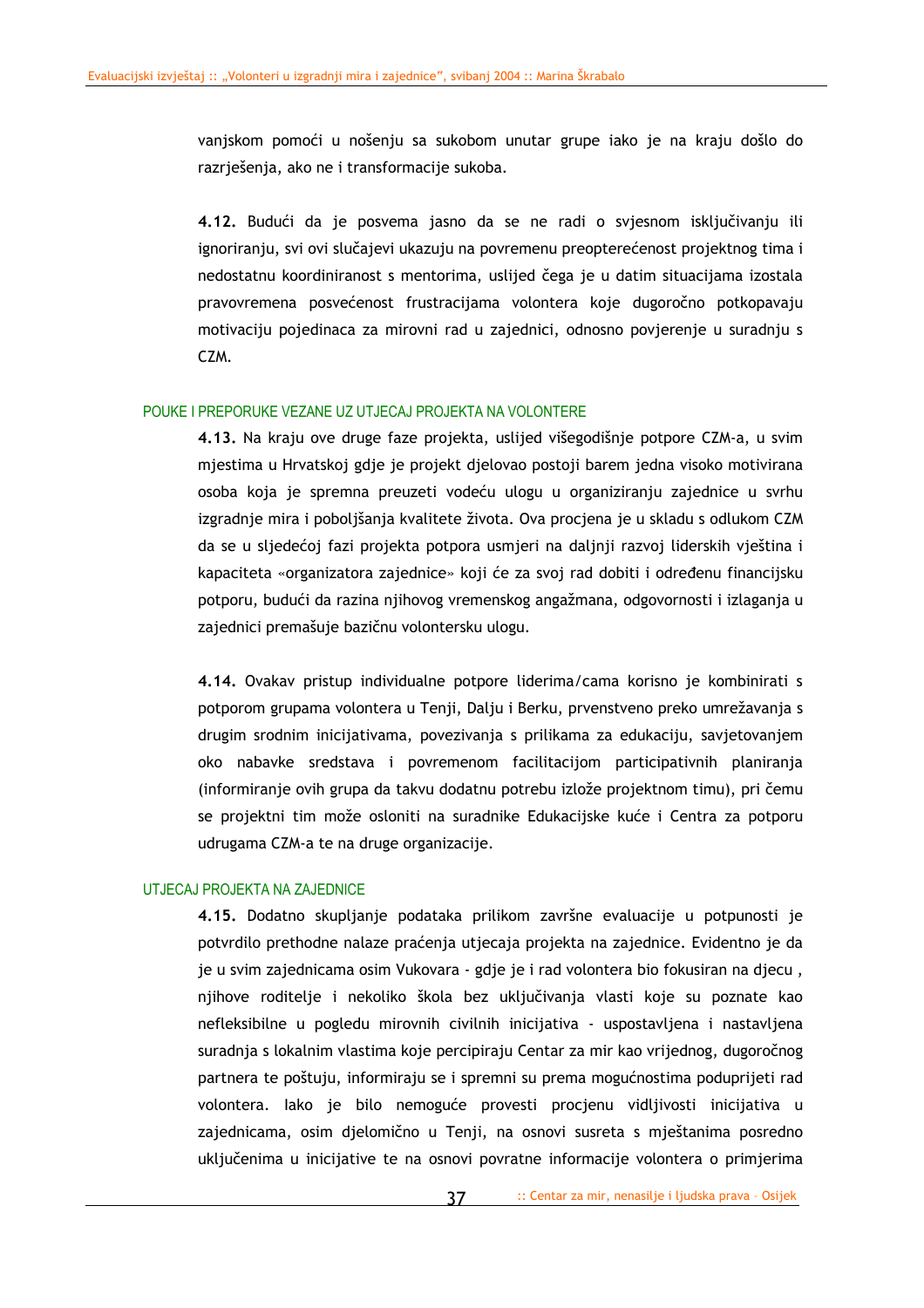kada im se mještani obraćaju za pomoć te posebice u svjetlu suradnje s lokalnim vlastima, jasno je da je u svim zajednicama rad volontera prepoznat kao važan resurs za razvoj zajednice.

**4.16.** U sljedećoj je fazi projekta zato prvenstveno važno poduprijeti profilirane lidere da ustraju u daljnjem inspiriranju svojih sumještana koji su se dosad aktivirali te okupljanju novih volontera oko novih inicijativa. U tome procesu bit će ključno usmjeriti organizatore zajednice na strateško promišljanje svog djelovanja, kako bi kroz suradnju s drugim udrugama, ustanovama i vlastima u svojim mjestima te širom Hrvatske stvorili dovoljni kapacitet za izgradnju mira koji neće ovisiti o jednoj osobi ili neformalnoj *ad-hoc* volonterskoj grupi. Pri tome je bit u promociji kulture suradnje, a ne toliko na stvaranju novih struktura (udruga). Slijedi sažetak prepoznatih ključnih aspekata utjecaja na zajednice, bez detaljnih opisa koji su već predstavljeni u izvještajima o aktivnostima projekta:

#### PROMOCIJA KULTURE SURADNJE I PARTICIPATIVNE DEMOKRACIJE

**4.17.** Kroz sustavnu promociju participativnih metoda procjene potreba, planiranja i donošenja odluka u svim aspektima projekta – od edukacije do potpore lokalnim inicijativama – projekt je utjecao na kulturu suradnje, kako na razini neformalnih građanskih inicijativa, tako i na razini lokalnih udruga, ustanova i vlasti. Primjerice, u Tenji, volonteri su se obratili Mjesnom odboru za suradnju oko izgradnje dječjeg igrališta koje su mještani ispitani projektom slušanja prepoznali kao jedan od prioritetnih projekata. Ista je takva situacija bila u Berku gdje je na temelju nalaza projekta slušanja pokrenut Klub mladih u partnerstvu lokalnih volontera, Centra za mir i općine koja subvencionira prostorije. Volonteri su u svim mjestima aktivno tražili suradnju sa svim strukturama, od vlasti, preko crkava, škola i udruga, oko konkretnih prepoznatih potreba, te su u velikoj većini slučaja, s izuzetkom lokalnih vlasti u Vukovaru – dugoročno zatvorenih prema civilnim i posebice mirovnim inicijativama - te djelomično, katoličke crkve u Berku.

**4.18.** U potonjem slučaju, Katolička crkva u Berku je u samom početku rada CZM omogućila provedbu projekta slušanja – aktivisti Centra danima su boravili kod svećenika u župnom dvoru kući radi zajedničkih sastanaka i analiza. Nakon provedbe projekta slušanja župnik je omogućio trenerici Centra Amaliji Krstanović održavanje mirovnih radionica s mladima u njegovoj kući. Usprkos početnoj sumnjičavosti spram novoosnovanog Kluba mladih, župnik je Klubu poklonio sjedaću garnituru, na što su mladi vrlo ponosni. Istovremeno, isti je svećenik pokazao puno veću razinu sumnjičavosti prema radu Dragice Alekse i Mileta Mrkobrade u Berku koji su otvoreno angažirani na otvaranju međunacionalnoig dijaloga i promociji antimilitarističkih,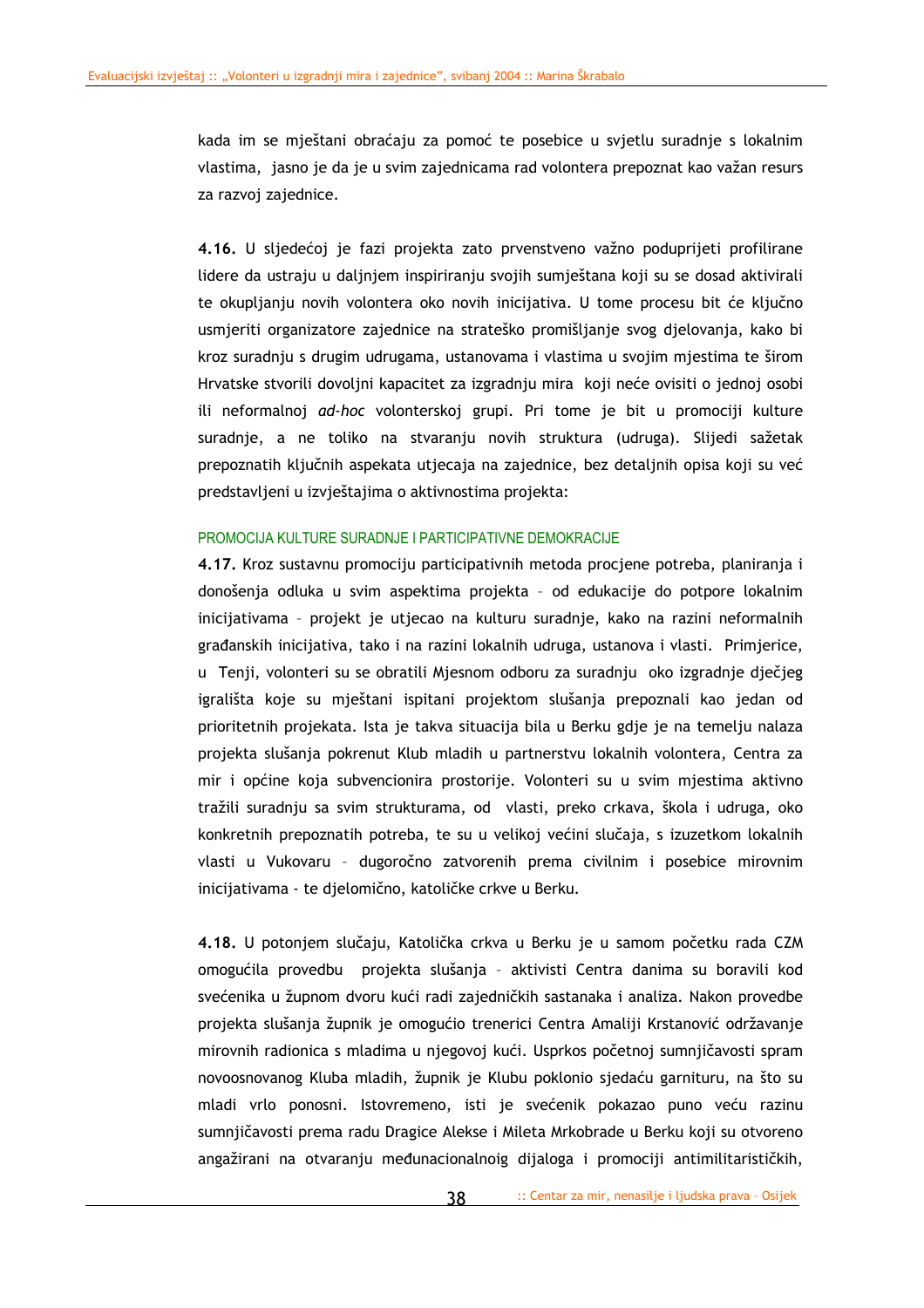mirovnih vrijednosti, tako da je u jednom navratu u zadnji čas uskratio održavanje međuvjerske molitve u katoličkoj crkvi te nije pokazao namjeru da potakne okupljanje mještana oko ovih inicijativa oglašavanjem aktivnosti među svojom pastvom. Početkom 2004. u Berak je stigao novi svećenik s kojim sada udruga Luč proizašla iz volonterske inicijative, pokušava uspostaviti suradnju. Ovaj primjer, kao i kontinuirani napori otvaranja suradnje s katoličkom i pravoslavnom crkvom oko međuvjerskog dijaloga u Okučanima ukazuju na zahtjevnost uspostave suradnje s crkvenim dužnosnicima i neprijepornu važnost dugoročnog, upornog pristupa.

**4.19.** Ne treba čuditi što je prilikom evaluacijskog intervjua, načelnik općine u Dalju opisao svoj vlastiti pristup mjesnim odborima kao participativni, gdje ih on moli da na osnovi prepoznatih potreba u svojim sredinama predlože prioritete koje će financirati općina, niti primjer Mjesnog odbora u Berku koji je na sastanak pozvao i volonterku Dragicu Aleksu. Stalnom komunikacijom s lokalnim strukturama s jedne strane i mještanima s druge, volonteri služe kao poveznica i posjetnik vlastima da postoje mještani koji vode računa o tome da li vlast donosi odluke na osnovu političkih ili životnih prioriteta. Primjer Antuna Pribojčevića koji se prilikom prošlih mjesnih izbora kandidirao za mjesni odbor na nezavisnoj listi, na koju je pozvao svog kolegu volontera srpske nacionalnosti Milu Mrkobradu, ukazuje na potencijal koje imaju bazične inicijative izgradnje mira u poticanju promjena u lokalnoj političkoj kulturi gdje i dalje dominiraju stranačke jednonacionalne opcije. Slično tomu, uspješna kandidatura Duška Kostića za romskog predstavnika u gradskom Vijeću nacionalnih manjina u Belom Manastiru primjer je osnaženosti jednog volontera koji je uslijed proširene mreže potpore preuzeo rizik i odgovornost nezavisnog zastupanja svojih sunarodnjaka, mimo stranačkih ili tradicionalnih struktura vlasti u svojoj zajednici.

#### PROMOCIJA MULTIETNIČKE SURADNJE I DRUŠTVENOG UKLJUČIVANJA

**4.20.** Iako se u projektu nije insistiralo na multietničnosti volonterskih grupa ili eksplicitnom naglasku na međuetničku suradnju pri odabiru inicijativa u zajednici, promocija multietničke suradnje je pažljivo osmišljena i uvezena u sve aspekte projekta, od eksplicitne promocije mirotvorstva i multietničnosti projektnog tima, preko nacionalno i mjesno miješanih edukacijskih grupa, do povezivanja volontera s multietničkim i mirovnim udrugama i projektima, poput međuvjerničkog dijaloga CZM ili Eko sela Latinovac. Takav istovremeno ustrajan ali ne i agresivan pristup u promociji međuetničke suradnje i šire shvaćene društvenog uključivanja marginaliziranih grupa u mnogim je slučajevima urodio je najvrednijim plodom – spontanom, neideologiziranom otvorenošću određenih lokalnih inicijative i mještana prema različitosti.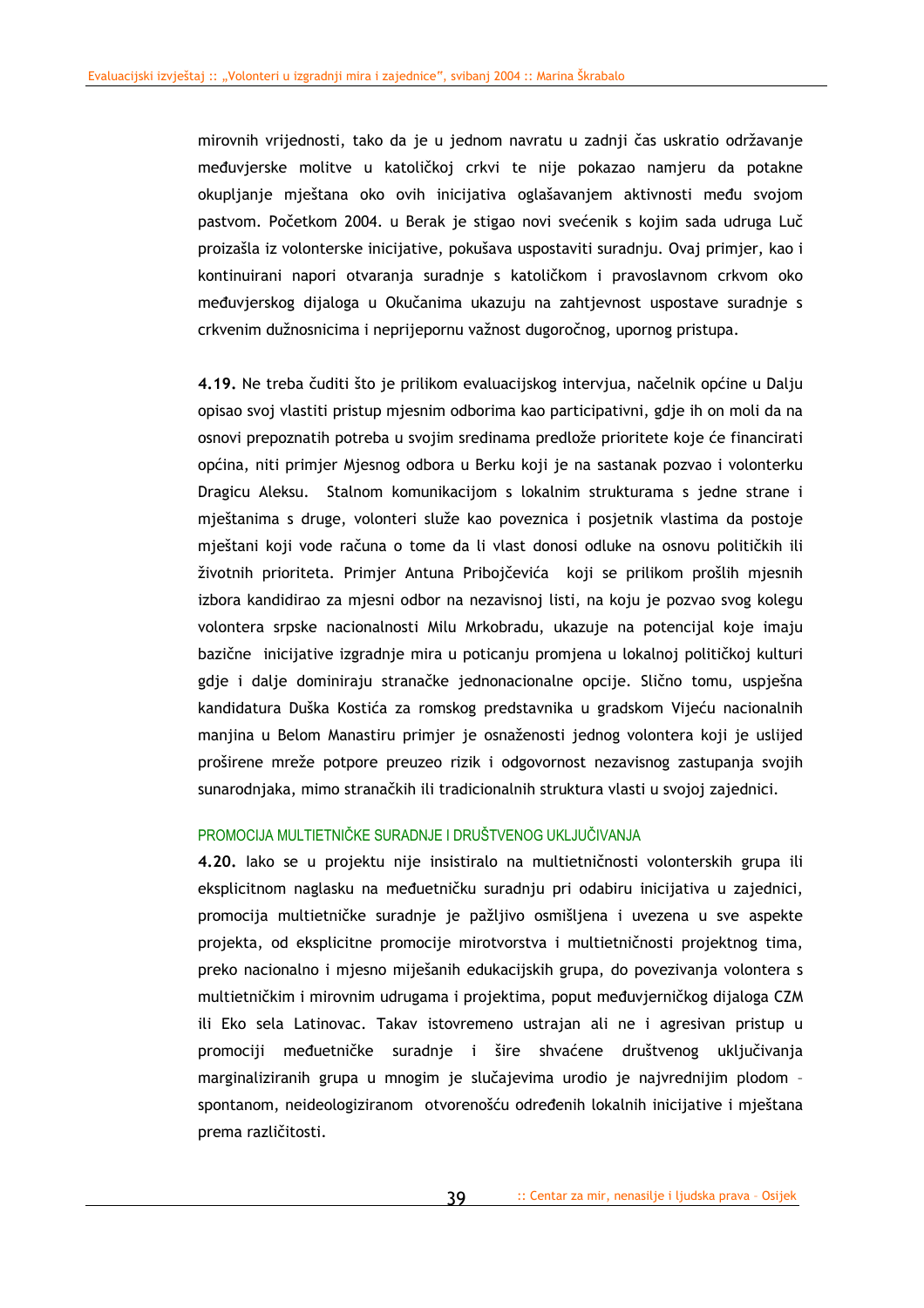**4.21.** Posebno se ističe primjer rada u Bosanskoj Posavini, gdje su volonteri iz tri etnički homogena poslijeratne sela (bošnjačka, hrvatska i srpsko), od kojih je svako prije rata bilo etnički raznoliko, zajednički pohađali edukaciju za volontere, pri čemu je svaka radionica održana u drugom selu, a volonteri su se uzajamno posjećivali pred zainteresiranim očima svojih sumještana. Uslijed snažnih veza i povjerenja stvorenog tijekom edukacije i kasnijeg uzajamnog bodrenja za vrijeme provedbe sličnih inicijative obnove javnih prostora, kontakti i suradnja među selima spontano su se nastavili i nakon završetka projekta.

**4.22.** U Berku, trenutno sedam mještana među kojima ima i Hrvata i Srba svakodnevno donosi i skladišti mlijeko i pritom se druži i razmjenjuje informacije o uzgoju krava i proizvodnji mlijeka. Zajedno su osnovali udruženje mljekara Berka koje je otvoreno svim zainteresiranima za poboljšanje kvalitete i količine svojih mliječnih proizvoda. Nakon što je laktofriz nabavljen, dnevna količina se četiri puta povećala na 320-340 litara mlijeka dnevno. Dodatan utjecaj laktofriza je povećan interes mještana za kupnju grla krava, broj kojih se povećao sa početnih 10 na 30. Od prijašnjih šestero mještana koji su skupljali mlijeko, pridružio se još jedan član koji je shvatio značaj laktofriza i mogućnosti dodatne zarade za vlastitu obitelj. Kupovina laktofriza i osnivanje udruženja za uključene mještane predstavlja izravan dokaz da se čak i uz loše ekonomske prilike samoorganiziranjem mogu poboljšati materijalne prilike, kao i osjećaj povezanosti sa susjedima u sličnoj situaciji, bez obzira na nacionalnost.

**4.23.** Isto je tako važno istaknuti multietničke radionice za djecu u Vukovaru, u koje je prema očekivanjima uključeno puno manje Hrvata, no čiji su roditelji zainteresirani za promociju multietničke suradnje među svojim prijateljima te spremni na otvaranje dijaloga unutar roditeljske grupe. U Dalju, DVD je već tradicionalno uključeno u osiguranje i promociju svih mirovnih manifestacija, poput Regate mira, kao i što je unutar društva izrijekom potvrđena nediskriminacija Srba, što je i jedan od razloga uključivanja mlađih muškaraca u društvo. U Belom Manastiru Duško Kostić je uspio stvoriti snažnu potporu roditelja kako romske, tako i neromske djece za zajedničke kreativne radionice i pomoć u učenju, kao i za daljnji interes neromskih roditelja za pobliže upoznavanje romske kulture. U Berku, Dragica Aleksa je u svoje mirovne radionice uključuje pjesnički i mirovno nastrojene osobe s invaliditetom iz okolice Vukovara različitih nacionalnosti. U Okučanima, niz je inicijativa - a napose organizacija Dana kulture mira 2003. gdje su kreativnu radionicu drvodjelstva vodili štićenici terapijske zajednice za ovisnike "Susret" - pridonio uključivanju bivših ovisnika u društveni i ekonomski život Okučana, ne samo kao građana prvog reda, već i kao izvora znanja i pomoći drugim mještanima.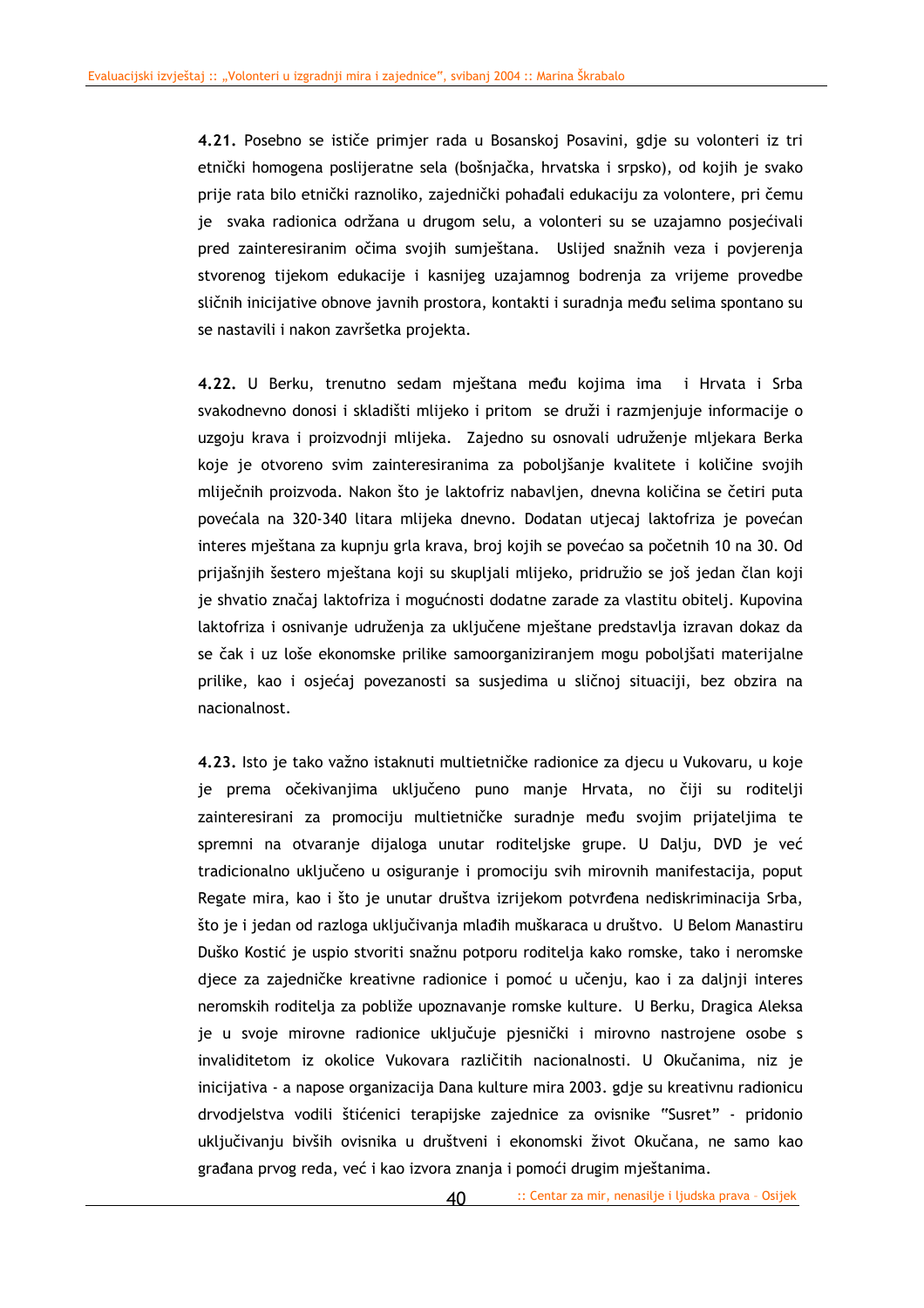**4.24.** Svi ovi istaknuti primjeri svjedoče o tome da je i u pogledu promocije različitosti pristup koji prvenstveno želi potaknuti ali ne nametnuti kulturu svakodnevne komunikacije obilježene uključivanjem bio primjeren sredinama u kojima su sjećanja na rat i zatvorenost u vlastitu grupu još uvelike prisutni.

#### JAČANJE I AFIRMACIJA GRAĐANSKE AKCIJE I STRUKTURA CIVILNOG DRUŠTVA

**4.25.** Tijekom druge faze projekta, nastalo je i osnaženo niz građanskih inicijativa od kojih je više njih preraslo u samostalne udruge, dok dio funkcionira neformalno ali trajno. Tako je troje aktivnih volontera u Berku kroz svoju izvornu inicijativu Pružena ruka uspjelo utemeljiti čak tri građanske udruge, od kojih su potonje dvije multietničke – Klub mladih koji je podružnica Općinskog kluba mladih; mirovnu udrugu Luč i Udruženje mljekara Berka, što je impresivna promjena za ratom istraumatiziranog selo od 350 većinom starijih stanovnika. U Okučanima, nakon intenzivnog rada koji premašuje okvire ovog projekta, osamostalila se multietnička i mirovno nastrojena ženska udruga Duga, u osnivanju je regionalni Centar za branitelje i zajednicu koji predstavlja veliki iskorak od dominantnog hijerarhijskog i često hermetičnog organiziranja branitelja te mirovno usmjeren Forum mladih Okučana koji već tri godine organizira ljetne mirovne kampove za mlade. Istovremeno su u Tenji, Vukovaru i Belom Manastiru aktivne inicijative koje su pokrenuli volonteri te se može pretpostaviti da će se one tijekom narednog razdoblja formalizirati u sklopu samostalnih ili postojećih udruga. Pri tom je važno ponoviti da su sve ove građanske inicijative vidljive u svojim zajednicama i imaju izravan kontakt s lokalnim vlastima. Udruga Luč je tako na dan predizborne šutnje oblijepila Berak s plakatima s jasnom antiratnom porukom (prikaz spomenika na masovnoj grobnici iz drugog svjetskog rata i recentnog rata s porukama Nečija djeca, te ispod tih slika godina u budućnosti s pitanjem Čija djeca?), što je izazvalo kritike, ali i odobravanja. Usprkos privođenju Dragice Alekse na informativni razgovor na policiji, Dragica i Mile su ponosni na svoju akciju koja predstavlja Luč zajednici kao politički angažiranu mirovnu inicijativu. Ovoj udruzi, kao i inicijativi Tenji predstoji izazov okupljanja novih aktivnih članova.

**4.26.** Kao što je spomenuto u raspravi o procesu potpore, iako je projekt utjecao na povezivanje ovih zajednica s drugim sredinama, kroz zajedničke obrazovne programe u sklopu ovog projekta, Edukacijske kuće, serije seminara CZM-a za Beli Manastir ili međuvjernički dijaloga, kao i kroz ljetne kampove za djecu i mlade, primjetno je da se informiranost volontera i zajednica o sličnim ili komplementarnim programima širom regije i Hrvatske može poboljšati u sljedećem razdoblju, s posebnim naglaskom na umrežavanje mladih u Berku i Vukovaru.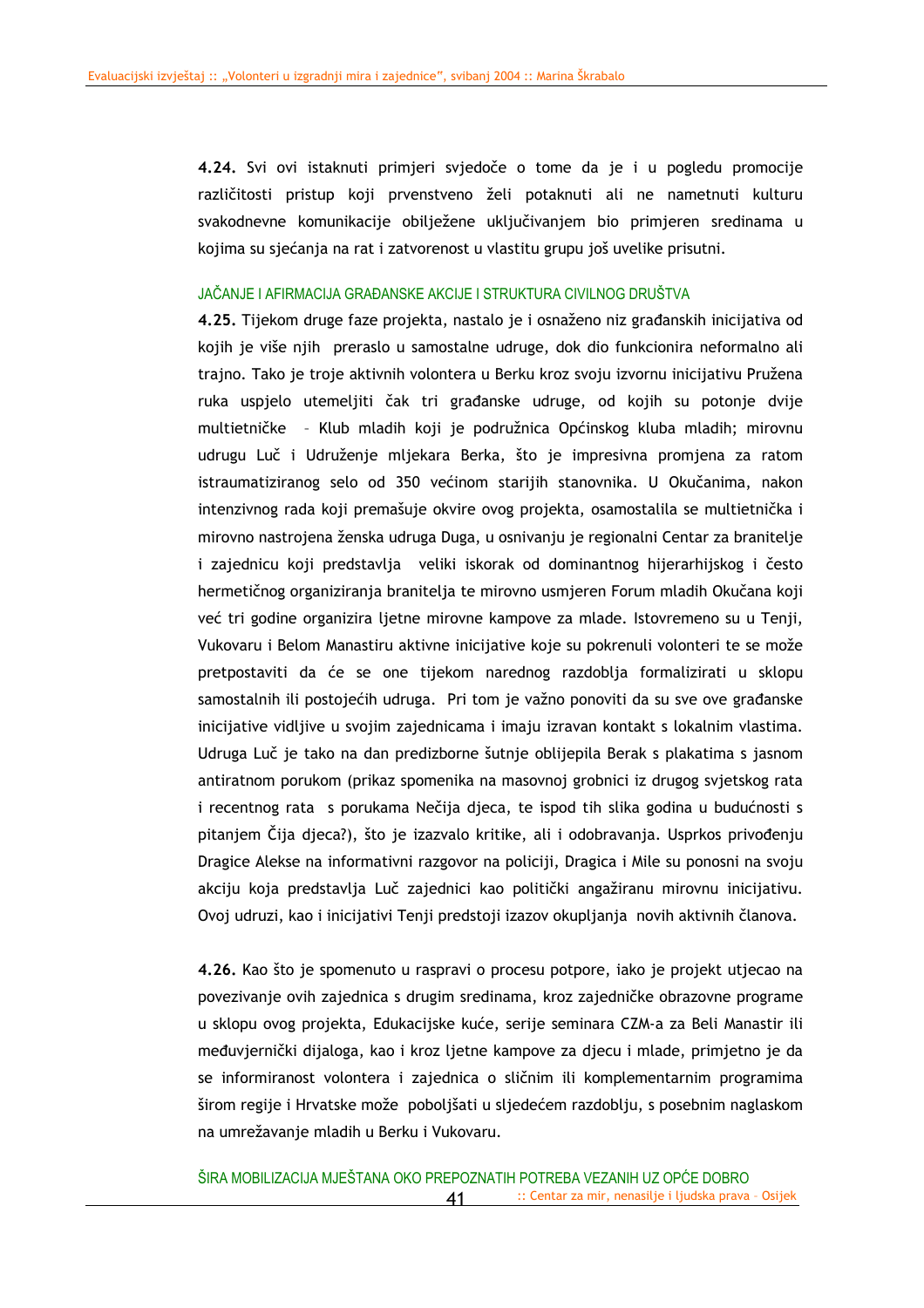**4.27.** Zanimljivo je primijetiti da se inicijative volontera koje su pokrenute uvelike na temelju procjene prioritetnih potreba i interesa mještana za aktivno uključivanje mogu podijeliti u dvije skupine – akcije obnove i uljepšanja javnih prostora, odnosno prostora od općeg dobra, te nove «usluge u zajednici», većinom namijenjene djeci i mladima. Jedina iznimka jest akcija kupovine laktofriza u Berku koja istovremeno predstavlja stvaranje novog javnog prostora (otkupne stanice), kao i nove usluge namijenjene ekonomskom osnaživanju mještana. Tako su tijekom projekta volonterskim angažmanom u partnerstvu s lokalnim vlastima djelomice i posvema uređeni sljedeći javni prostori: vatrogasni stan u Dalju, dječje igralište u Tenji, dječje igralište u Belom Manastiru, nogometno i dječje igralište u Zborištu, društveni dom u Novom selu, omladinski klub u Kolibama Gornjim, klub mladih u Berku, prilazne ulice i mjesni park u Okučanima (izrada drvenih ukrasnih ploča s mirovnim sloganima) i korito rijeke Sloboštine (ranije ilegalno odlagalište otpada) u Okučanima. Što se tiče novih usluga u zajednici, pokrenute su već spomenute dječje igraonice u Belom Manastiru i Vukovaru, mirovne radionice u Berku, klub mladih u Berku, dok udruga Duga i Forum mladih u Okučanima organiziraju niz kulturnih aktivnosti, a u Okučanima povremeno djeluje i grupa za međuvjernički dijalog koja se druži na duhovnim radionicama. Posebno valja istaknuti vršnjački medijacijski projekt kojeg je u suradnji s osnovnom školom u Okučanima pokrenuo Mirovni tim uz potporu trenerica CZM-a, a koji je danas potpuno integriran u odgojno-obrazovni program te škola te služi kao ogledni primjer drugim školama u Županiji.

**4.28.** Može se primijetiti da je mještanima i volonterima stalo do angažmana na zadacima koji dovode do vidljive i opipljive promjene u krajobrazu zajednice, te time uvećavaju osjećaj optimizma spram budućnosti. Istovremeno, volonterski angažman na infrastrukturi ima jasan početak i kraj djelovanja, što rezultira jasnijim osjećajem vlastitog postignuća i zadovoljstva, no isto tako usmjerava volonterske akcije prema jednokratnim naporima. Samo je u Tenji primjetno da volonterska grupa koja je radila na igralištu namjerava nastaviti sa sličnim akcijama uređenja javnih prostora. U Dalju, primjerice, vatrogasci nisu spomenuli mogućnost pokretanja akcija obnove izvan okvira vlastitog društva, iako su sami svakodnevno angažirani oko rješavanja općih problema, poput odrona na cesti ili dovoza vode u vrijeme suše. U sljedećem razdoblju organizatore zajednice i inicijative koje će projekt podržati bi bilo uputno usmjeriti na otkrivanje potencijala za ponovno aktiviranje mještana oko novih inicijativa koje se nadovezuju na prethodne te pridonose kulturi samoorganiziranja, ili time što će se obnovljeni javni prostori puniti društvenim i kulturnim sadržajem, ili tako što će se poduzeti nove akcije uređenja javnih prostora.

42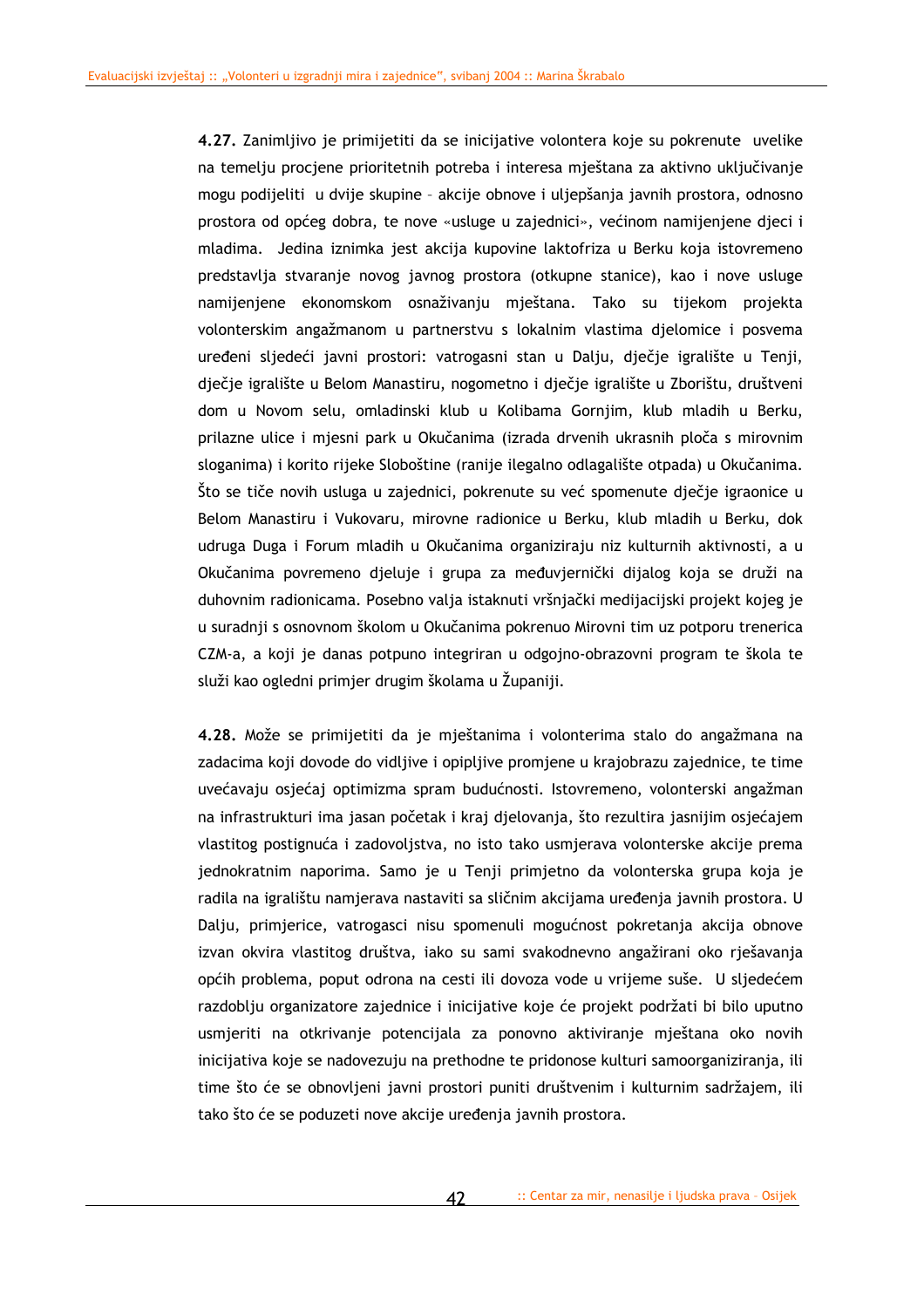**4.29.** Dok je za mirovne radionice nedavno pokrenute u Berku prerano utvrditi njihov utjecaj na sudionike, u slučaju dječjih radionica u Belom Manastiru i Vukovaru, prema povratnoj informaciji roditelja, vidljiv je njihov pozitivan utjecaj na dječje raspoloženje, motiviranost za druženje, a u slučaju Belog Manastira gdje se pruža i pomoć u učenja i na motiviranost za pohađanje nastave. U Vukovaru su roditelji obje nacionalnosti istakli važnost multietničkih radionica kojima se razbija dominantna segregacija djece u školskom sustavu, koja utječe i na privatna druženja djece koja stanuju i u istim naseljima. Prilikom evaluacijskih intervjua s roditeljima, zapažena je spremnost roditelja u oba grada da se uključe u posebne radionice za roditelje, gdje bi se kombinirale vještine odgoja i potpore djeci u nastavi, s otvaranjem komunikacije, međusobnim savjetovanjem te proradom vlastitih predrasuda i frustracija izazvanih kako ratom, tako lošim ekonomskim uvjetima. Ovakvo širenje utjecaja radionica s djece na roditelje koji pokazuju prve znakove interesa za daljnje učenje, rad na sebi i samoorganiziranje dragocjena je prilika volonterima u Belom manastiru i Vukovaru za osmišljavanje nastavka rada u sljedećem razdoblju, pri čemu će im biti korisna stručna potpora Centra za mir, napose Edukacijske kuće. Općenito, u ove dvije inicijative su slične i po tome što je evidentno da se trenutno nalaze pred izazovom strateškog promišljanja svoje održivosti pri čemu im je važno sagledati prilike za sinergiju i suradnju s drugim srodnim obrazovnim programima i prijateljski nastrojenim udrugama, kako se ne bi dogodilo da uslijed prevelikog oslanjanja na mali krug entuzijasta sa skromnijom institucionalnom i stručnom potporom unutar vlastite zajednice dosadašnja postignuća i uložna energija ne zamru.

#### PREPORUKE VEZANE UZ ODRŽIVOST UTJECAJA NA ZAJEDNICE

**4.30.** Budući da se tijekom druge faze projekta stvorilo liderski potencijal, suradnički odnosi s lokalnim vlastima i vidljivost volonterskog angažmana u svim ciljanim zajednicama, u sljedećem je razdoblju prioritet nadogradnja na postojeće inicijative. Pri tomu je ključno potaknuti volontere s vodećom ulogom, buduće «organizatore zajednica», da svoje djelovanje u suradnji sa bliskim suradnicima strateški osmisle i prepoznaju prilike za organizacijsko, institucionalno i gdje je potrebno, stručno uvezivanje s postojećim akterima u zajednici i regiji. Ovo je posebno važno s obzirom na tim u Vukovaru koji je svojim entuzijazmom uspio pridobiti roditelje djece u radionicama, no trenutno djeluje u svojevrsnom organizacijskom vakuumu (uz logističku potporu Europskog doma i stručnu potporu CZM-a i ETF-a). Kako se radi o mladim ljudima koje starije osobe poput roditelja prihvaćaju, no vjerojatno ih ne smatraju autoritetima, ovaj tim treba dodatno osnažiti vještinama javnog zagovaranja, nastupa u javnosti i pregovaranja, podržati u strateškom planiranju te priskrbiti potrebnim stručnim informacijama i dodatnim trenerima za rad s roditeljima. Sličan je slučaj s Duškom Kostićem u Belom Manastiru kojeg je potrebno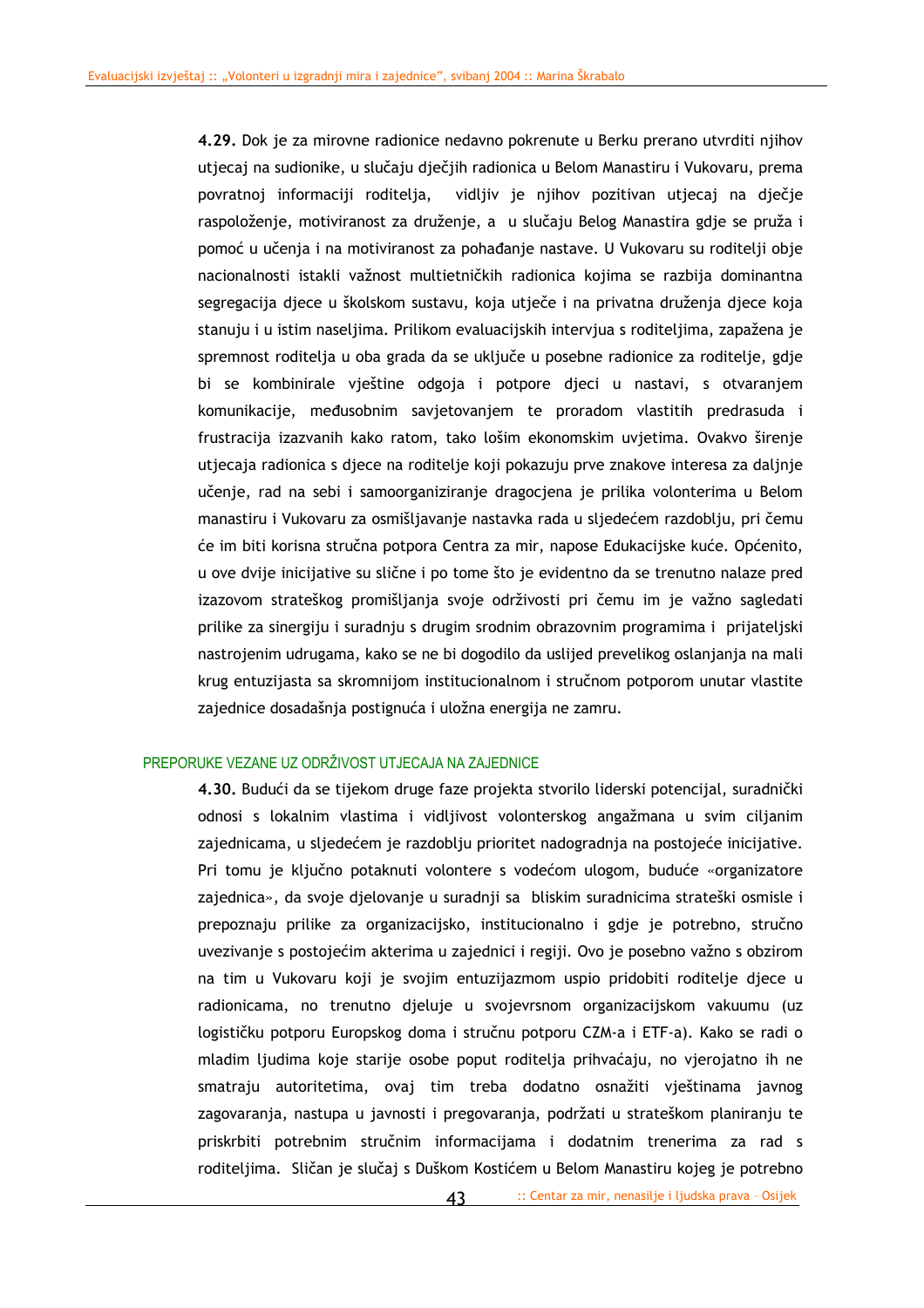podržati da osmisli budućnost svojeg programa potpore romskoj i neromskoj djeci i njihovim roditeljima i provede svije dodatne ideje multisektorskih radionica fokusiranih na prava Roma. Klub mladih u Berku bi bilo korisno umrežiti s udrugama i projektima mladih širom Hrvatske.

**4.31.** Velika je vrijednost ovog projekta potpore volonterskom radu na izgradnji mira i zajednice ohrabrivanje volontera da kritički analiziraju političke, socijalne i ekonomske uvjete u kojima djeluju te da se ili kao aktivni građani ili kao potencijalni politički predstavnici angažiraju u lokalnim političkim procesima. Upravo politički osviješten volonterski angažman čini poveznicu između često depolitiziranih inicijativa razvija zajednice te nužno političkog procesa izgradnje mira. Preporučuje se dodatna edukacija iz vještina javnog zagovaranja i široko shvaćene političke akcije, prilagođena kulturnim uvjetima manjih i ruralnih sredina, za buduće organizatore zajednica i sve zainteresirane volontere.

**4.32.** Kako se ne bi zauvijek zagubila već aktivirana socijalna energija, tijekom pripreme sljedeće faze projekta bilo bi korisno prepoznati prilike za ponovnu mobilizaciju mještana koji su sudjelovali u većinom jednokratnim akcijama obnove i uređenja javnih prostora, ili kroz nove slične akcije, ili kroz uključivanje u nove ili postojeće društvene aktivnosti.

**4. 33.** Potrebno je od samog početka sljedeće faze projekta novonastale udruge i trajne inicijative osmišljeno povezati s potencijalnim mentorima, trenerima i suradničkim organizacijama te izvorima financiranja, pri čemu treba voditi računa da je za njihovu održivost posebno važno bogatstvo različitih kontakata koji premašuju resurse CZM-a. Pri tomu bi bilo korisno podržati te udruge da si na vrijeme odrede prioritete za organizacijski razvoj u sljedeće dvije godine, npr. oko okupljanja članstva, strukturiranja zajedničkog rada ili dohodovnih projekata.

44